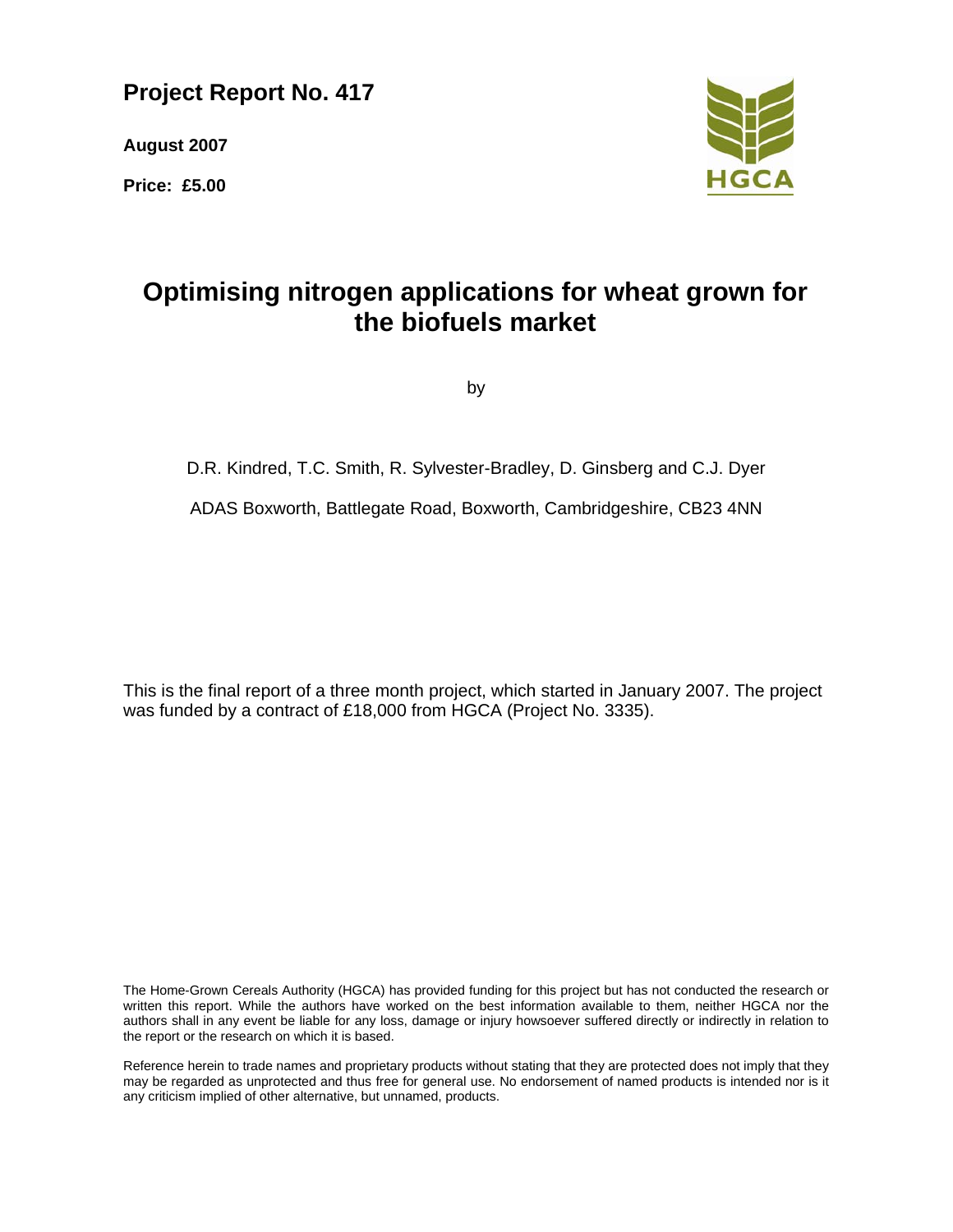# **Contents**

| 2.1.7 Appropriate breakeven ratios and differing economic scenarios11                  |  |
|----------------------------------------------------------------------------------------|--|
|                                                                                        |  |
|                                                                                        |  |
|                                                                                        |  |
|                                                                                        |  |
|                                                                                        |  |
|                                                                                        |  |
|                                                                                        |  |
| 2.2.6 Factors influencing the relationship between optima for grain and for alcohol 20 |  |
|                                                                                        |  |
|                                                                                        |  |
|                                                                                        |  |
|                                                                                        |  |
|                                                                                        |  |
|                                                                                        |  |
|                                                                                        |  |
|                                                                                        |  |
|                                                                                        |  |
|                                                                                        |  |
|                                                                                        |  |

## **Acknowledgements**

This study is drawn from data from ongoing HGCA project 3084 "Optimising N for Modern Wheat Varieties", HGCA Project Report 400 "Managing Nitrogen Applications to New Group 1 and 2 Wheat Varieties" and from work package 1, crop responses of the Defra funded project NT2605 (available on the Defra website).

We would like to thank Peter Dampney, ADAS Boxworth and the HGCA, particularly Helena Athanasiou, for useful comments and discussions on this work.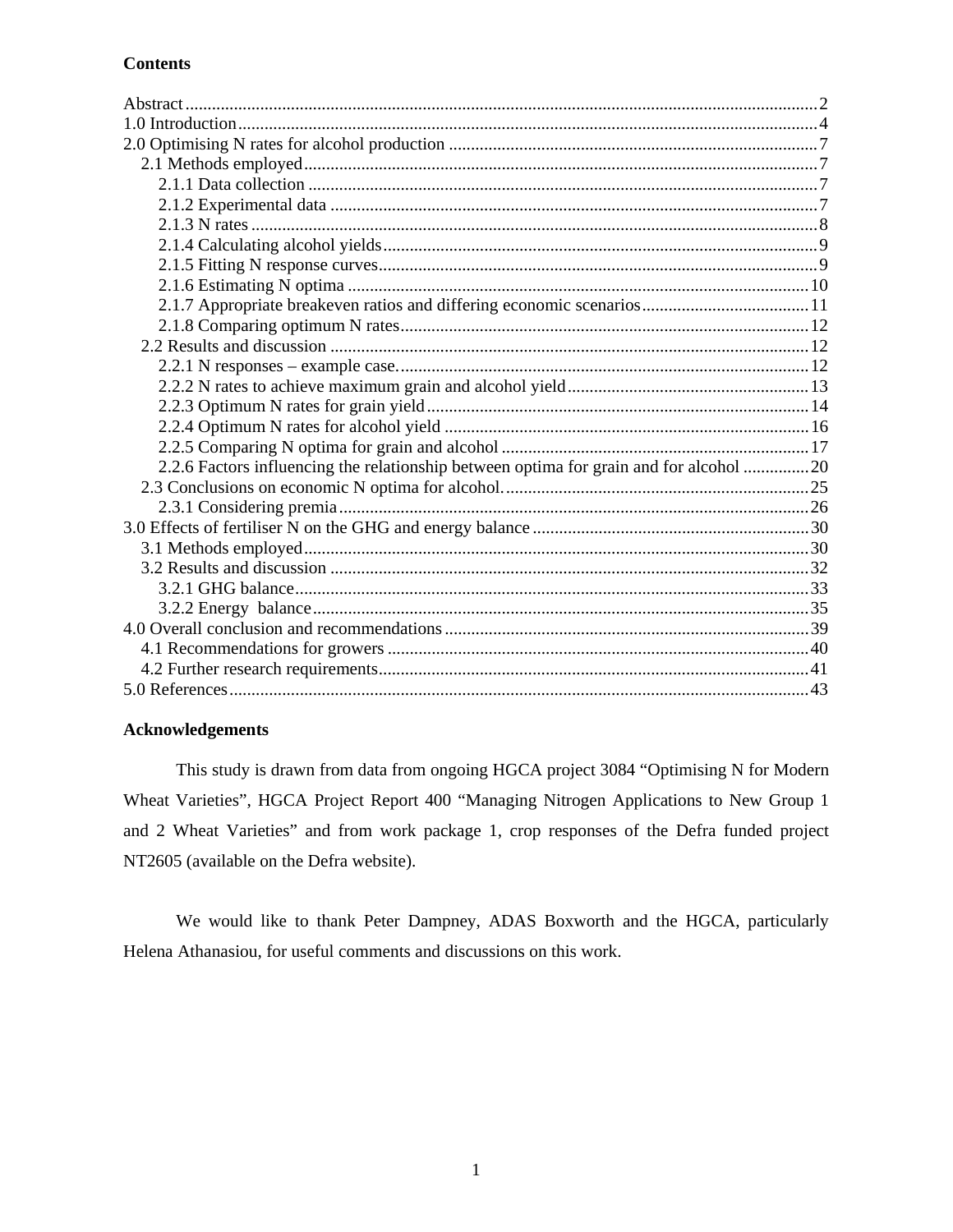#### **Abstract**

Previous HGCA-funded work has shown that the alcohol yield from wheat is inversely related to its protein content. It seems likely therefore that growing wheat for bioethanol production might require lower nitrogen (N) rates to maximise alcohol yield per ha. This report presents a reanalysis of over 100 sets of wheat N response data, to investigate the extent to which the optimum N rate for bioethanol production differs from that for grain production for the feed market. In addition, for one typical N response, the implications of N fertiliser use on the greenhouse gas (GHG) and energy balance of the resulting biofuel is examined.

Response experiments were chosen where alcohol yield could be estimated from recorded grain protein data, using a previously established relationship showing alcohol yield to increase by 7.2 litres alcohol / tonne for every 1% reduction in grain protein. The response data sets were chosen to represent a range of varieties, soil types, fertiliser types and seasons, so that the results would be as broadly applicable as possible.

Assuming a scenario whereby the bioethanol processor is also growing the crop, the analysis indicated that the optimum N rate for alcohol production per ha was on average 12% lower than the economic optimum for grain production. There was no evidence that this difference in optimum varied significantly between varieties, soil types, fertiliser types or season. However, whilst a reduction in N rate of around 12% would be required to optimise alcohol yield per ha rather than grain yield overall, the adjustment to normal rates that should ultimately be adopted by a grower will depend entirely on the price structure being offered by the grain buyer. If no premium is being offered for low protein, high starch or high alcohol yield grain, then financially the grower will remain better off using the established optima for feed grain production. Where premiums are a possibility, it will be increasingly more important for growers to ensure that N rates above the optimum are avoided.

Analysis of the N rate needed to maximise the energy savings from bioethanol per ha of crop showed that the rate of N required was close to that needed to optimise the alcohol yield per ha. N fertiliser represents a greater proportion of the GHG costs of producing a wheat crop than it does the energy costs, due to the  $N_2O$  emissions associated with its manufacture and use. To maximise the GHG savings per ha from bioethanol production therefore required a significantly lower N rate than that needed to optimise the alcohol production, about 100 kg N/ha compared to around 180 kg N/ha respectively. Whilst the best available information has been used to examine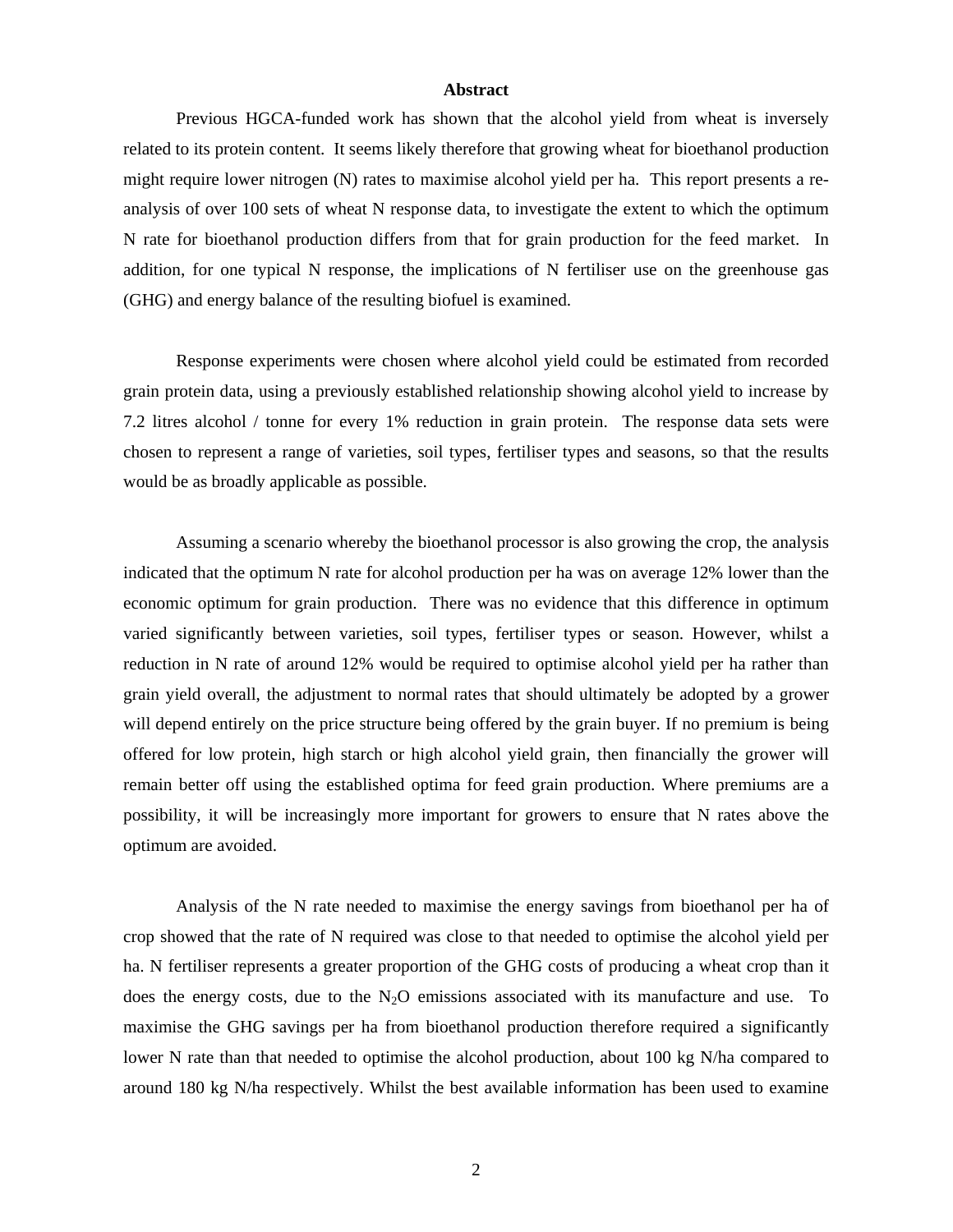energy and GHG consequences, results should be regarded as provisional as considerable debate continues in the scientific community surrounding the calculation of such GHG and energy costs.

# **Abbreviations**

| AN              | Ammonium nitrate                                            |
|-----------------|-------------------------------------------------------------|
| <b>CHP</b>      | Combined heat and power                                     |
| CO <sub>2</sub> | Carbon dioxide                                              |
| <b>DDGS</b>     | Dried distillers grains with solubles                       |
| <b>GHG</b>      | Greenhouse gas                                              |
| ha              | Hectare                                                     |
| LEXP            | Linear plus exponential                                     |
| N               | Nitrogen                                                    |
| $\rm N_2O$      | Nitrous Oxide                                               |
| <b>NABIM</b>    | National Association of British and Irish Millers           |
| NIR             | Near Infra Red                                              |
|                 | Nmax-alcohol N rate that gives maximum alcohol yield per ha |
| Nmax-grain      | N rate that gives maximum grain yield per ha                |
|                 | Nopt-alcohol Optimum N rate for alcohol yield per ha        |
| Nopt-grain      | Optimum N rate for grain yield per ha                       |
| <b>RTFO</b>     | Renewable Transport Fuels Obligation                        |
| RL              | <b>Recommended List</b>                                     |
| t               | Tonnes                                                      |
| Yopt            | Yield at the optimum N rate                                 |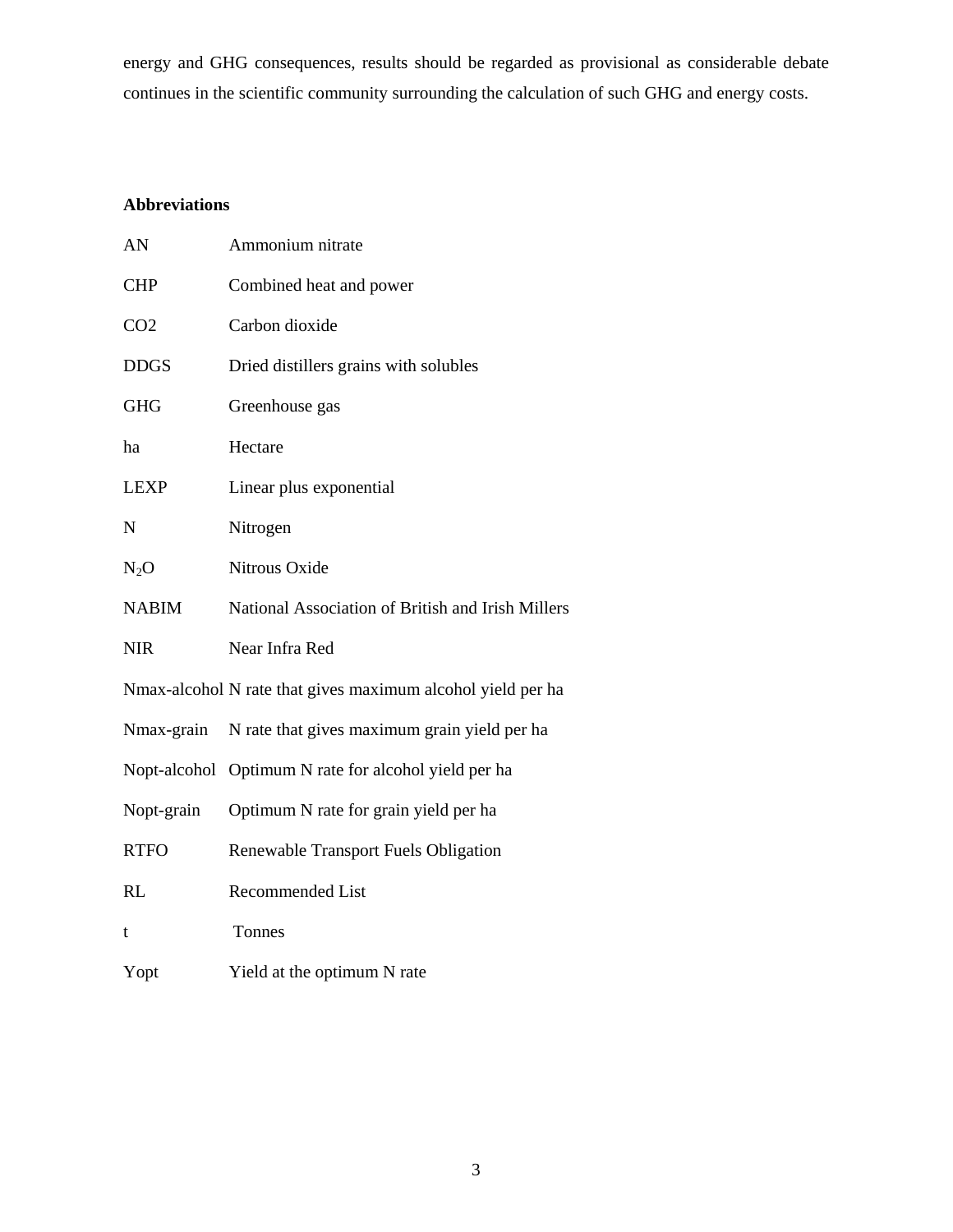## **1.0 Introduction**

The production of fuel alcohol from wheat in the UK is expected to begin in 2008 and, if current plans are realised, by 2010 will provide a market for approximately 3.5 million tonnes (t) of grain per annum, in addition to the 0.7 million t already required by the UK potable alcohol industry. UK wheat is already exported to supply fuel alcohol production facilities overseas.

Fertiliser N is a very important input for wheat crops, being one of the largest variable costs and having a determining role on grain yield and grain quality. The increase in grain yield and grain protein content in response to N fertiliser has been well documented (Sylvester-Bradley *et al.*, 1990). Due to the general inverse relationship between protein and starch, increasing grain protein is known to give decreasing alcohol yields (Riffkin 1990; Swanston *et al.* 2005; Smith *et al.* 2006; Kindred *et al*. 2007). Experience from the potable alcohol industry indicates that there is a decrease of 7.2 litres of alcohol per 1% increase in grain protein (Smith *et al*., 2006) as shown in Figure 1. Grains with low protein contents therefore give higher alcohol yields and are therefore more valuable to processors. As well as giving higher alcohol yields, lower protein grain may also be of greater value to processors due to the reduced quantities of residual materials that need to be processed, potentially giving savings in energy costs.



**Figure 1 – Alcohol yields of grain samples from RL variety trials against crude protein content**. Alcohol yields were measured by the Scotch Whisky Research Institute (SWRI) from many sites, harvested from 2003-2005 and from the GREEN grain project in 2005. The slope of the line represents direct replacement of starch by protein and complete conversion of starch to alcohol.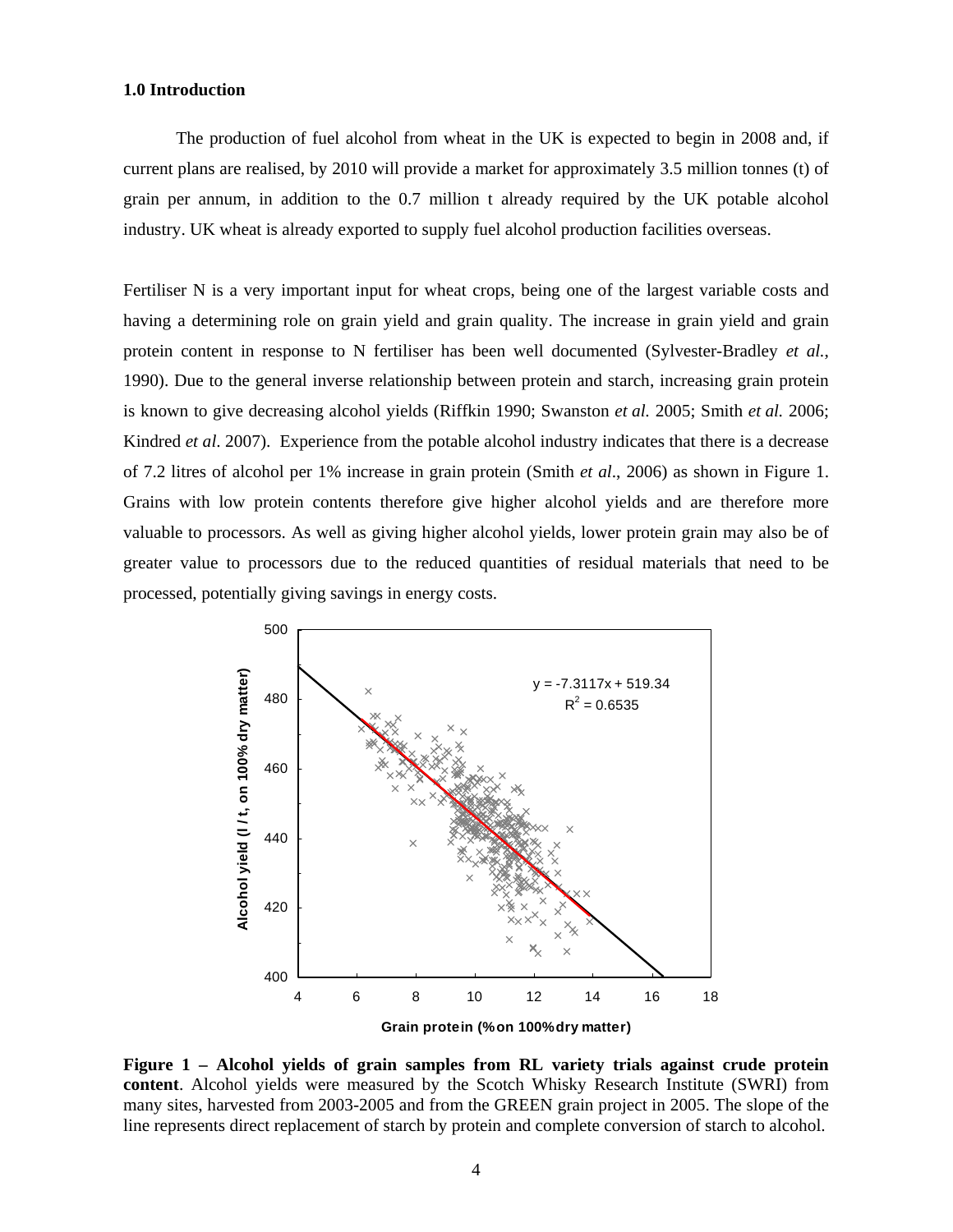The point on a N response curve where the financial returns from extra grain production are equal to expense of extra fertiliser N is known as the economic breakeven point or N optimum, and is dependent upon the relative prices of grain and fertiliser i.e. the breakeven ratio (amount of grain with equivalent value to an amount of fertiliser N). Defra fertiliser recommendations, RB209 (MAFF, 2000), set out the optimum N rates (those which maximise financial returns to the farmer) at one breakeven ratio (3 kg grain per kg N), for different soil types and different crops, with different soil N supplies. It is used to support fertiliser decisions made by farmers. The RB209 recommendations however, do not provide any indication of the optimum N rate for maximising alcohol yield from a biofuel crop, nor maximising its energy or greenhouse gas (GHG) savings. These variables will become increasingly important considerations with the development of wheat for the UK bioethanol market in the UK over the next few years. If these are considered, the optimum N rate may vary considerably from the current recommendations for grain yield.

Fertiliser N use also has significant environmental consequences. Not only is it associated with losses of nitrate in water and ammonia to the atmosphere but fertiliser N makes up a large share of the energy costs of growing wheat and is associated with a large majority of the GHG emissions from cropping. The manufacture of fertiliser N requires large amounts of energy (40.6 MJ/kg N), uses large amounts of fossil fuels, and can result in significant nitrous oxide  $(N_2O)$ emissions from the use of nitric acid (Wood and Cowie, 2004). Nitrous oxide is around 300 times more potent as a GHG than  $CO<sub>2</sub>$ , consequently manufacture of N fertiliser results in large GHG emissions (6.69kg  $CO<sub>2</sub>$  eq. per kg N) (LowCVP, 2004). N fertiliser is also associated with increased emissions of N2O from the soil (Webb *et al.,* 2004) which, using IPCC methodology (De Klein *et al.,* 2006), equates to 6.2kg  $CO<sub>2</sub>$  eq. per kg N (HGCA Project MD0607-0003: "Facilitating carbon accreditation schemes for biofuel production"). At N rates commonly used in the UK, fertiliser N manufacture and use can therefore account for 65% of the total GHG emissions from a wheat derived biofuel (Woods *et al.*, 2005, (HGCA GHG Calculator)).

Carbon accreditation schemes, which are due to be introduced as part of the Renewable Transport Fuels Obligation (RTFO) from 2010 will require some level of carbon reporting. Minimising GHG emissions per unit of biofuel is likely to become increasingly important. It is possible in time that premia may be available (or an absolute requirement may be put in place) for 'low carbon' grain that produces biofuels with advantageous GHG and energy balances. Hence optimising fertiliser N use for biofuel crops to maximise GHG savings may be substantially different to optimising fertiliser N use for yield.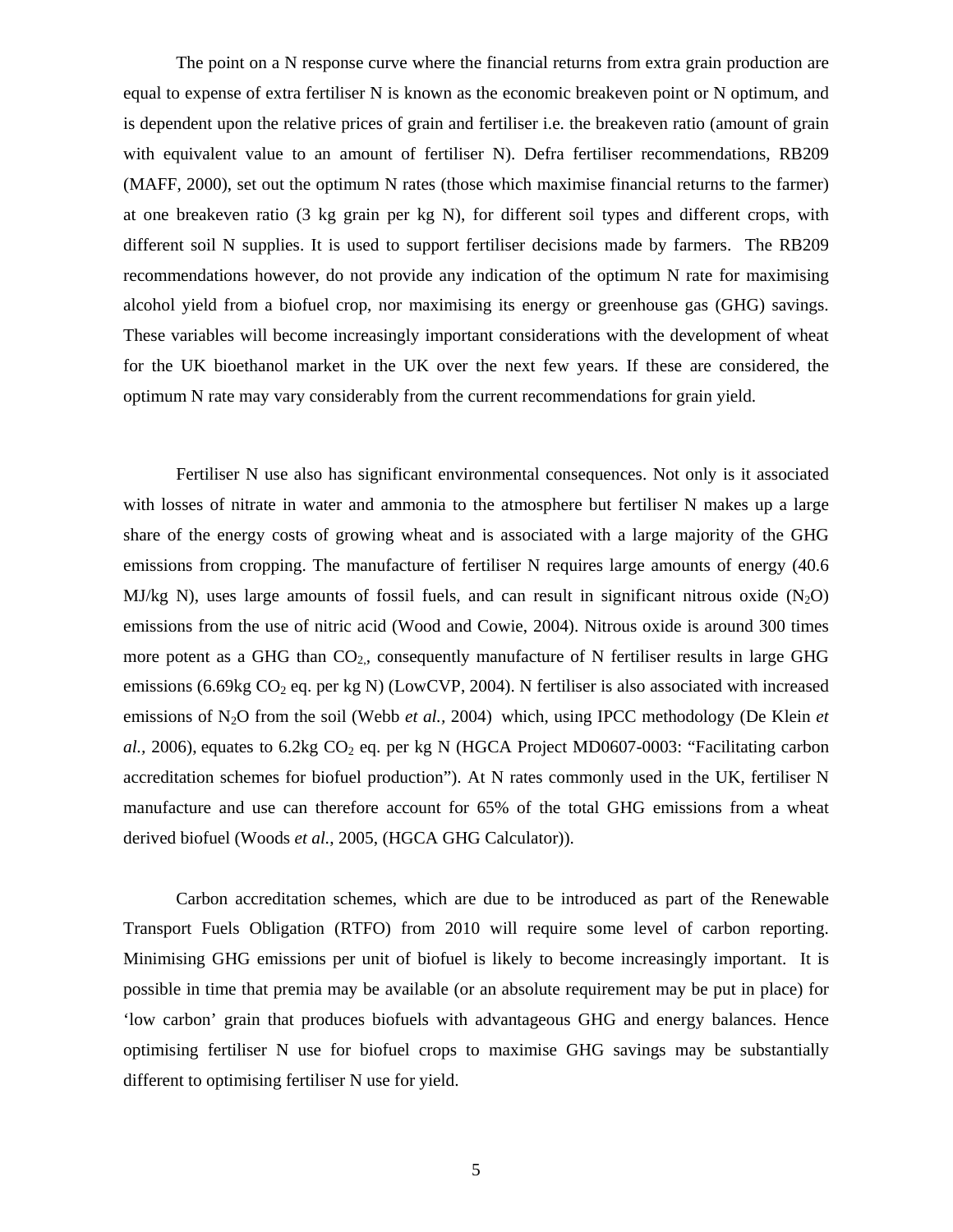Growers aiming to provide grain for alcohol production may therefore need to change their fertiliser practice from that which optimises grain yield to that which optimises grain value to the processor and (in the future) minimises carbon costs per unit of output. The optimum N rate for grain for bioethanol, or for any market, will always be a function of the cost of fertiliser relative to output (grain or alcohol) (the break-even ratio), together with the shape of the response curve of crop output to N input. This report provides information to growers and processors in the wheat for alcohol industry on how the optimum N rates to maximise returns from alcohol production compare to those used conventionally for grain production, and to assess how this is affected by variety, growing conditions, and economic scenarios.

The specific objectives of this report were to  $-$ 

- Collate data and fit curves for the responses to fertiliser N of grain yield, grain protein, alcohol processing yield and alcohol production per hectare (ha) covering different varieties, regions, soil types and seasons.
- Determine economically optimum N rates and outputs for grain yield and alcohol production at a suitable range of prices for grain, N fertiliser and ethanol.
- Assess how economically optimum N rates differ for grain yield and alcohol production, and how these differences vary with variety and growing conditions.
- Consider optimising N applications in terms of overall energy and carbon balance
- Suggest appropriate strategies for fertiliser N use on wheat in spring 2007 and subsequent seasons, and identify gaps in information that need to be addressed by future research.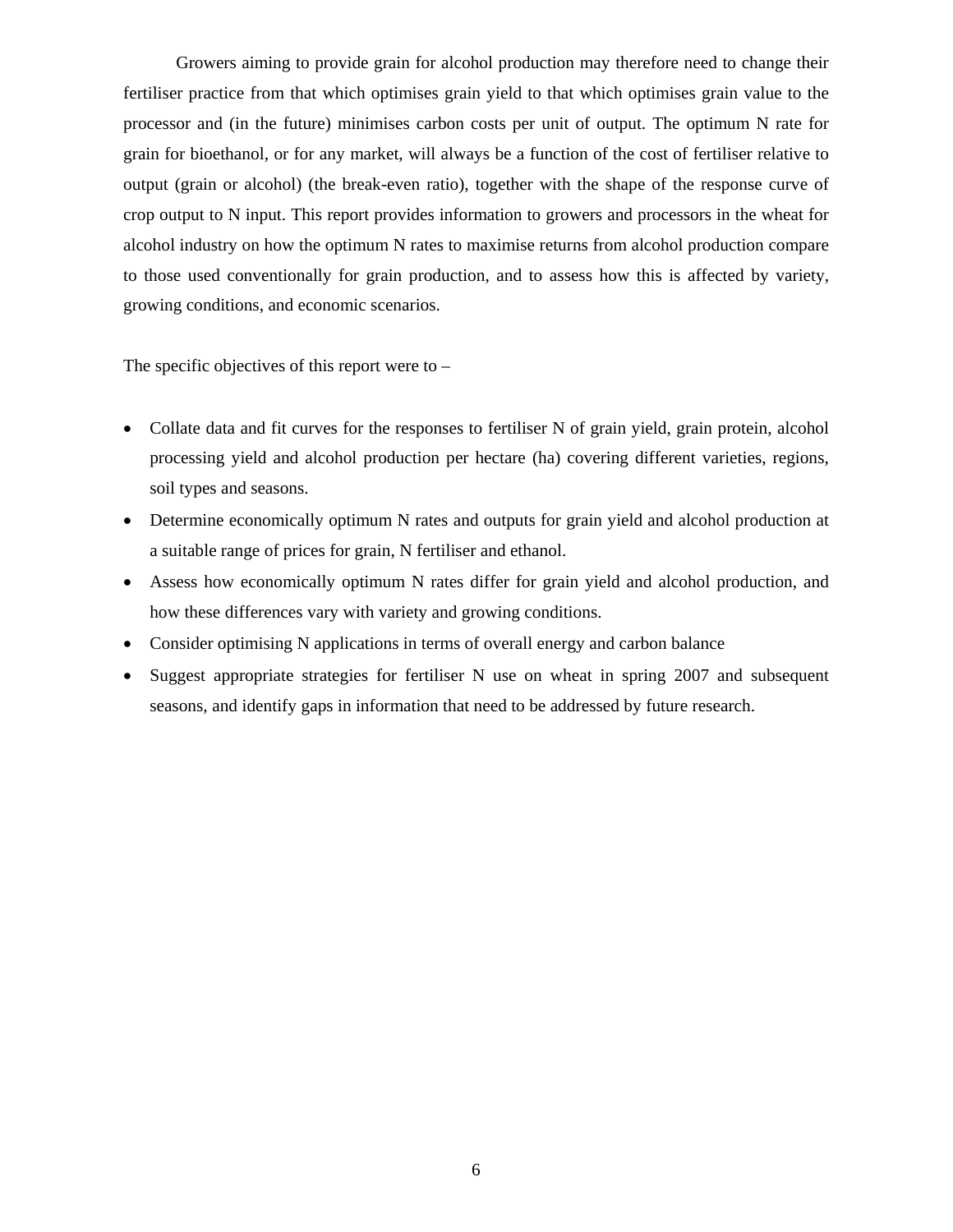#### **2.0 Optimising N rates for alcohol production**

## **2.1 Methods employed**

## *2.1.1 Data collection*

This project makes use of grain yield and grain N data from 3 projects; HGCA Project 2700 which investigated the optimum N rate for modern bread making (group 1 and 2) varieties (Dampney *et al.* 2006a), HGCA Project 3084 which is currently investigating the optimum N of modern high yielding feed wheat and barley varieties compared to data for older varieties that underpins the current RB209 recommendations (MAFF 2000), and part of the Defra funded project NT2605 which compared fertiliser types (Dampney *et al.,* 2006b), although only data for the ammonium nitrate (AN) and urea treatments were utilised. Grain yield and grain N data were collected from a total of 38 N response experiments, giving a total of 146 treatment datasets (site, season, variety or fertiliser type) for which N response curves were fitted (details given in section 2.5). These experiments were carried out between 2002 and 2006 at 12 sites throughout England and Scotland, representing 25 different varieties on 4 different soil types and 2 fertiliser types. Detailed information on the agronomic regimes used in the production of the data used in this report can be found by referring to the original reports from which the data were derived, or, for project 3084, by request to J. Blake, ADAS Rosemaund.

#### *2.1.2 Experimental data*

To allow comparisons between responses, the wheat varieties represented in the dataset were classified on the basis of whether they were a milling (National Association of British and Irish Millers (NABIM) groups 1 or 2) or feed variety (NABIM groups 3 or 4) or a new (first added to the HGCA RL after 1990) or an old variety (first added to the HGCA Recommended List (RL) before 1990). Soil types were based on RB209 classifications. Data from the NT2605 experiments were used for determination of whether fertiliser type (urea or AN) had an effect on the change in optimum N rate.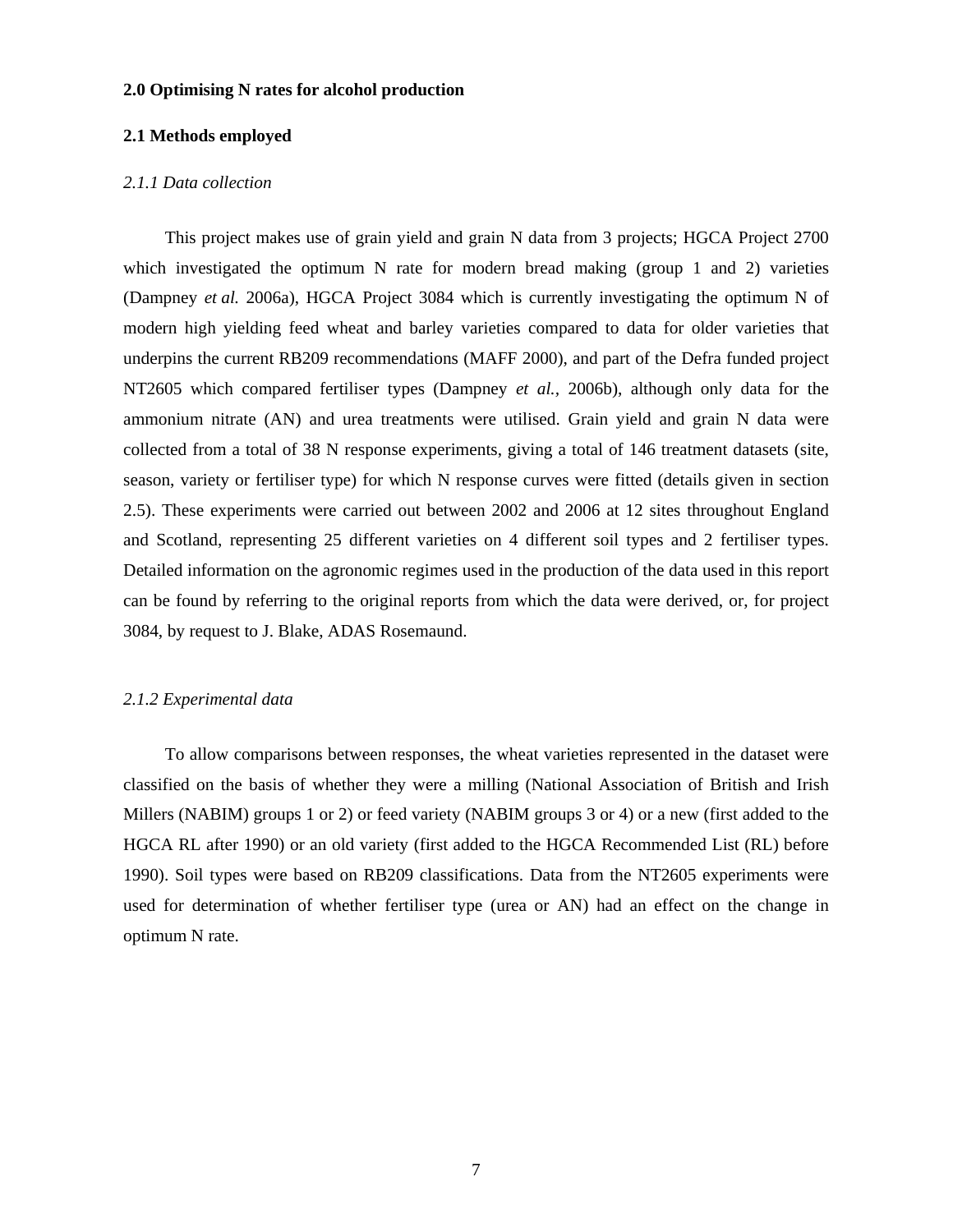# **2.1.1 Information on sites used in this study**

| Location                 | County            | <b>RB209 Soil Type</b> |
|--------------------------|-------------------|------------------------|
| Boxworth                 | Cambridgeshire    | Clay                   |
| Edlington                | South Yorkshire   | Shallow over chalk     |
| Forgandenny              | Perth and Kinross | Clay                   |
| <b>High Mowthorpe</b>    | North Yorkshire   | Shallow over chalk     |
| <b>Masstock Barnston</b> | Merseyside        | Clay                   |
| <b>Masstock Fowlmere</b> | Cambridgeshire    | Shallow over chalk     |
| Rosemaund                | Herefordshire     | Deep silty, clay       |
| Rothamsted               | Hertfordshire     | Clay                   |
| <b>SAC</b>               | Lothian           | Sandy                  |
| <b>SAC Bush</b>          | Lothian           | Sandy                  |
| <b>Sutton Bonington</b>  | Leicestershire    | Other mineral          |
| Terrington               | <b>Norfolk</b>    | Deep silty             |

# **2.1.2 Varieties used in this study**

| Group 1 and 2 wheats | Group 3 and 4 wheats |
|----------------------|----------------------|
| Avalon               | Access               |
| Einstein             | Alchemy              |
| Hereward             | Ambrosia             |
| Malacca              | Consort              |
| Mercia               | Deben                |
| Option               | Dickson              |
| Solstice             | Gladiator            |
| Xi19                 | Hobbit               |
|                      | <b>Hustler</b>       |
|                      | Istabraq             |
|                      | Longbow              |
|                      | Napier               |
|                      | Norman               |
|                      | Riband               |
|                      | Robigus              |
|                      | <i>Slejpner</i>      |
|                      | Virtue               |

Varieties in italics were classified as old varieties and those in normal type were classified as new varieties.

## *2.1.3 N rates*

For experiments derived from HGCA research projects 2700 and 3084, a series of 6 N rates was used. For experiments based on NT2605 experiments, 7 N rates were used. Soil N supply was assessed by soil mineral N sampling in spring and crop N content.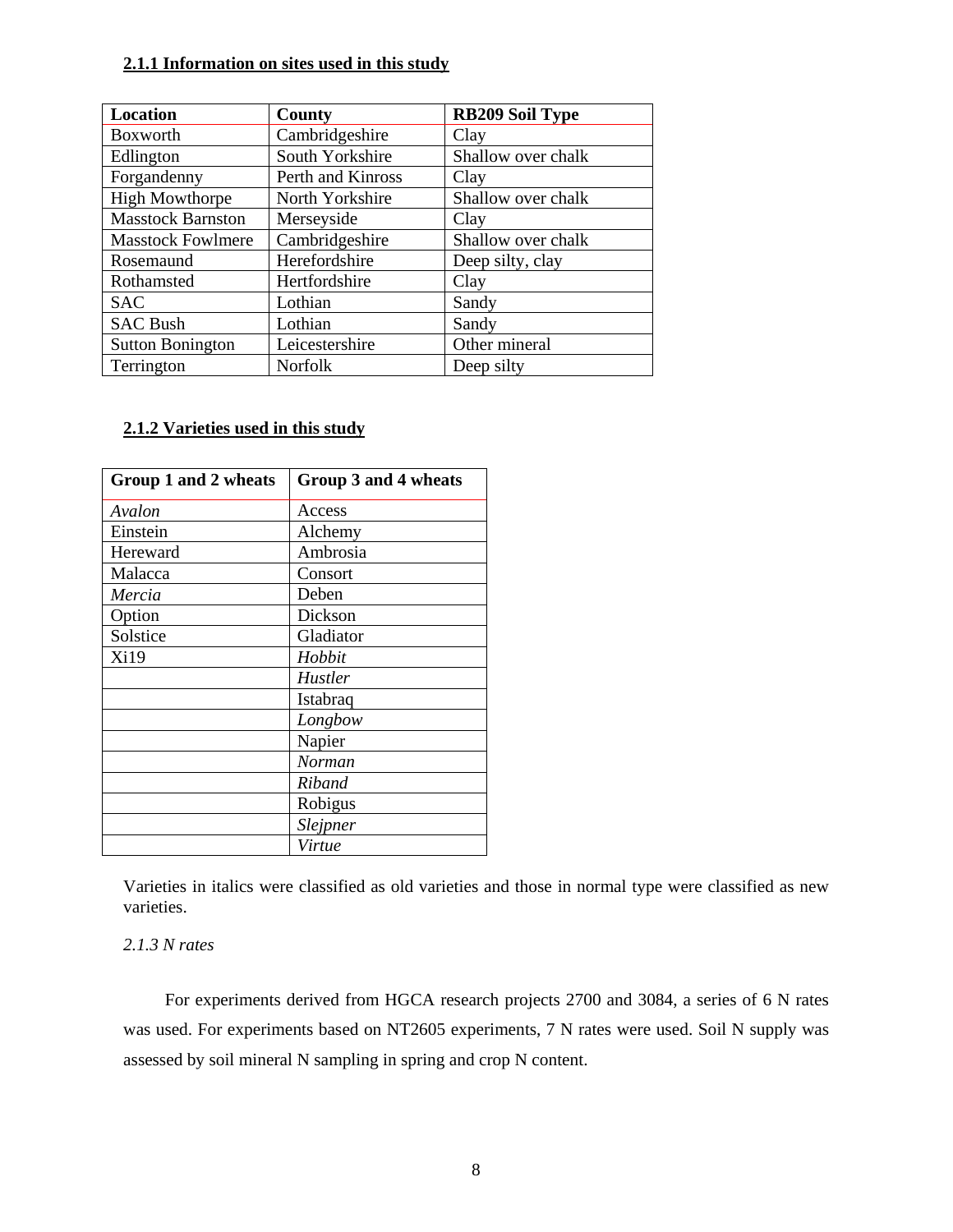## *2.1.4 Calculating alcohol yields*

Grain yield data and grain N% data for each experiment was taken at the plot level (3 replicates). Grain N% data were used to calculate grain protein by multiplying by a conversion factor of 5.7.

Grain protein (% at  $100\%$  DM) = Grain N (%) x 5.7

Alcohol processing yield per t was calculated as below, which is the regression relationship between measured alcohol yield and protein content of over 400 individual laboratory alcohol yield determinations carried out by the SWRI samples from Recommended List variety trials and the GREEN grain project (Smith *et al.*, 2006). Alcohol yield per ha was then calculated by multiplying grain yield adjusted to 100% DM with alcohol yield per dry tonne.

Alcohol yield (litres per dry tonne) =  $520 - (7.2 \text{ x protein } %$  DM)

## *2.1.5 Fitting N response curves*

N response curves were fitted for grain yield, grain N%, alcohol yield per tonne and alcohol yield per ha. The grain yield and alcohol yield per ha curves were then used to determine optimum N rates for given economic scenarios. The method adopted to fit response curves for grain yield and to derive optimum N rates was broadly similar to that used to develop the current RB209 recommendations, as described in Dampney *et al.* (2006a).

The method considers that yield increases due to fertiliser N diminish successively as the N rate increases. Following a comparison of curves by George (1984), the linear plus exponential (LEXP) function has been used as the standard method of fitting for fertiliser recommendations, and this was used for fitting data from the experiments reported here. The function is:

$$
y = a + b.r^n + c.N
$$

where y is the yield in t/ha, N is the total applied fertiliser N in kg/ha and a, b, c and r are parameters determined by statistical fitting. These parameters have no distinct meaning and can be correlated with each other e.g. fitting sometimes gives large positive values of 'a' with large negative values of b. However, if interdependence between the parameters is appreciated, it is often useful to recognise the main features of responses with which each parameter tends to be associated.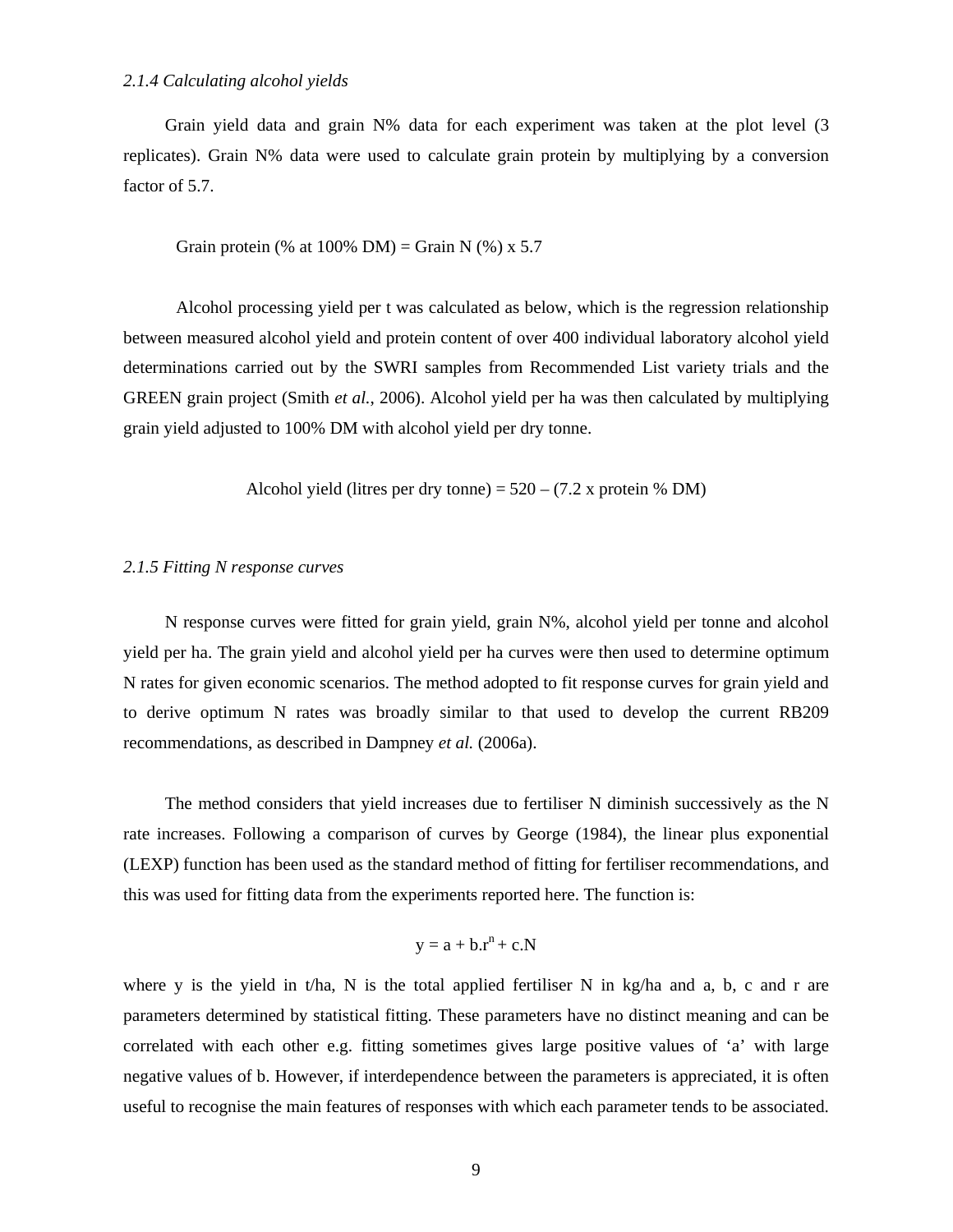These are as follows:

**a:** the asymptote, or maximum achieved yield.

**b:** the change in yield from the maximum if no fertiliser N was applied. Thus a+b always gives the fitted yield with no N applied.

**c:** the slope of the response well beyond the region of the maximum curvature. Where large N rates cause significant yield loss (e.g. due to lodging), this parameter value tends to be more negative. **r:** the shape of the response in the region of maximum curvature. This value tends to be larger for flatter response shapes and smaller for sharper response shapes (i.e. those with a more distinct shoulder).

For the purposes of comparisons here an 'individual curve' approach was taken; response curves were fitted independently to the data for each variety using the LEXP function with floating r, and no consideration was given as to whether a 'parallel curve' approach was statistically more justifiable within subsets of the data.

The response curve for alcohol yield per ha was fitted using the LEXP function in the same manner as for grain yield.

To fit responses for grain N%, a Normal Type Curve with Depletion (Murray and Nunn, 1987) was generally used:

$$
Train N\% = D + C*exp(-A* (N-B)^2)
$$

If there was no evidence of curvature, a straight line was fitted:

$$
Grain N\% = A + B^*N
$$

The response of alcohol processing yield per t was calculated from fitted grain N% data using the equations in Section 2.1.4. As alcohol processing yield per tonne is simply a 'reflection' of grain N%, it was not necessary to independently fit curves to alcohol processing yield by regression.

## *2.1.6 Estimating N optima*

Estimates of the optimal N rate (Nopt) were derived from the fitted parameters for the LEXP curves as follows:

$$
Nopt = [ln(k-c)-ln(b(ln(r)))]/ln(r)
$$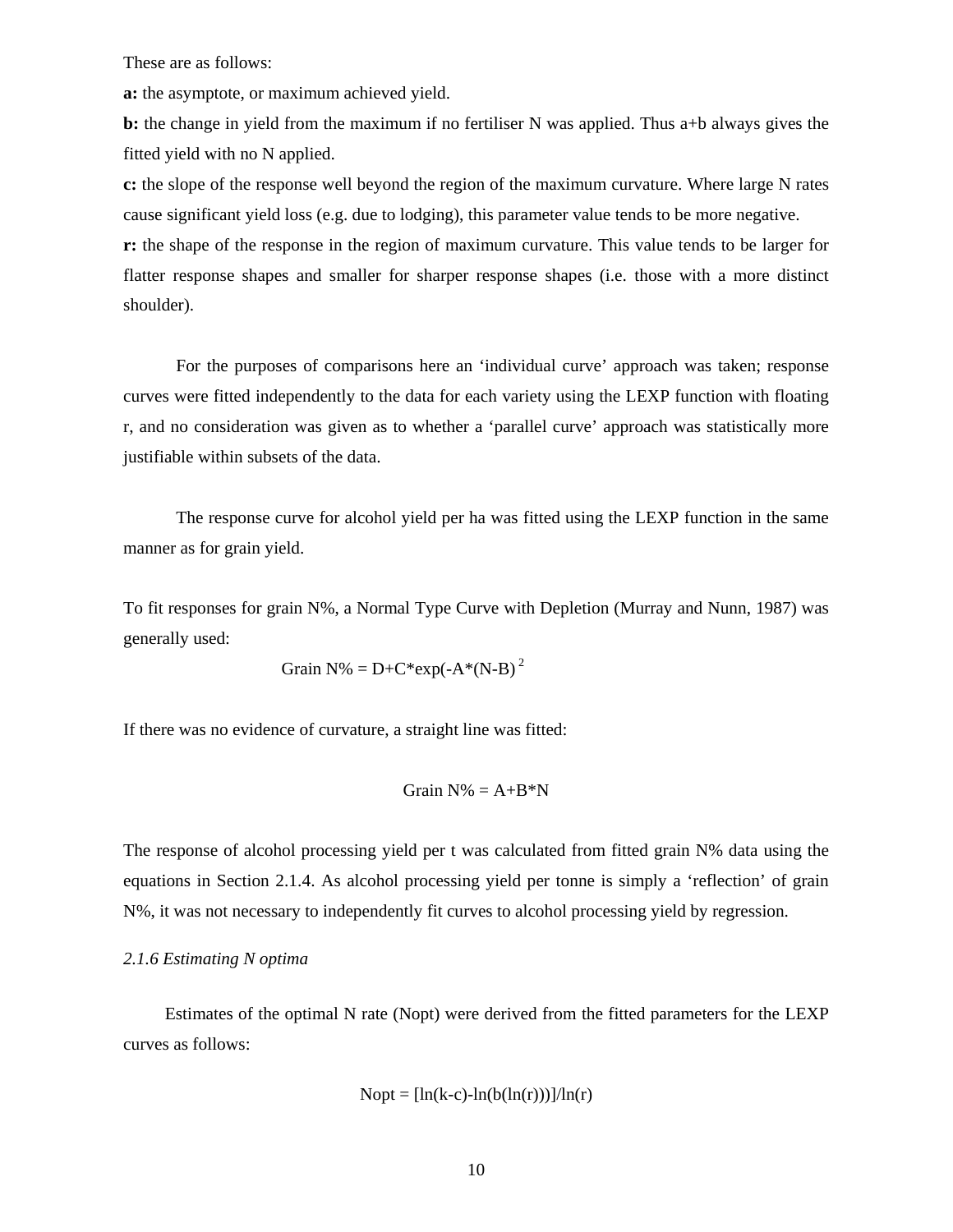Where k is the break-even ratio of N ( $p/kg$ ) to grain ( $p/kg$ ) or alcohol (litres per kg). The breakeven ratios studied for grain ranged from 3 to 7 (kg grain per kg N). Standard errors of each Nopt value were determined. The grain yield and alcohol yield at Nopt (optimum yield (Yopt)) could be calculated from the fitted parameters.

Optimum N amounts were determined for alcohol yield in exactly the same way as for grain yield. A range of ethanol prices were assumed to give breakeven ratios that ranged from 0.7 to 2.2 (l ethanol per kg N).

The fitted response curves for grain yield and alcohol yields per ha were graphed against the experimental data points to investigate the goodness of fit. Of the original 146 individual N response datasets, 102 were used for the final analysis. Datasets were excluded where there was a poor fit between fitted and original data, where the response was poor or unstable, where grain N% data were missing or where the calculated optimum N rate at 3:1 breakeven ratio was excessively above the maximum N rate for the experiment.

## *2.1.7 Appropriate breakeven ratios and differing economic scenarios*

The breakeven ratio is the quantity of grain or alcohol needed to pay for a kg of N. The optimum N rate is the application rate that gives the economic maximum return from crop production and represents the point on a N response curve where the cost of using more N would not be covered by the value of the extra crop produced. The N recommendations given in RB209 ( $7<sup>th</sup>$  edition, 2000) are based on a breakeven ratio of 3:1 (3kg of grain required to pay for 1 kg of fertiliser N). However, fertiliser N prices have increased since the publication of RB209so higher breakeven ratios are more appropriate at present. Therefore breakeven ratios of 5:1 and 7:1 have also been considered in this report.

It is difficult at the current time to predict what the wholesale ethanol price will be from UK bioethanol facilities. Currently, wholesale prices for ethanol in the UK, imported from abroad are approximately 45p/l. Using the market ethanol price in calculations is potentially misleading as it assumes that there are no other costs involved to the processor except for the grain itself, whereas in reality transport, processing and storage will make up a significant proportion of the producers costs. Therefore, given the current uncertainties of the price at which UK bioethanol will settle and the "true" value of the grain to the processor, we have arbitrarily investigated prices at 20p/l; 40p/l and 60p/l of ethanol. In reality, the value of grain for ethanol may vary significantly from these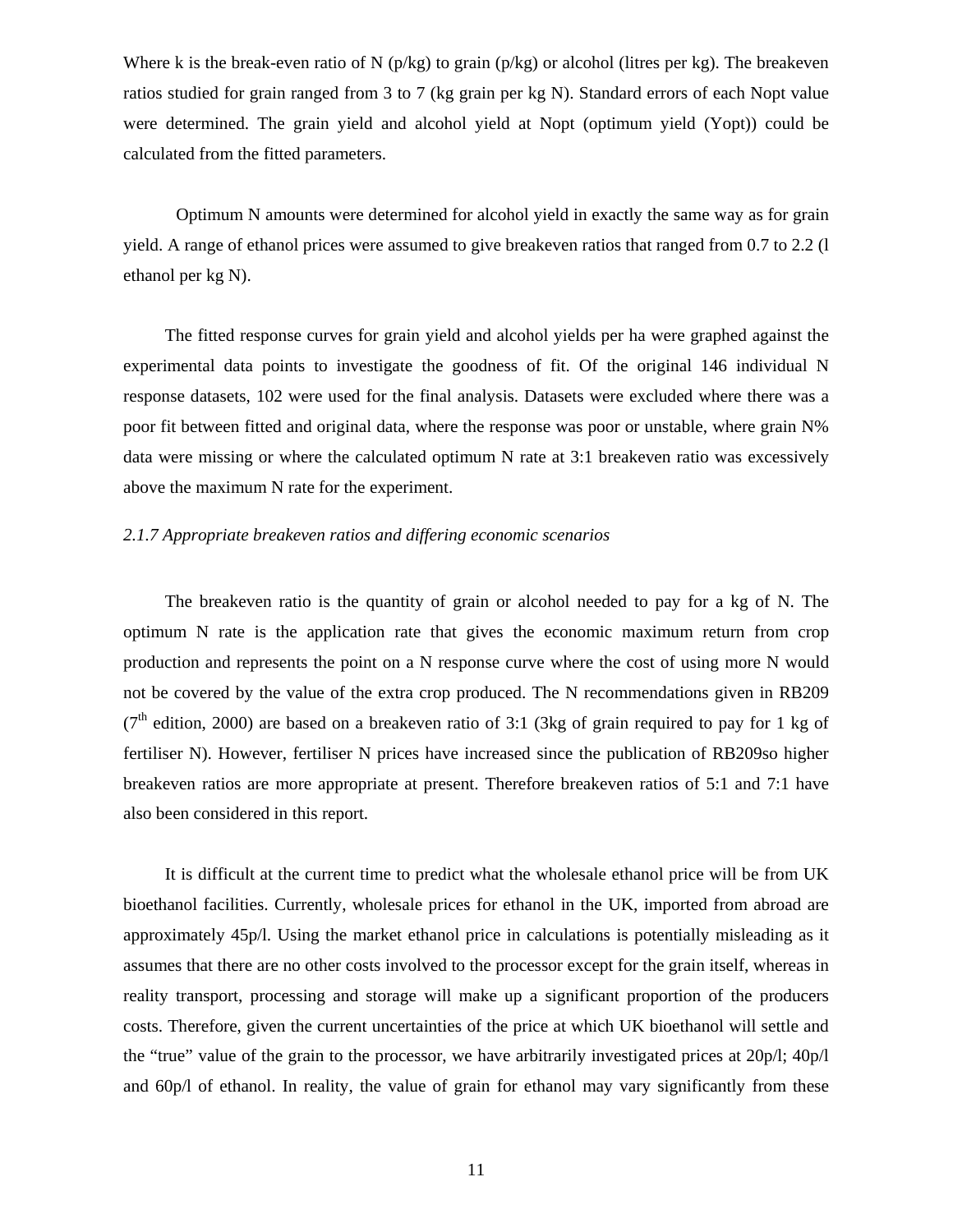figures and thus these values are used to examine the sensitivity of optimum N rates to ethanol price.

## *2.1.8 Comparing optimum N rates*

In order to assess the difference in optimum N rates between growing wheat for grain and for alcohol, linear regressions were performed in Microsoft Excel between the optimum N rate for alcohol per ha against the optimum N rate for grain yield. Regressions were performed twice; one set restricted the line of best fit through the origin and another set allowed a Y intercept. Since the precision of the fit did not vary significantly between the two analyses, and the intercept was generally not significantly different to zero; the data presented here are derived from regressions with the line of best fit through the origin.

Regressions between the optimum N rate for grain and for alcohol were carried out at a range of breakeven ratios and ethanol prices for the whole dataset, and also with the data restricted to individual soil types, fertiliser types and variety types.

The b coefficient from the regressions represents the slope of the line of best fit between Nopt for alcohol and for grain under a specified set of conditions (breakeven ratio for grain, ethanol price, variety, soil type, and fertiliser type). It indicates the Nopt for alcohol as a proportion of the Nopt for grain (as shown in Figure 1). The coefficient multiplied by 100 gives the percentage that optimum for alcohol per ha is of the optimum for grain yield, and this is recorded in the results. The confidence interval given represents the t statistic (derived from the degrees of freedom at the 5% confidence limit) multiplied by the standard error of the slope from the regression analysis, also expressed as a percentage.

## **2.2 Results and discussion**

#### *2.2.1 N responses – example case.*

Figure 2 shows typical response curves for grain yield, grain protein, alcohol yield per tonne and alcohol yield per ha, using data from the soft wheat variety Istabraq grown at ADAS High Mowthorpe, Yorkshire in harvest 2005. The effect of fertiliser N on grain yield is well documented (Sylvester-Bradley *et al.* 1990). Initial increases in fertiliser N result in large increases in grain yield, but the increases in grain yield become smaller as fertiliser N inputs increase, until a plateau is reached (Figure 2a). Beyond this point, increased fertiliser N applications do not affect grain yields, or yields decline. The application of fertiliser increases grain N and hence grain protein concentration, typically in a sigmoidal pattern as shown in Figure 2b. Using the previously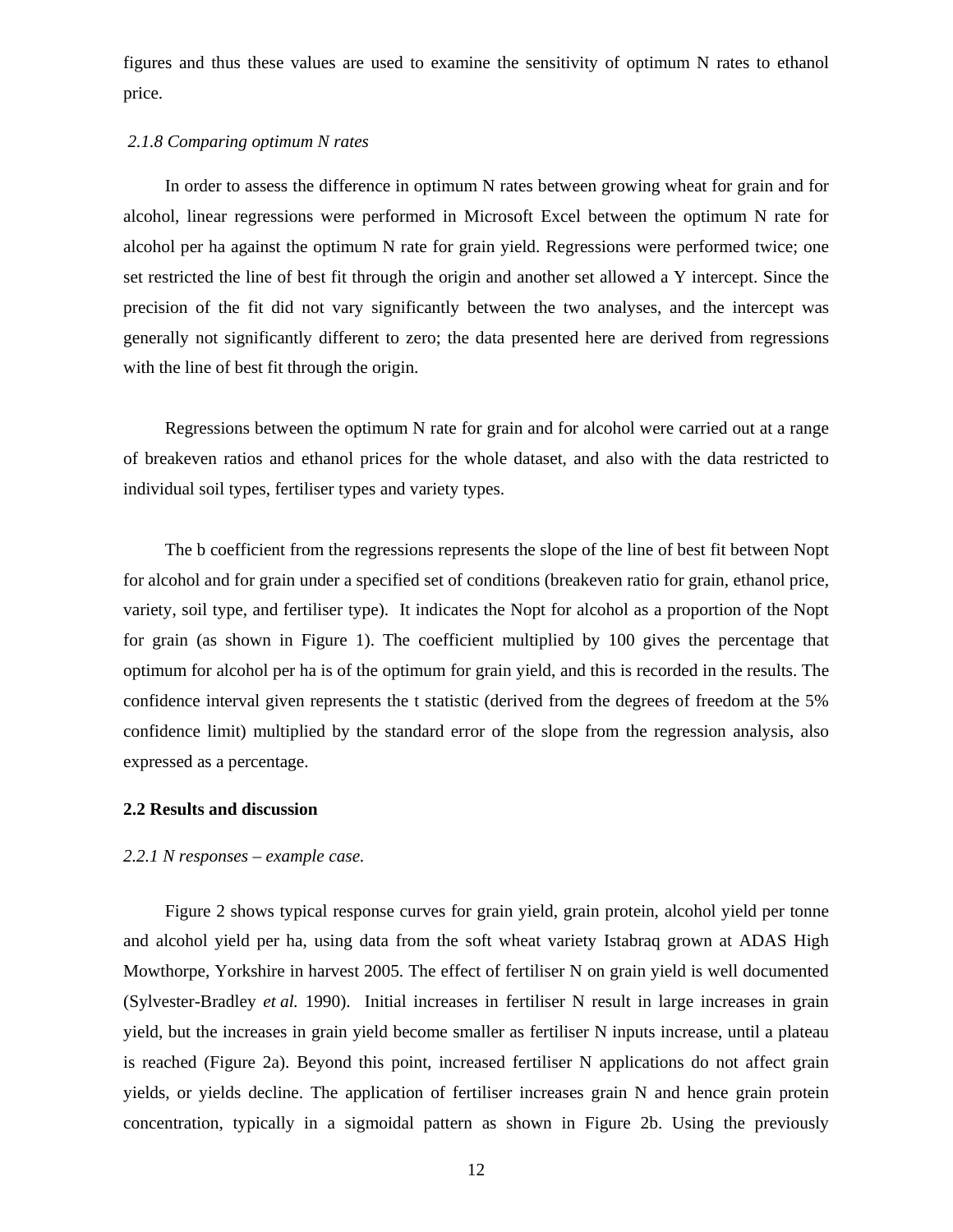established relationship between grain protein and alcohol yield of 7.2 litres alcohol/dry tonne decrease per 1% increase in grain protein (Smith *et al.* 2006), the response of alcohol processing yield to N fertiliser mirrors inversely that of grain protein. Multiplying the alcohol processing yield per t (Figure 2c) by the grain yield (adjusted to 100% dry matter) gives the alcohol yield per ha (Figure 2d). The response of alcohol yield to N fertiliser is similar to that for grain yield, as grain yield is the principal driver. However, because of the influence of increasing fertiliser decreasing alcohol processing yields per t, the maximum alcohol yield per ha is commonly reached at a lower N rate than that for grain yield. In addition, where increases in N fertiliser (above the yield optimum) continue to increase grain protein and reduce alcohol processing yields, the decline in alcohol yield per ha at high N rates is likely to be greater than any decline in grain yield.



**Figure 2 - Response of grain yield (a), grain protein (b), alcohol yield per tonne (c) and alcohol yield per ha (d) to N fertiliser.** Data is for Istabraq grown at High Mowthorpe in 2004. See text for curves fitted.

## *2.2.2 N rates to achieve maximum grain and alcohol yield*

N rates needed to achieve *maximum* grain yield are compared to those needed for *maximum*  alcohol yield in Figure 3 for 102 response curves. The majority of N responses had N rates for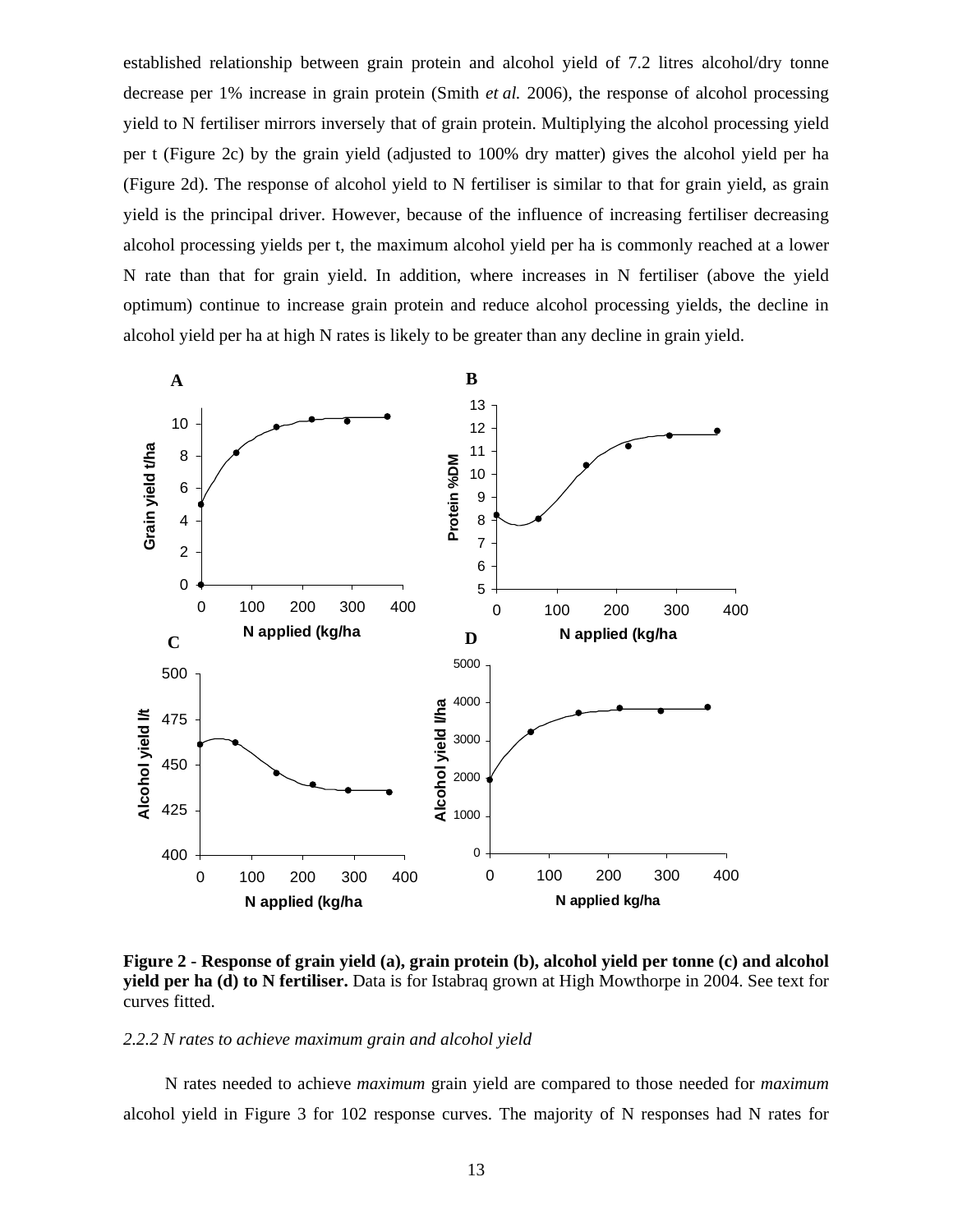maximum alcohol yield per ha (Nmax-alcohol) that were less than the N rate for maximum grain yield (Nmax-grain). In several instances Nmax-alcohol was considerably less than Nmax-grain. On average the N rate to achieve maximum alcohol yield was 10% less than that to achieve maximum grain yield. Whilst it is apparent then that absolute N requirements for alcohol yield are less than for grain yield, it is also obvious that there is a good deal of scatter in the relationship between Nmaxgrain and Nmax-alcohol. This stems from differences in the shapes and inter-relations of the N response curves for grain yield and alcohol processing yield for the range of experimental datasets. For example, where the response of protein (hence alcohol processing yield) to N fertiliser was relatively flat, the difference between maximum N-grain and maximum N-alcohol would be smaller than where N fertiliser had a large effect on alcohol processing yield. It might be expected that these differences would relate to environmental and management factors such as soil type, variety, yield potential etc. These factors are investigated further in Section 2.2.6.



**Figure 3 - Relationship between N rate that gives the maximum grain yield (Nmax-grain) and that giving the maximum alcohol yield (Nmax-alcohol) for the response experiments studied** (excluding responses where maximum N was greater than 370kg N/ha). The dashed line shows 1:1 relationship and solid line is regression.

### *2.2.3 Optimum N rates for grain yield*

In order to assess the differences between optima for grain yield and optima for alcohol, it is worthwhile first considering how optima for grain yield are determined in some detail. In particular, the effect of grain price and breakeven ratio on the optimum N-rate warrants consideration as the breakeven ratios used for grain and for alcohol can make up an important part of the difference in their optimums.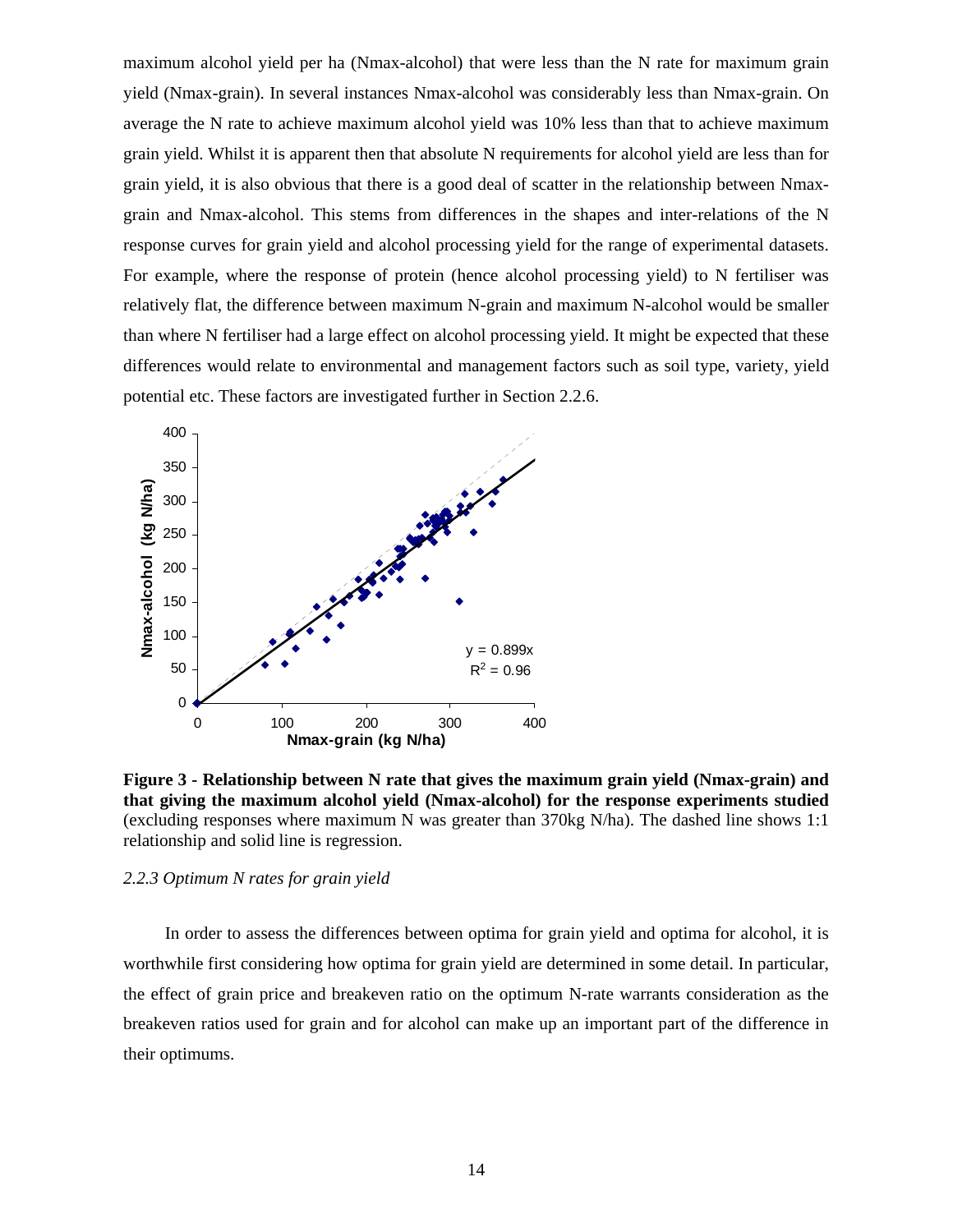The optimum N rate for grain yield is the N rate that gives the maximum financial return to the grower per ha, in terms of grain output per ha (grain yield multiplied by grain price) minus fertiliser costs per ha (N rate multiplied by N price). The optimum is therefore dependent on the price of grain relative to the price of fertiliser - the breakeven ratio. Figure 4 shows breakeven ratios for a range of grain prices and AN fertiliser prices.



**Figure 4 - Breakeven ratios for grain at varying grain prices and AN fertiliser prices.** 

The optimum N rate for grain yield occurs at the point on the yield response curve where the slope of the curve equals the breakeven ratio. At this point on the curve a 1kg increase in N fertiliser results in an increase of grain yield that equates to the breakeven ratio, so at the optimum N rate for a 5:1 breakeven ratio a 1kg/ha increase in fertiliser N would result in 5kg/ha extra grain yield. At N rates below the optimum, increasing the N rate by 1kg/ha will increase grain yield by *more* than 5kg/ha so it is economically worth applying more N. At N rates above the optimum, increasing the N rate by 1kg/ha will result in an increase in grain yield of *less* than 5kg/ha. In this case the added cost of fertiliser per ha exceeds the added value of grain per ha so it is not economic to apply more N. Maximum financial returns for grain yield, and hence the N optima, are always achieved at the N rate where the slope of the yield response to N equals the break-even ratio.

Increasing the breakeven ratio reduces the optimum N rate to an extent that is dependent upon the shape of the response curve; the 'flatter' the shape of the curve the greater the difference in the optima will be. The effect of changing from a 3:1 ratio to higher breakeven ratios (5:1 and 7:1)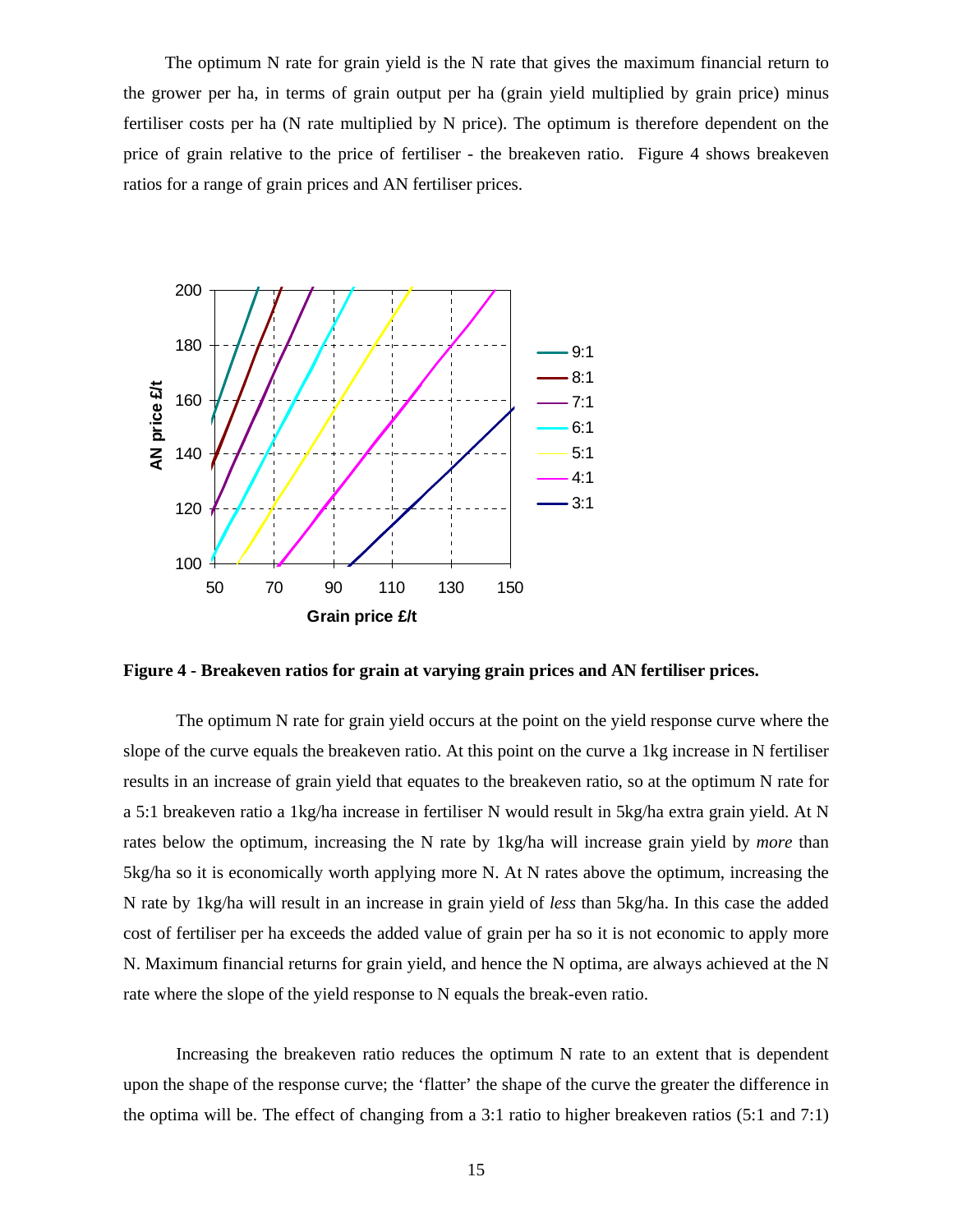on the optimum N rate for grain yield for the set of  $\sim$ 100 yield responses (excluding responses where optima at 3:1 were greater than 400kg N/ha) is shown in Figure 5. General trends here show optimum N rates for grain yield (Nopt-grain) at a 5:1 breakeven ratio to be around 10% less than at a 3:1 ratio, and to be around 20% less for a 7:1 ratio. Again, these also show a fair degree of variation between responses in the amount to which an individual response curve is affected by the breakeven ratio. This stems from differences in the shapes of the responses, which may in turn be expected to differ with different environmental and management conditions.



**Figure 5 - The effect of changing the grain breakeven ratio on the optimum N rate for grain yield (Nopt-grain)** from 3:1 to 5:1 and 7:1 for graphs a and b respectively. Each data point is for an individual response curve. The dashed line represents the 1:1 line and solid line is the regression line.

#### *2.2.4 Optimum N rates for alcohol yield*

Optimum N rates for alcohol production have not been explored previously. In order to determine optimum N rates for alcohol production there are a number of difficulties that need to be resolved. At the stage of reporting this work, exact details are not clear for how grain for bioethanol will be traded, whether growers will be rewarded for grain quality, and if so by how much. For this reason this work assumes a situation whereby the bioethanol processor is also growing the grain. In such a case, the bioethanol processor is not interested in how much grain is produced per ha, but rather how much alcohol can be produced per ha. Further, the processor would only be interested in applying N up to the point where extra N per ha provides sufficient extra alcohol per ha to cover its cost, that is the optimum N rate for alcohol yield (Nopt-alcohol) at the appropriate breakeven 'ratio' for ethanol. Analysis of this situation should be instructive in showing how N rates for biofuel crops should be revised to maximise the benefit for the whole industry, both the grower and the processor.

The assumed ethanol price is crucial to determining the optimum N rate for alcohol production. The current market price for ethanol is around 45p/l (F.O. Lichts, 2007). However, it may not be most appropriate to use such a market price in determining the optimum N rate for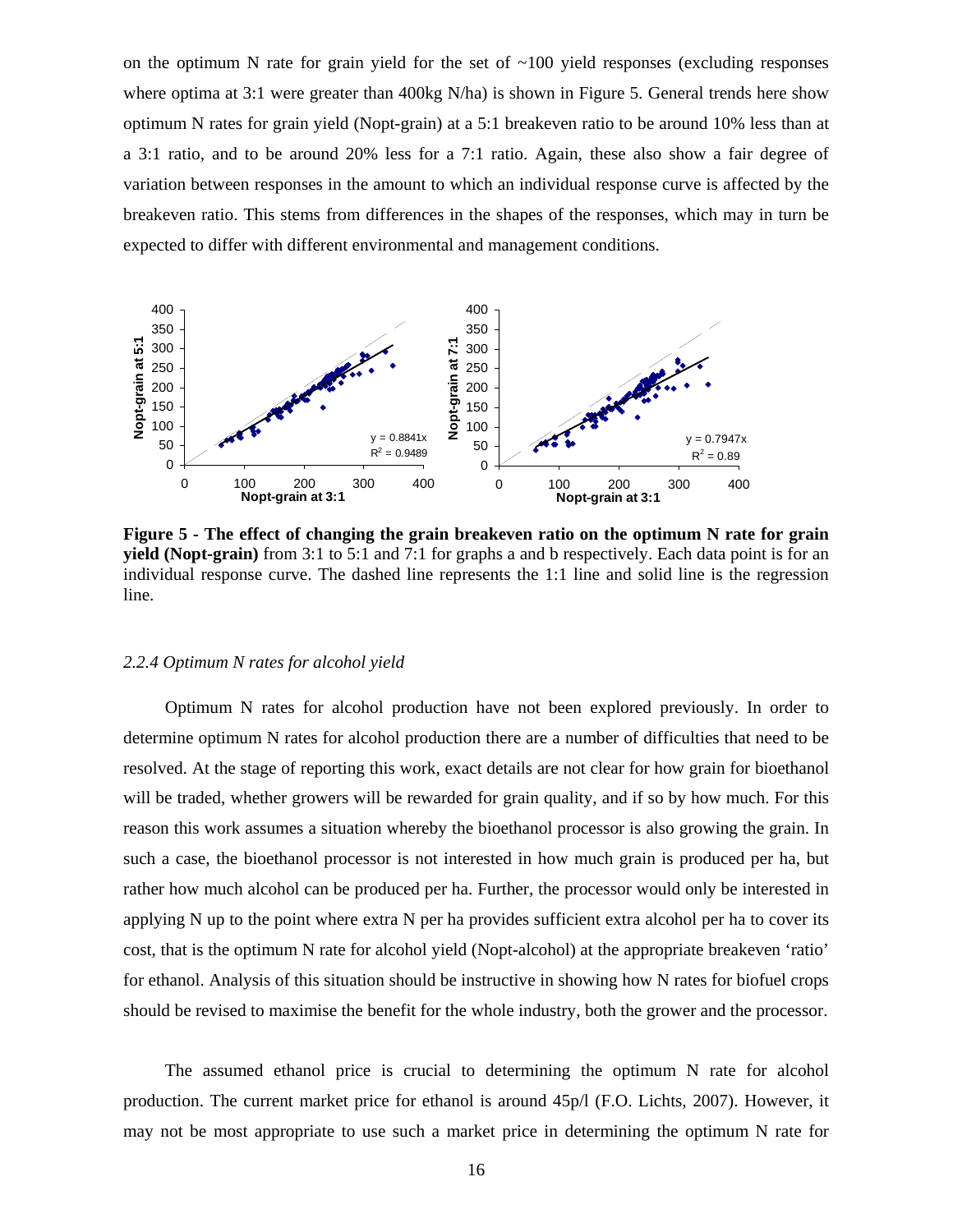alcohol production; in this situation N fertiliser is not directly affecting ethanol production per ha in a manner whereby the ethanol is simply harvested from the land. Instead, N fertiliser effects on alcohol production per ha are mediated through grain production per ha. Converting to ethanol will involve additional costs. Therefore, the implied benefit of an extra kg of fertiliser N giving *x* extra litres of alcohol would not in reality give the processor the full value of that alcohol in extra profit, as extra money would also be spent on grain transport, storage and processing. Conversely extra alcohol yield per tonne of grain may be considered to give additional alcohol yield at little or no additional processing cost and perhaps at reduced cost if the cost of processing co products is reduced. Given the uncertainty about these costs, and about the market prices for biofuel alcohols into the future, we have analysed changes in optimum N amounts for a broad range of alcohol prices, from 10p to 60p per litre, largely to indicate the sensitivity of N adjustments to alcohol prices.

## *2.2.5 Comparing N optima for grain and alcohol*

Optimum N rates for grain and alcohol at a range of breakeven ratios and ethanol prices respectively are shown in Figure 6 for the 'typical' response curve of Istabraq at High Mowthorpe, 2005, as used previously. The optimums for alcohol yield (Nopt-alcohol) are calculated for a range of ethanol prices assuming a constant fertiliser price of £150/t. Assuming a grain break-even ratio of 3:1 the optimum N rate for grain yield (Nopt-grain) gives alcohol yields per ha very close to the maximum. Therefore, the Nopt-alcohol is less than Nopt-grain at a 3:1 ratio even at very high ethanol prices. However, at a currently more realistic grain breakeven ratio of 5:1 it can be seen that Nopt-grain is very similar to that for Nopt-alcohol using an ethanol price of 40p/l. At lower ethanol prices Nopt-alcohol becomes increasingly lower than Nopt-grain.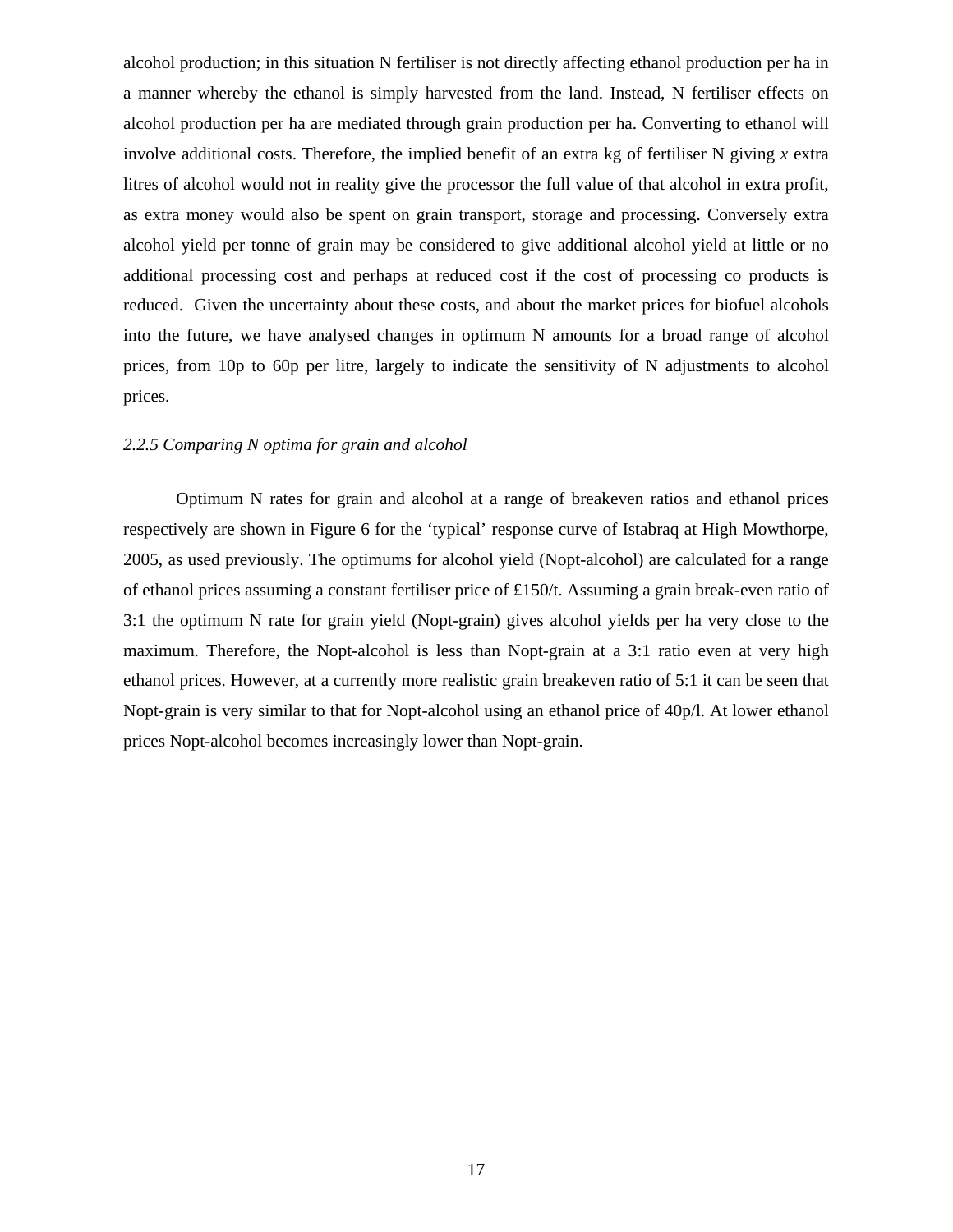

Figure 6 - The effect of grain breakeven ratio and ethanol price on the optimum N rate, using Istabraq at High Mowthorpe 2005 as an example. Figure (a) shows the optimum N rate for grain yield for break-even ratios between 3:1 and 8:1, and that for alcohol yield with an ethanol price of 40p/l. Figure (b) shows the optimum N rate for alcohol for a range of ethanol prices from 10p/l to 60p/l, assuming a N fertiliser price of £150/t for AN, against the optimum for grain yield at a 5:1 break-even ratio.

The relationship between Nopt-grain and Nopt-alcohol for the set of individual N response curves analysed in this work can be seen in Figure 7, at a range of grain breakeven ratios and ethanol prices.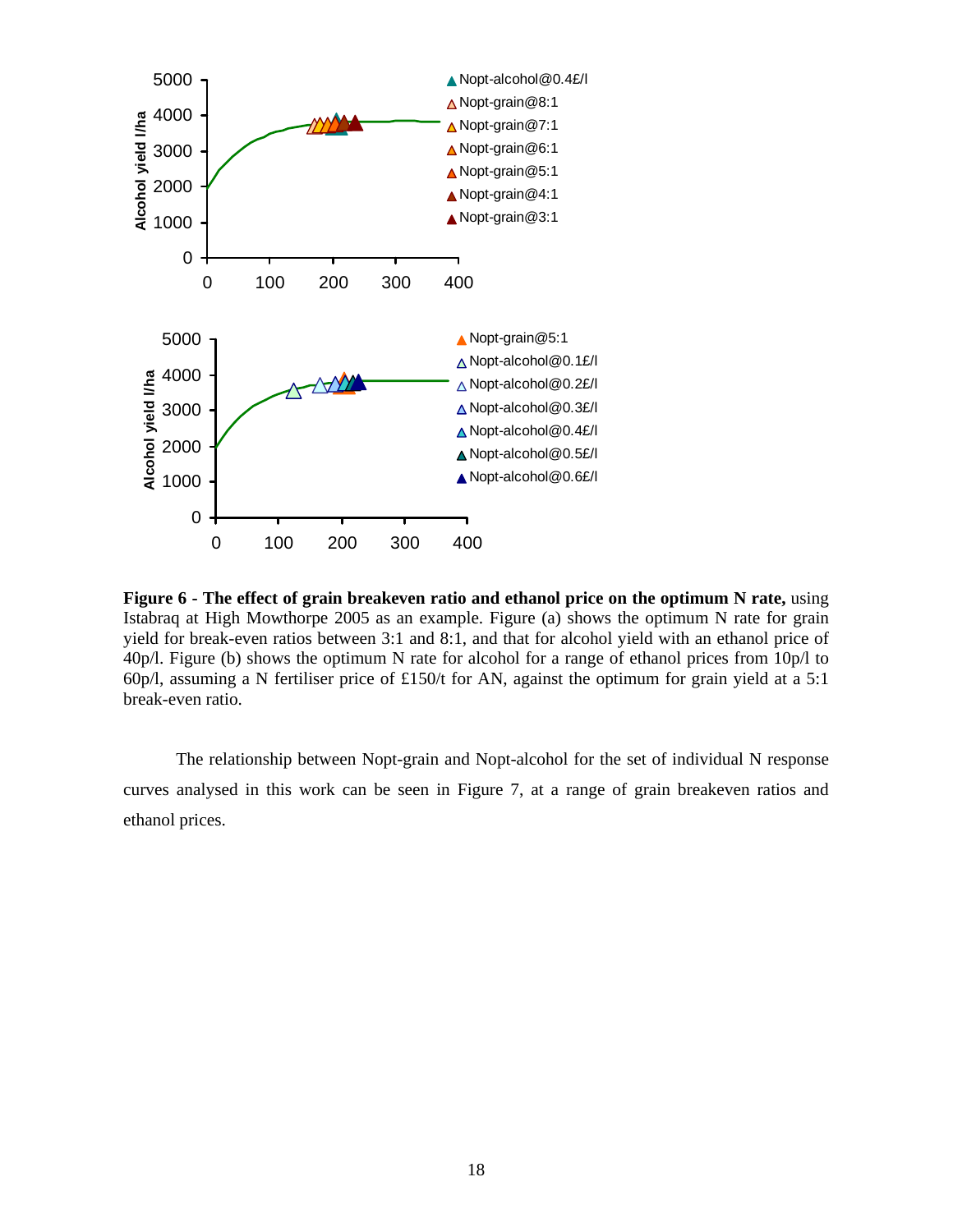

**Figure 7 - Regression of optimum N rates for grain yield against optimum N rates for alcohol yield at a range of grain breakeven ratios and ethanol prices,** assuming a constant fertiliser price of £150/t AN**.** The slope of the line given in the equation represents the relationship between the optimum N rate for alcohol yield and optimum N rate for grain yield. Graph A), for example, shows that at a 3:1 ratio for grain, 40p/l ethanol price, for the complete dataset, the optimum N rate for alcohol is 87% of that for grain.

In order to assess the effect of grain break-even ratio and ethanol price on the relationship between Nopt-alcohol and Nopt-grain the regressions shown in Figure 7 were repeated for a range of price scenarios for the whole dataset. The slope of the regression multiplied by 100, representing the percentage that Nopt-alcohol is of Nopt-grain, and the significance of this slope is given for a range of breakeven ratios and ethanol prices in Table 1.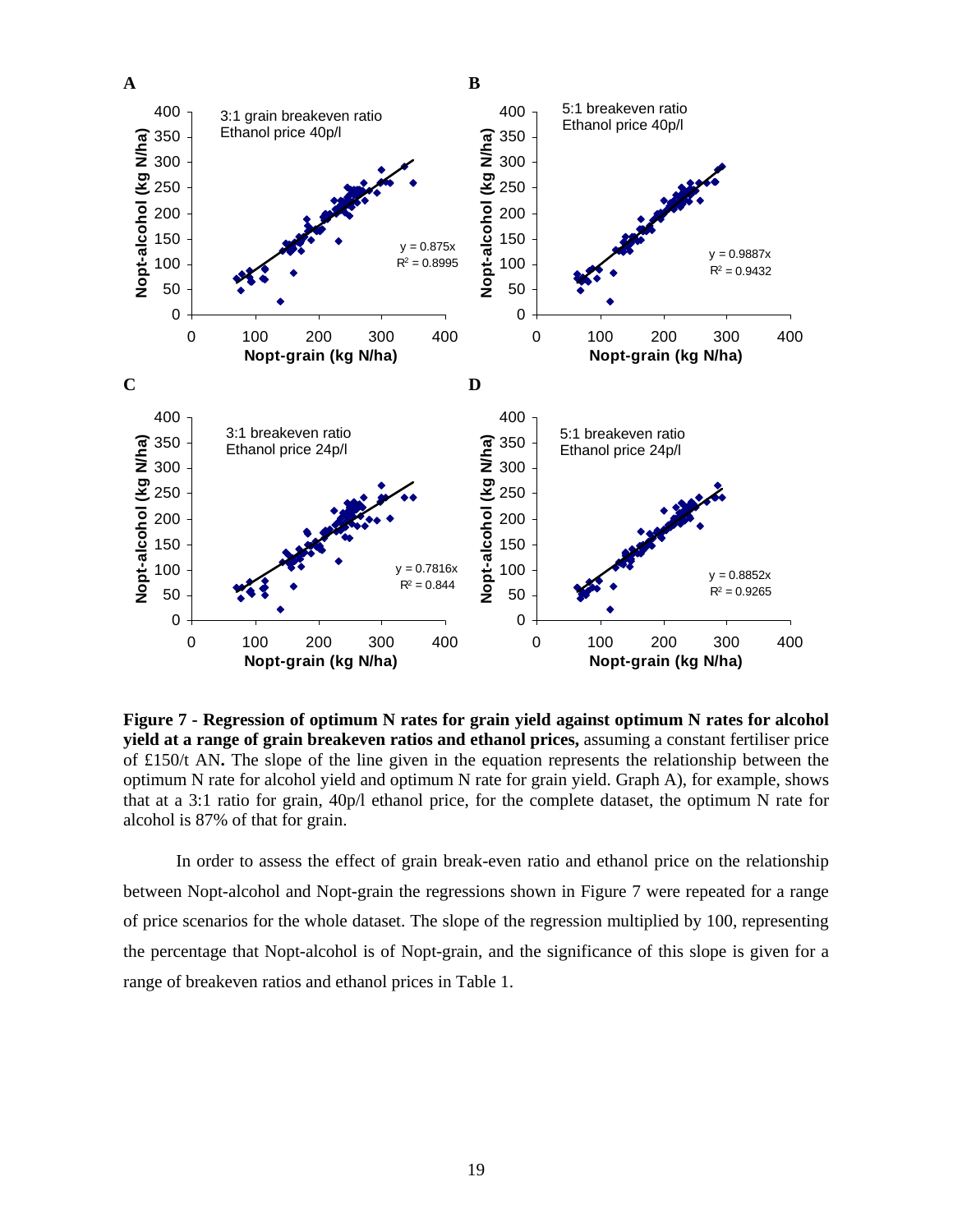**Table 1 - Adjustment of fertiliser N required to optimise alcohol yield (litres per ha) as a percentage of that required to optimise grain yield (t per ha) at a range of break-even ratios and ethanol prices.** The 95% confidence interval (CI), in percent, is shown beside each value.

|                       | Ethanol price (pence per litre) |     |      |     |     |     |     |     |     |     |      |  |
|-----------------------|---------------------------------|-----|------|-----|-----|-----|-----|-----|-----|-----|------|--|
|                       |                                 | 20  | СI   | 30  | СI  | 40  | СI  | 50  | СI  | 60  | СI   |  |
|                       | l3:1                            | 74  | 2.33 | 82  | 2.1 | 87  | 1.9 | 91  | 1.7 | 95  | 2.07 |  |
|                       | <b>4:1</b>                      | 79. | 1.96 | 88  | 1.7 | 94  | 1.6 | 98  | 1.6 | 102 | 2.60 |  |
| Grain breakeven ratio | 5:1                             | 84  | 1.82 | 94  | 1.6 | 100 | 1.6 | 104 | 1.9 | 108 | 3.08 |  |
|                       | 6:1                             | 89  | 1.79 | 99  | 1.7 | 105 | 1.9 | 109 | 2.3 | 114 | 3.55 |  |
|                       | 7:1                             | 94  | 1.83 | 104 | 1.9 | 10  | 2.2 | 115 | 2.6 | 119 | 4.02 |  |

#### **Whole Dataset**

Df= 101, T statistic =  $1.984$ 

It is apparent from Table 1 that using different economic scenarios can result in Nopt-alcohol being less than Nopt-grain or more than Nopt-grain. The relevance of this to commercial practice is discussed further in Section 2.3.

## *2.2.6 Factors influencing the relationship between optima for grain and for alcohol*

The graphs in Figure 7 (and also implicit in Figures 3 and 5) show a degree of variation in the relationship between Nopt-grain and Nopt-alcohol that is dependent on the shapes of the grain and alcohol response curves. Different environment and management factors that may influence the shapes of these curves, and thus the relationship between optima for grain and for alcohol, are investigated in this section.

## **2.2.6.1 Soil type**

The optimum N rates for specific soil types have been studied extensively. The differences presented in RB209 (MAFF, 2000) generally arise through different retention of soil N supplies, or different efficiency of fertiliser N recovery. Whether optimum N rates for alcohol are influenced by soil type has not previously been investigated. Smith *et al.* (2006) speculated that organic and peaty soils with a high N supply could give high protein and low starch grains, whereas soils capable of high yields could give lower protein and higher starch grains.

The dataset collected for this study was split into soil types based on the current RB209 classification. The optimum N rate for alcohol as opposed to grain are presented for clay, shallow soils over chalk and deep silty soils, together with the 95% confidence interval (CI) (Table 2). There was no significant difference in the N rate adjustment for alcohol between the different soil types.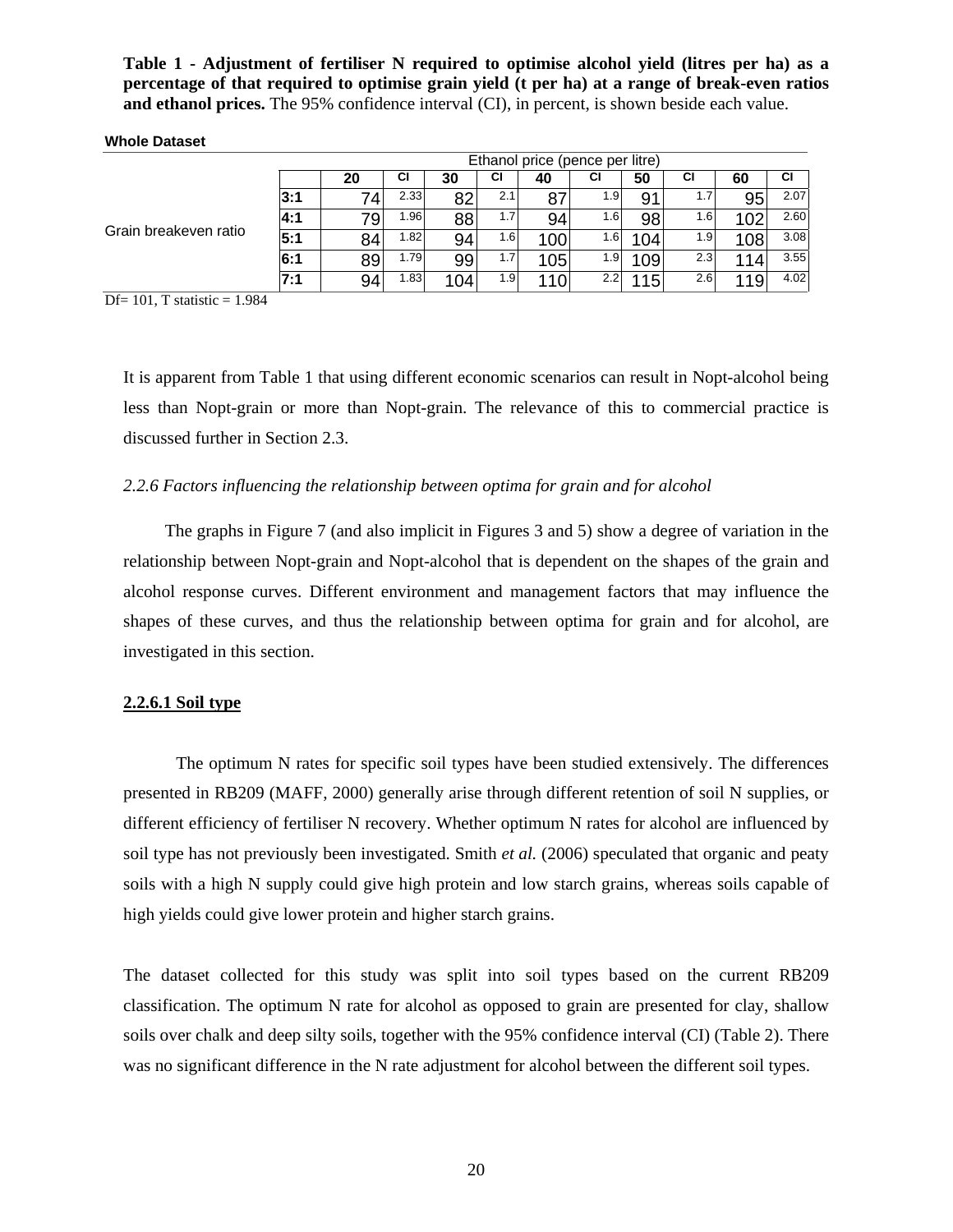**Table 2 - UK soil types – percentage adjustment of fertiliser N required for optimising alcohol yield (litres per ha) as a percentage of that required for optimising grain yield (t per ha) at a range of break-even ratios and ethanol price scenarios.** The 95% confidence interval (CI), in percent, is shown beside each value.

### **Clay soils**

|                       |     | Ethanol price (pence per litre)<br>20<br>40<br>60<br>СI<br>СI<br>СI<br>76%<br>93%<br>88%<br>3:1<br>3.9<br>4.5<br>3.9 |     |      |     |      |     |  |  |  |  |  |  |
|-----------------------|-----|----------------------------------------------------------------------------------------------------------------------|-----|------|-----|------|-----|--|--|--|--|--|--|
|                       |     |                                                                                                                      |     |      |     |      |     |  |  |  |  |  |  |
|                       |     |                                                                                                                      |     |      |     |      |     |  |  |  |  |  |  |
|                       |     |                                                                                                                      |     |      |     |      |     |  |  |  |  |  |  |
|                       | 5:1 | 86%                                                                                                                  | 4.0 | 100% | 4.0 | 104% | 4.5 |  |  |  |  |  |  |
| Grain breakeven ratio | 7:1 | 95%                                                                                                                  | 3.9 | 110% | 4.7 | 114% | 5.7 |  |  |  |  |  |  |

Df=31, T statistic=2.039

## **Deep silty soils**

|                       |     |     |     | Ethanol price (pence per litre) |     |      |      |
|-----------------------|-----|-----|-----|---------------------------------|-----|------|------|
|                       |     | 20  | CI  | 40                              | СI  | 60   | СI   |
|                       |     |     |     |                                 |     |      |      |
|                       | 3:1 | 72% | 4.4 | 87%                             | 2.9 | 98%  | 4.3  |
| Grain breakeven ratio | 5:1 | 82% | 2.6 | 100%                            | 1.8 | 112% | 8.3  |
|                       | 7:1 | 94% | 2.1 | 112%                            | 3.1 | 124% | 10.7 |

Df =  $26$ , T statistic =  $2.055$ 

#### **Shallow over chalk soils**

|                       |     |     |                      | Ethanol price (pence per litre) |     |      |     |  |  |  |  |
|-----------------------|-----|-----|----------------------|---------------------------------|-----|------|-----|--|--|--|--|
|                       |     | 20  | СI<br>СI<br>60<br>40 |                                 |     |      |     |  |  |  |  |
|                       |     |     |                      |                                 |     |      |     |  |  |  |  |
|                       | 3:1 | 73% | 4.8                  | 88%                             | 3.9 | 95%  | 3.2 |  |  |  |  |
| Grain breakeven ratio | 5:1 | 83% | 3.6                  | 99%                             | 3.0 | 107% | 4.0 |  |  |  |  |
|                       | 7:1 | 92% | 3.7                  | 110%                            | 4.4 | 119% | 6.0 |  |  |  |  |

Df =  $23$ , T statistic =  $2.068$ 

## **2.2.6.2 Variety**

## **Milling v feed wheats**

Varieties on the HGCA recommended list are classified into those suitable for milling (NABIM group 1 and 2 varieties) and those suitable for biscuit making and feed (NABIM group 3 and 4 varieties). Generally, the distinction between the two end-uses is based on protein content of the grain, with milling wheats having hard endosperms and greater protein contents than feed wheats.

Experience in the potable alcohol industry has shown that varieties differ in their alcohol processing yield and the ease of which they can be processed. Potable alcohol distillers prefer soft feed wheats owing to their higher starch content (which enhances alcohol processing yield), low protein content (which reduces the need to process distillers grains) and less common problems with viscosity. Consequently, little is known of alcohol yields from modern group 1 and 2 wheat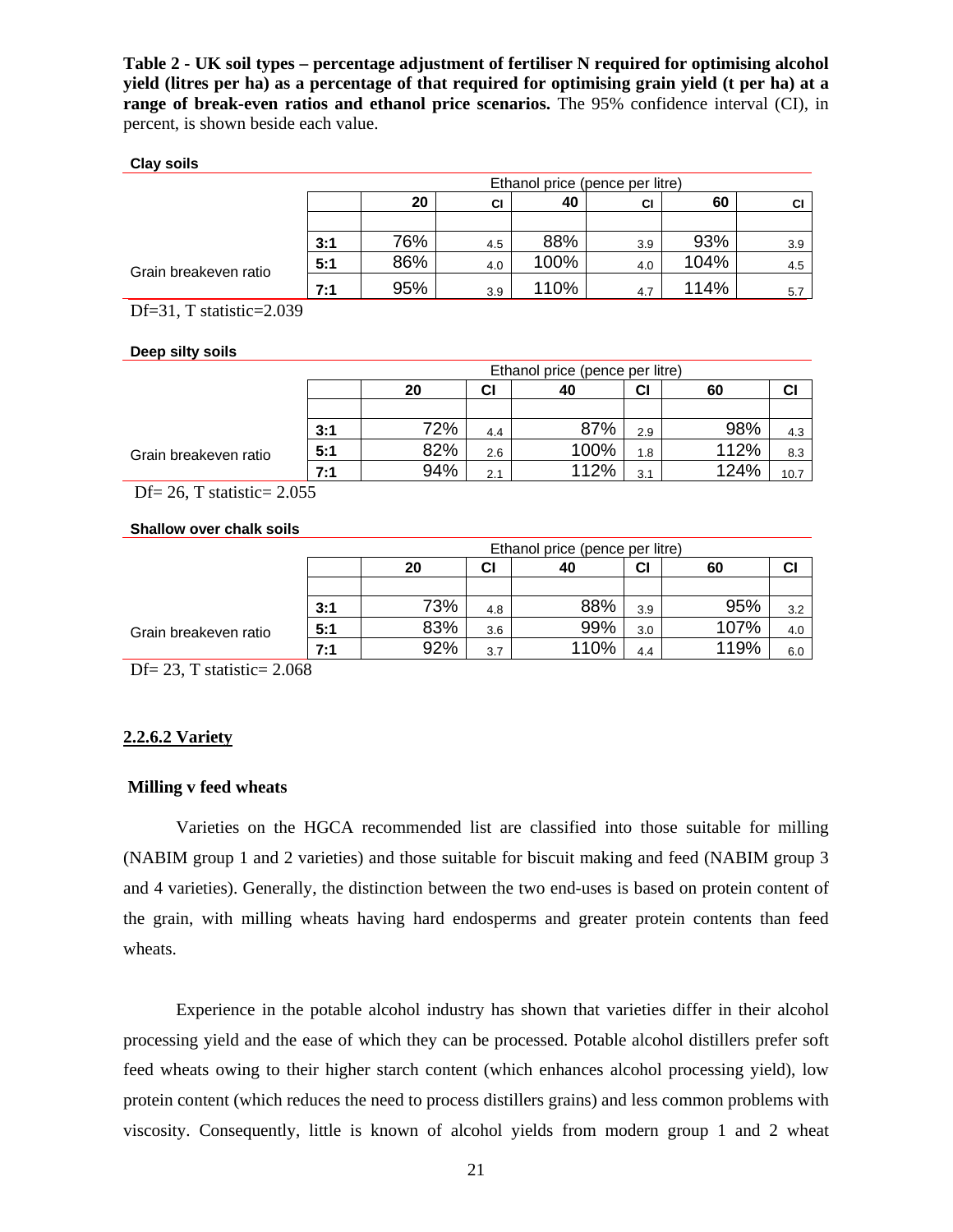varieties. Since fuel alcohol production can utilise a range of chemicals and enzymes forbidden in potable alcohol production, processing problems observed with potable alcohol production may be overcome for fuel alcohol production, enabling a wider range of varieties to be used. The quantity of feedstock required may make this a necessity.

The dataset was split into NABIM groups 1 and 2 varieties and NABIM group 3 and 4 varieties. Each dataset was analysed to determine the relationship between optimum N rate for alcohol compared to that for grain. As shown in Table 3 below, no significant difference was found in the adjustment to optimum N between group 1 and 2 and group 3 and 4 varieties. Prices of grain, fertiliser N and ethanol remain the primary influence on the relationship.

**Table 3 - Varieties – percentage adjustment of fertiliser N required for optimising alcohol yield (litres per ha) as a percentage of that required for optimising grain yield (t per ha) at a range of break-even ratios and ethanol price scenarios.** The 95% confidence interval (CI), in percent, is shown beside each value.

|                       | Ethanol price (pence per litre) |     |     |      |     |      |     |
|-----------------------|---------------------------------|-----|-----|------|-----|------|-----|
|                       |                                 | 60  | СI  |      |     |      |     |
|                       |                                 |     |     |      |     |      |     |
| Grain breakeven ratio | 3:1                             | 74% | 4.6 | 88%  | 3.4 | 98%  | 4.0 |
|                       | 5:1                             | 85% | 3.4 | 100% | 2.9 | 111% | 6.9 |
|                       | 7:1                             | 95% | 3.2 | 111% | 3.6 | 122% | 8.7 |

## **Group 1 and 2 varieties**

Df= 36, T stat=2.082

## **Group 3 and 4 varieties**

|                       | Ethanol price (pence per litre) |                                   |     |      |     |      |     |  |  |
|-----------------------|---------------------------------|-----------------------------------|-----|------|-----|------|-----|--|--|
|                       |                                 | <b>CI</b><br>20<br>40<br>СI<br>60 |     |      |     |      |     |  |  |
|                       |                                 |                                   |     |      |     |      |     |  |  |
|                       | 3:1                             | 73%                               | 2.5 | 86%  | 2.2 | 92%  | 2.1 |  |  |
| Grain breakeven ratio | 5:1                             | 84%                               | 2.1 | 99%  | 2.0 | 105% | 2.4 |  |  |
|                       | 7:1                             | 93%                               | 2.3 | 110% | 2.8 | 117% | 3.5 |  |  |

Df=64, T stat=1.998

## **Old v new varieties**

Better management practices and new varieties have resulted in on-farm grain yields from wheat increasing substantially, from an average of 6 t/ha in 1980s to a current average of 8 t/ha. Current RB209 recommendations are based on experiments largely carried out between 1981 and 1994. Hence they are not representative of modern high yielding varieties.

Table 4 below shows the optimum N rate for alcohol yield as opposed to grain yield for varieties used in the formulation of RB209 (varieties from 1980s and 1990s) classified as "old", and modern varieties (available from the mid 1990s onwards) classified as "new". No significant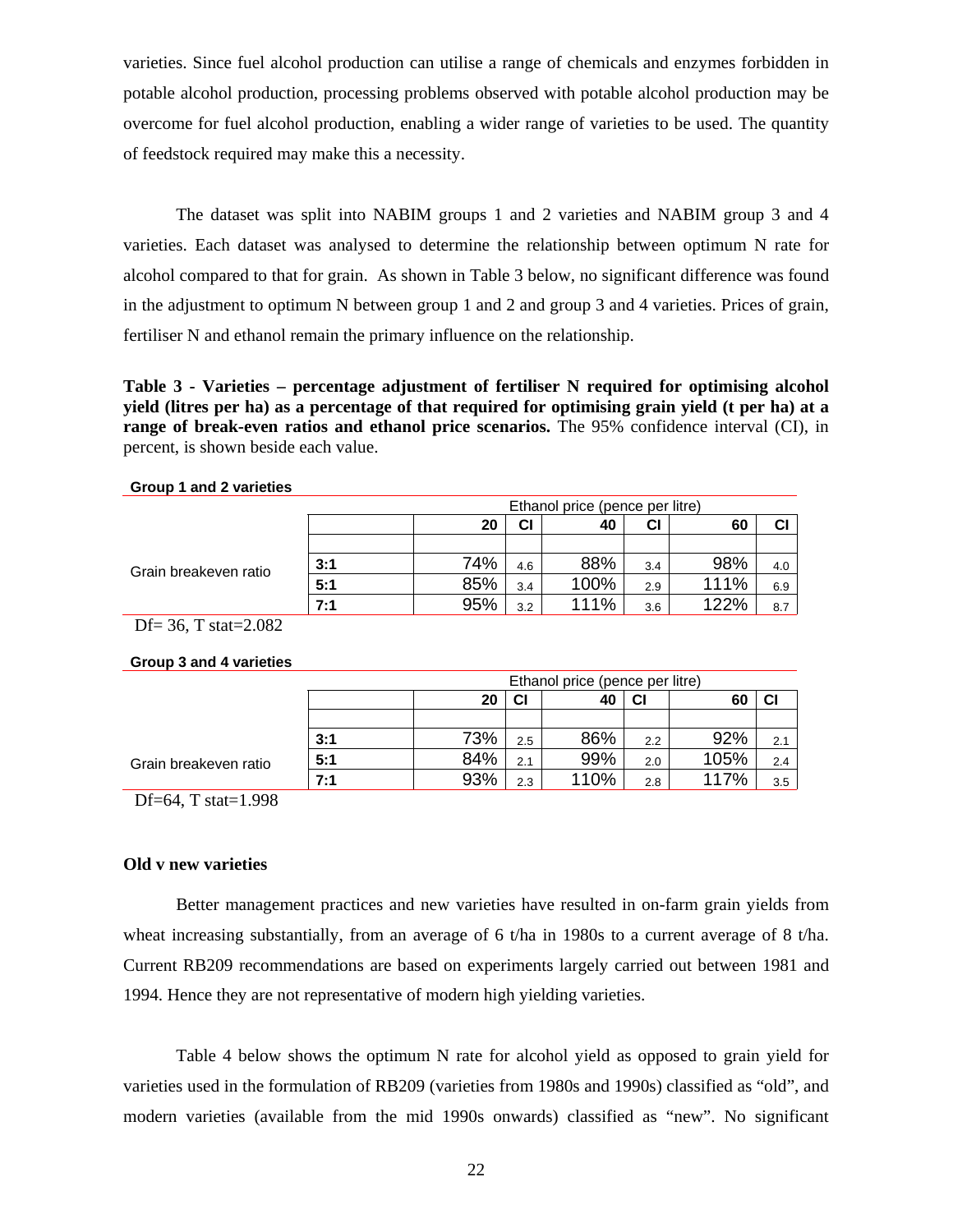difference was found in the adjustment to optimum N rate between old and new varieties. Again the optimum N rate for alcohol was largely dictated by grain, fertiliser N and ethanol prices.

**Table 4 - Old and new wheat varieties – percentage adjustment of fertiliser N required for optimising alcohol yield (litres per ha) as a percentage of that required for optimising grain yield (t per ha) at a range of break-even ratios and ethanol price scenarios.** The 95% confidence interval (CI), in percent, is shown beside each value.

## **New varieties**

|                       | Ethanol price (pence per litre) |                            |     |      |     |      |     |  |  |
|-----------------------|---------------------------------|----------------------------|-----|------|-----|------|-----|--|--|
|                       |                                 | СI<br>СI<br>40<br>20<br>60 |     |      |     |      |     |  |  |
|                       |                                 |                            |     |      |     |      |     |  |  |
| Grain breakeven ratio | 3:1                             | 72%                        | 4.0 | 86%  | 3.2 | 97%  | 3.8 |  |  |
|                       | 5:1                             | 83%                        | 2.9 | 99%  | 2.8 | 110% | 6.4 |  |  |
|                       | 7:1                             | 92%                        | 2.7 | 110% | 3.7 | 121% | 8.3 |  |  |

Df= 43, T stat=2.0167

#### **Old varieties**

|                       |     | Ethanol price (pence per litre) |     |      |     |      |     |  |  |  |
|-----------------------|-----|---------------------------------|-----|------|-----|------|-----|--|--|--|
|                       |     | СI<br>20<br>СI<br>40<br>60      |     |      |     |      |     |  |  |  |
| Grain breakeven ratio |     |                                 |     |      |     |      |     |  |  |  |
|                       | 3:1 | 73%                             | 3.1 | 87%  | 2.4 | 94%  | 2.1 |  |  |  |
|                       | 5:1 | 83%                             | 2.4 | 99%  | 2.1 | 107% | 2.6 |  |  |  |
|                       | 7:1 | 93%                             | 2.1 | 111% | 2.8 | 119% | 3.9 |  |  |  |

Df=37, T stat=2.026

## **2.2.6.3 Fertiliser type**

Fertiliser choice may depend on price, ease of application and availability. In a two-year study in the mid 1980s Lloyd *et al.* (1997) showed that there was little effect on grain yield due to use of AN or urea fertiliser. Consequently the optimum N fertiliser level for grain was similar. However, more recently Dampney *et al.* (2006b) showed that using urea reduced grain yield by 0.3- 0.4t/ha compared to AN. Both Dampney *et al.* (2006b) and Lloyd *et al.* (1997) showed that using urea fertiliser tended to result in lower grain protein contents.

It has been reported that urea fertilisers give less GHG emissions in their manufacture than AN (Wood and Cowie, 2004). This indicates that urea could possibly be favored in biofuel production (HGCA Project MD-0607-0033; Kindred *et al.* personal communication) but since use of urea results in high ammonia losses, the GHG benefits would need to be offset against other major environmental issues. Potentially also, reduced grain protein from urea could be beneficial.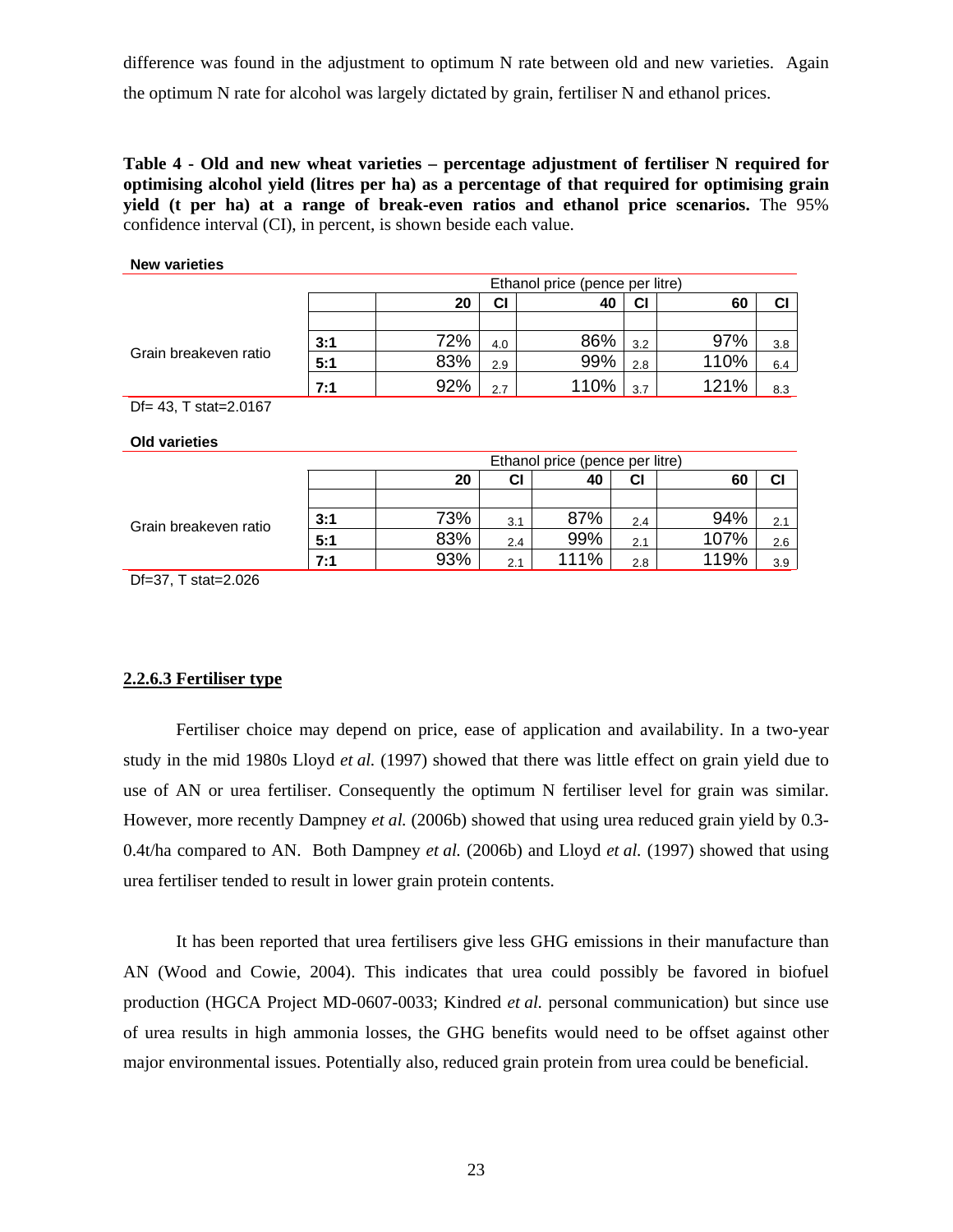Data from the recent Defra funded project NT2605 were used to investigate the effect of AN versus urea fertiliser on the change in optimum N rate for alcohol versus grain (Table 5). No significant difference was found between the fertiliser types, with grain, fertiliser and ethanol prices being the primary influence over N rates.

**Table 5 - Different fertiliser N types – percentage adjustment of fertiliser N required for optimising alcohol yield (litres per ha) as a percentage of that required for optimising grain yield (t per ha) at a range of breakeven ratios and ethanol price scenarios.** The 95% confidence interval (CI), in percent, is shown beside each value.

|                       | Ethanol price (pence per litre) |      |     |      |     |      |     |  |  |
|-----------------------|---------------------------------|------|-----|------|-----|------|-----|--|--|
|                       |                                 | 20   | СI  | 40   | CI  | 60   | CI  |  |  |
| Grain breakeven ratio |                                 |      |     |      |     |      |     |  |  |
|                       | 3:1                             | 78%  | 8.2 | 87%  | 8.1 | 91%  | 8.2 |  |  |
|                       | 5:1                             | 90%  | 6.5 | 101% | 5.2 | 105% | 4.8 |  |  |
|                       | 7:1                             | 100% | 8.4 | 112% | 7.5 | 116% | 7.3 |  |  |

Df=8, T stat= 2.306

**Urea**

**AN** 

|                       | Ethanol price (pence per litre) |                            |      |      |      |      |      |  |  |  |
|-----------------------|---------------------------------|----------------------------|------|------|------|------|------|--|--|--|
|                       |                                 | СI<br>CI<br>20<br>40<br>60 |      |      |      |      |      |  |  |  |
| Grain breakeven ratio |                                 |                            |      |      |      |      |      |  |  |  |
|                       | 3:1                             | 81%                        | 13.7 | 92%  | 13.1 | 96%  | 12.6 |  |  |  |
|                       | 5:1                             | 89%                        | 13.2 | 101% | 13.6 | 105% | 13.9 |  |  |  |
|                       | 7:1                             | 98%                        | 14.4 | 110% | 16.1 | 115% | 17.1 |  |  |  |

Df=6, T stat= 2.446

## **2.2.6.4 Seasonal variation**

The amount of N available in the soil varies considerably on a seasonal basis and is highly dependent upon previous cropping patterns and the quantity and distribution of rainfall. Soil N availability is known to vary from year to year and spatially between and within individual fields. Alcohol processing yields from varieties tested by SWRI in the RL testing system also show significant year on year variation as described in Smith *et al.* (2006). However, as shown in Table 6, there was no significant year on year difference in the adjustment to optimum N level for alcohol.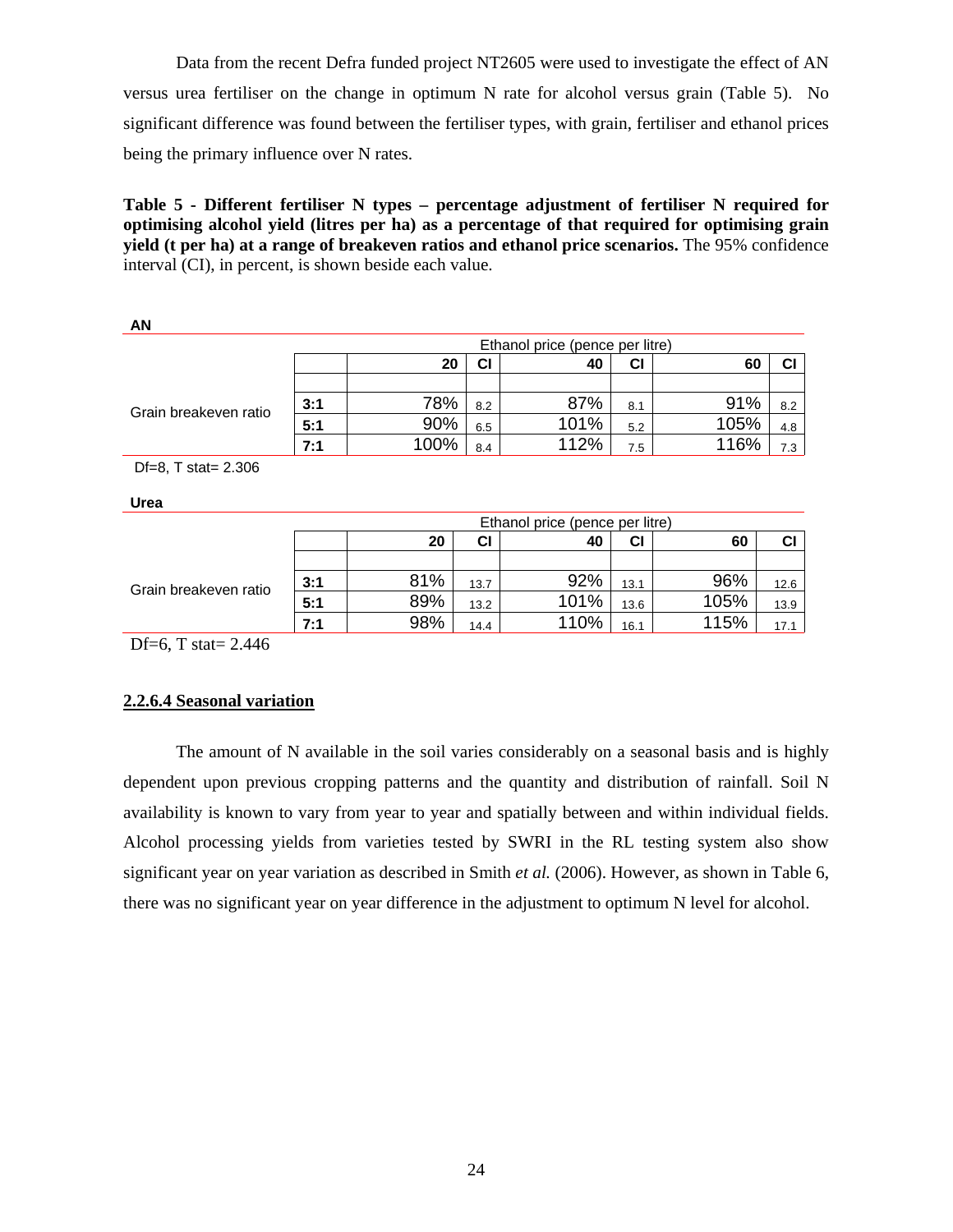**Table 6 - Seasonal variation – percentage adjustment of fertiliser N required for optimising alcohol yield (litres per ha) as a percentage of that required for optimising grain yield (t per ha) at a range of break-even ratios and ethanol price scenarios.** The 95% confidence interval (CI), in percent, is shown beside each value.

## **2004**

|                       | Ethanol price (pence per litre) |     |     |      |     |      |     |  |  |
|-----------------------|---------------------------------|-----|-----|------|-----|------|-----|--|--|
|                       |                                 | 20  | СI  | 40   | CI  | 60   | СI  |  |  |
| Grain breakeven ratio | 3:1                             | 71% | 4.7 | 85%  | 3.2 | 93%  | 2.6 |  |  |
|                       | 5:1                             | 82% | 3.2 | 99%  | 2.2 | 108% | 3.9 |  |  |
|                       | 7:1                             | 93% | 2.6 | 111% | 3.7 | 121% | 6.2 |  |  |

Df=23, T stat=2.069

**2005**

|                       |     | Ethanol price (pence per litre) |     |      |     |      |     |
|-----------------------|-----|---------------------------------|-----|------|-----|------|-----|
|                       |     | 20                              | CI  | 40   | СI  | 60   |     |
| Grain breakeven ratio | 3:1 | 75%                             | 3.4 | 88%  | 3.1 | 94%  | 3.0 |
|                       | 5:1 | 84%                             | 3.0 | 98%  | 3.0 | 104% | 3.2 |
|                       | 7:1 | 92%                             | 3.0 | 109% | 3.5 | 115% | 4.0 |

Df=43, T stat=2.017

**2006**

|                       | Ethanol price (pence per litre) |     |     |      |     |      |     |
|-----------------------|---------------------------------|-----|-----|------|-----|------|-----|
|                       |                                 | 20  | CI  | 40   | CI  | 60   |     |
| Grain breakeven ratio | 3:1                             | 70% | 4.3 | 84%  | 4.3 | 90%  | 4.3 |
|                       | 5:1                             | 78% | 4.0 | 94%  | 4.3 | 101% | 4.7 |
|                       | 7:1                             | 88% | 4.2 | 105% | 5.1 | 112% | 5.8 |
| _ _<br>- - - -        |                                 |     |     |      |     |      |     |

Df=29, T stat=2.045

## **2.3 Conclusions on economic N optima for alcohol.**

The analyses comparing optimums for alcohol with optimums for grain clearly show that price has a very large influence on the relationship between these optimums, and appear to imply that, at high ethanol prices and high grain break-even ratios for grain, it is worth applying more N for alcohol than for grain. However, this clearly does not reflect reality, because increased N fertiliser does not result directly in increased alcohol production per ha, but increased *grain yield* per ha. An ethanol producer responding to higher ethanol prices who was growing a wheat crop would not spend more on fertiliser to increase grain yield per ha than the market value of the extra grain attained, rather he would buy grain on the open market. This implies a linkage between ethanol prices and grain prices.

As grain protein is relatively stable around the optimum N rate at around 11.5%, alcohol yield is also relatively stable at around 435 litres/t. At any grain price there is thus a minimum cost of the ethanol (i.e. grain price divided by alcohol yield/t), and conversely at any ethanol price there is a maximum value of grain (i.e. ethanol price multiplied by alcohol yield/t). Assuming fertiliser prices of £150t for ammonium nitrate, a grain breakeven ratio of 3:1 translates to a grain price of £145/t, which in turn implies an 'equivalent' ethanol price of 40p/l. A grain break-even ratio at 5:1 implies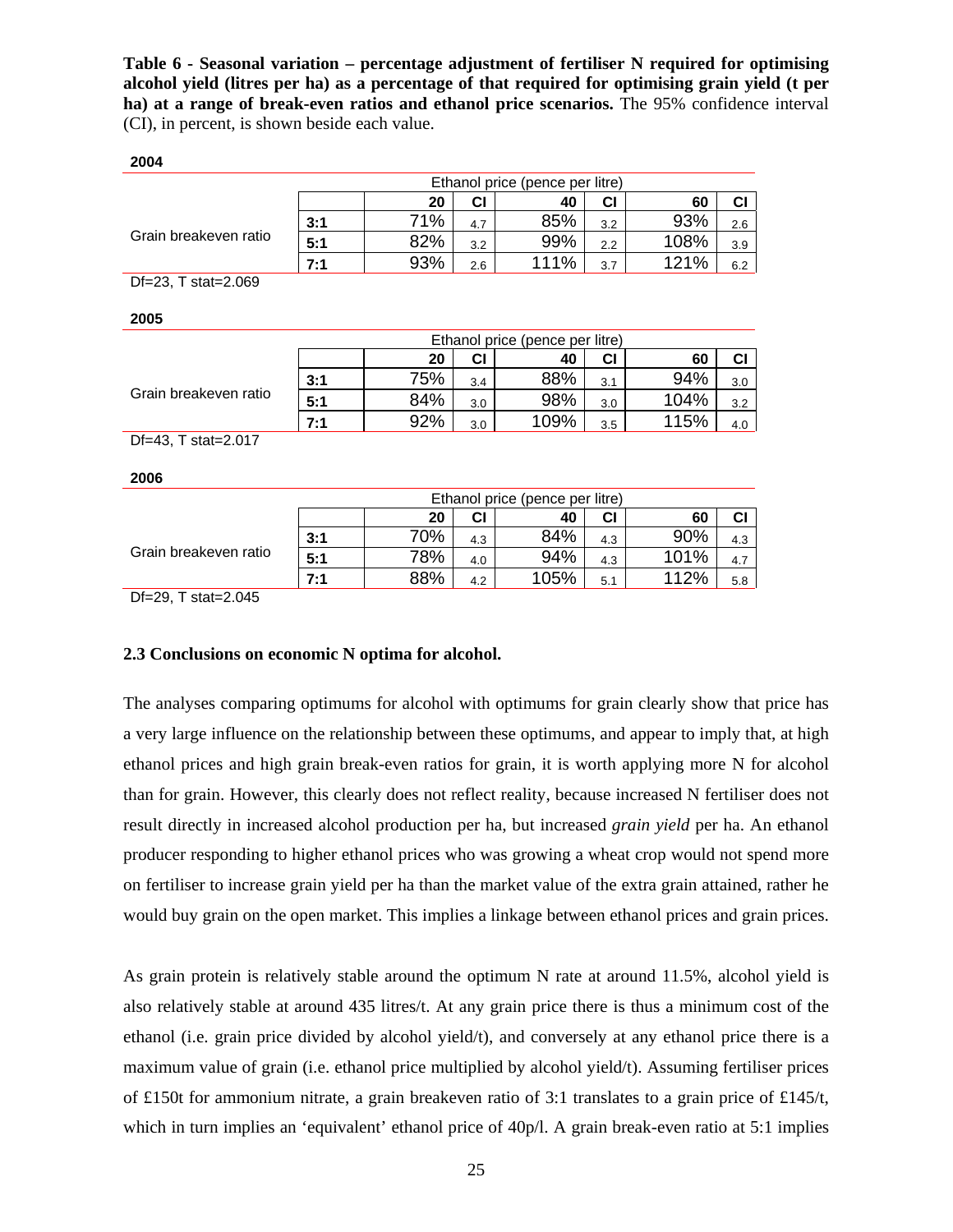grain prices of £87/t and an equivalent ethanol price of 24p/l. Figure 8 shows that at *equivalent*  grain and ethanol prices the optimum N rate for alcohol yield is, on average, around 87-88% of that for grain yield across increasing grain break-even ratios. This implies that generally N rates for alcohol production should be 12% less than for grain production, irrespective of prices.

It is therefore recommended that comparisons should be made at *equivalent* grain and ethanol prices, and future studies should use this principle of equivalence to determine optima for alcohol yield, so that effects caused by differences in grain and ethanol price are avoided. This also simplifies the question, as only the breakeven ratio for grain yield needs to be considered and that for ethanol can be deduced.



**Figure 8 - Comparison of the optimum N rate for alcohol against that for grain at equivalent prices for grain and alcohol at a range of grain breakeven ratios.** 

## *2.3.1 Considering premia*

The analysis thus far has been based on an artificial situation where the processor also grows the crop. Whilst this is instructive in showing theoretically how optimum N rates for alcohol yield should differ from those for grain yield in order to optimise financial returns across the industry, it does not reflect how growers will behave in practice. In the absence of any incentive to provide high alcohol yield (i.e. low protein) grain to processors, in practice growers should continue to fertilise wheat for optimum grain yield to maximise returns per ha.

In reality, processors are not interested in the grain yield or fertiliser use per ha (except in terms of GHG emissions discussed later). What processors are likely to be interested in is how much a tonne of grain is worth to them in terms of alcohol yield and processing efficiency. The relationship between alcohol yield and grain protein of 7.2 litres of ethanol per dry t grain per % protein in DM implies that, at an ethanol price of 40p/l, a 1% reduction in protein content is worth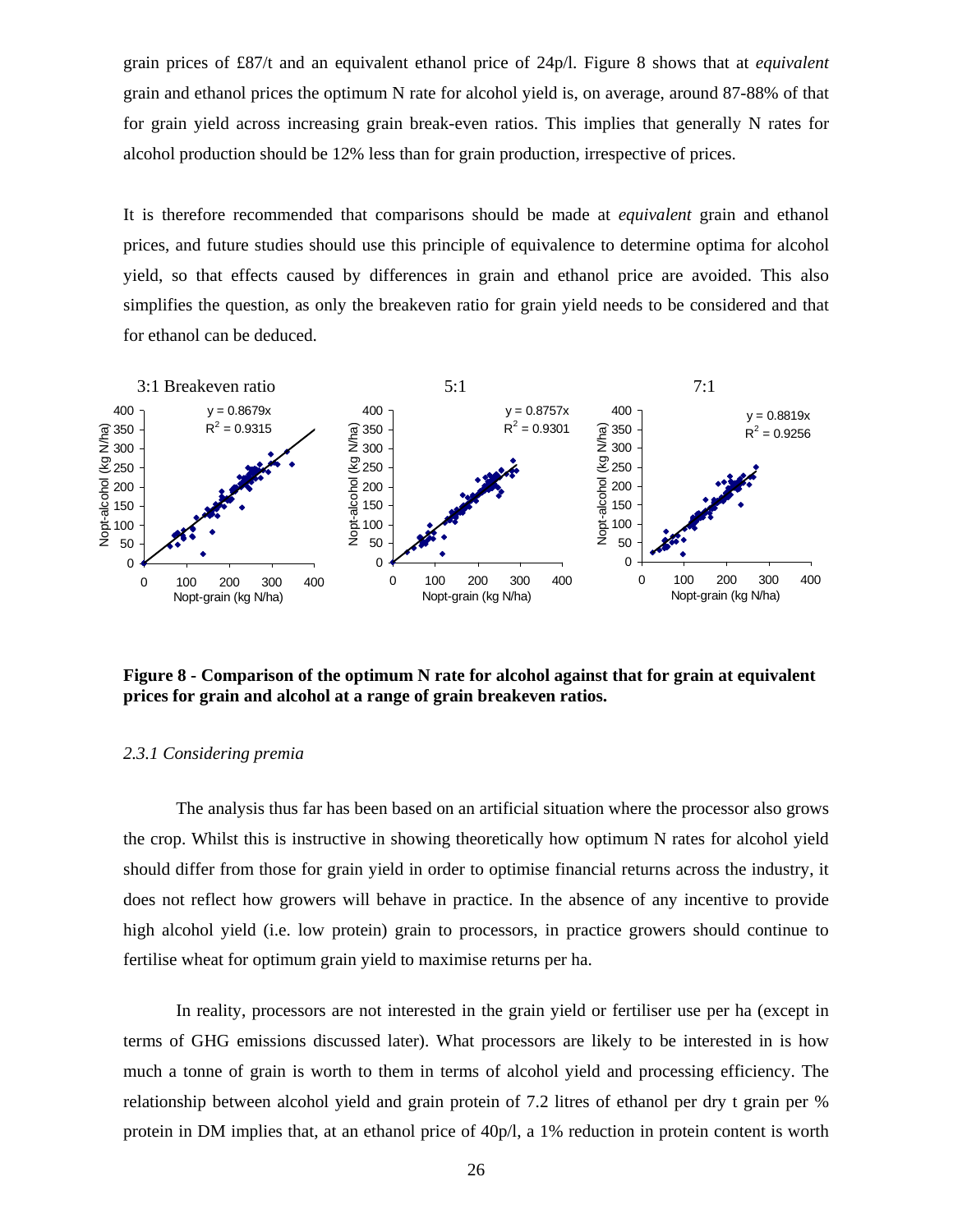$(7.2 \times 0.4 \times 0.85) = \pm 2.88$ /t @85%dm in extra ethanol production to the processor. As the major costs and limitations of bioethanol production stem from the processing of grain and not from dealing with the resulting ethanol, this does represent a true economic benefit to the processor. Some minor additional costs might be incurred as more ethanol would need to be stored and transported etc, but as this extra ethanol is produced without extra grain required, no added processing costs associated with extra grain are incurred. In essence, using grain with higher alcohol yield should increase the ethanol production capacity of the whole facility. In addition to the extra value from greater ethanol production from using high alcohol grain, there may also be significant energy saving costs; grain with high alcohol yield gives less residual material, known as distillers dried grains with solubles (DDGS), after the starch in the grain has been converted to ethanol, so less energy is required in wetting, heating, cooling and drying the residue material. Using high alcohol grain may also allow less water to be used in the process overall, as grain that gives less residue material may be processed at higher dry matter contents. The total energy savings associated with high alcohol grain are less easy to quantify than the direct benefit of additional ethanol production, because they may be largely dependent on the integration of energy supplies within the individual facility. However, estimates conducted in the GREEN grain project (HGCA 2979) suggest these savings could be in the region of £1.50 per % protein reduction per t. It should be noted also however, that the reduced quantities of DDGS from low protein grain will mean less DDGS sold as an animal feed or energy source.

Given the economic benefits of low protein grain to the processor it is not unreasonable to expect processors to offer premiums for high alcohol processing yield grain. Indeed, this is the case for many bioethanol plants in Europe and elsewhere.

A full analysis of optimising N fertiliser to maximise financial returns from potential alcohol yield premiums is outside the scope of this study. However, the effect of a potential protein-based premium on optimum N rates for the Istabraq response at High Mowthorpe in 2005 is illustrated in Figure 9. This illustrates three hypothetical premium structures;

- 1. a premium based on whether or not grain is below a threshold protein content;
- 2. a premium giving payments on a sliding scale relative to protein content below (or alcohol yield above) a threshold protein content (or alcohol yield)
- 3. as with scenario 2 but also with penalties for protein content above (or alcohol yield below) a threshold.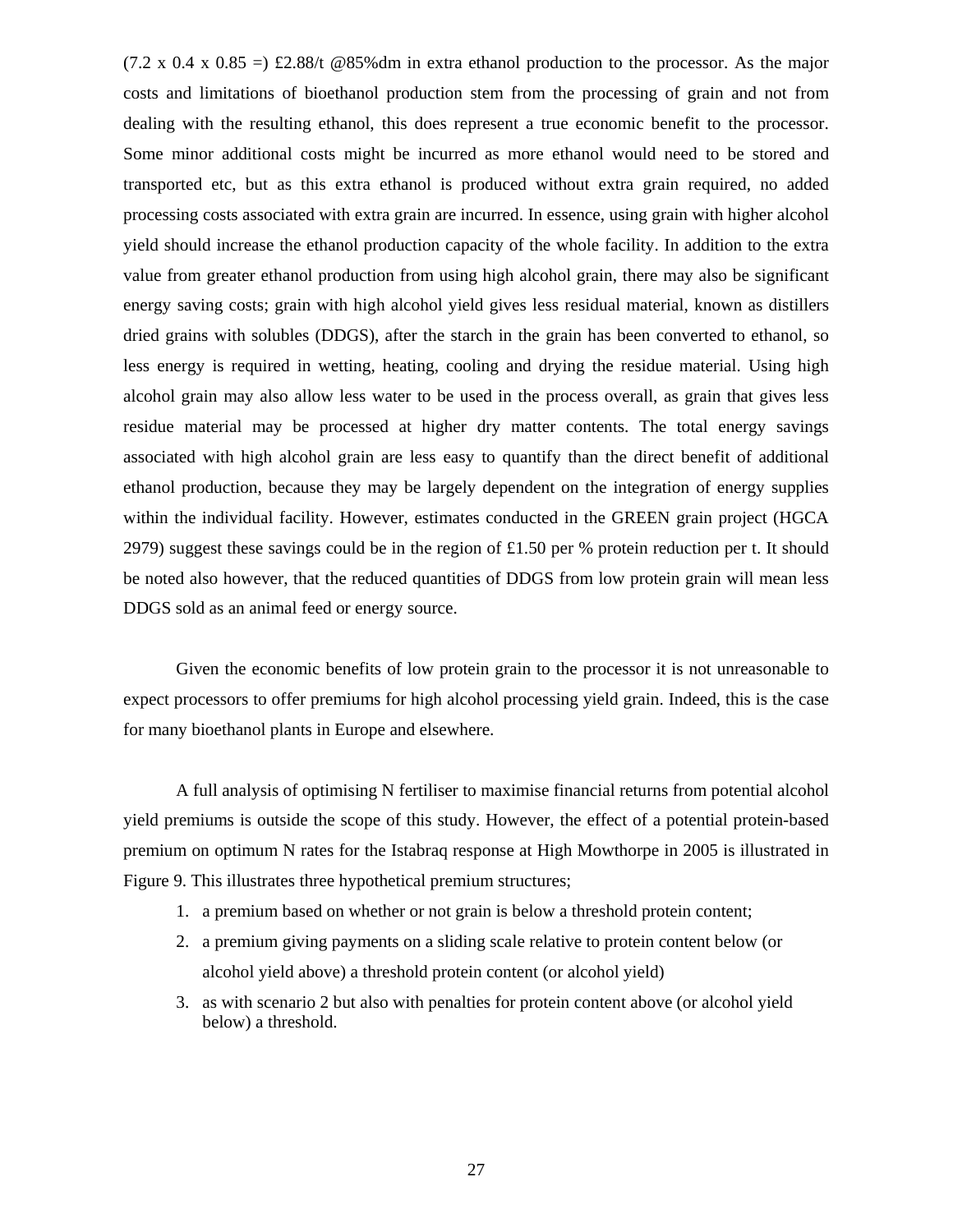

**Figure 9 - Financial returns per ha (margin over fertiliser cost) for a range of premium scenarios**, based on the response curves of Istabraq at High Mowthorpe 2005. The red line shows the margin from grain yield only, assuming a grain price of £87/t and fertiliser price of £150/t. The pink dashed line assumes a premium of  $\text{\pounds}2/\text{t}$  for protein content less than 10% protein, the green dashed line assumes a premium of £1.44 per percent reduction in grain protein content (20p/l ethanol) below a protein content of 11.1% protein (440l alcohol/t). The blue dashed line assumes the same scenario as the green dashed line but assumes an equivalent penalty of £1.44 per percent protein above 11.1% protein. N optimums for grain yield (Nopt GY) at a 5:1 breakeven ratio and for alcohol yield (Nopt AY) at 24p/l ethanol and £150/t AN fertiliser are shown for comparison.

Initial indications suggest that appropriate farmer practices are very sensitive to the thresholds used, the size of the premium, and the grain and fertiliser prices. Further work is required to analyse a range of responses under a range of economic scenarios. However, it seems that relatively modest premiums for low protein could make it worthwhile growers reducing N applications significantly. Figure 9 shows that under a protein premium on a sliding scale, N rates could be reduced from around 200kg N/ha (the optimum for grain) to less than 150kg N/ha, without a reduction in financial returns per ha.

It would seem from the dataset analysed in this study that reductions in N fertiliser would be justified for a good number of the responses in this dataset, the proportion depending on the details of the premiums on offer. As growers have found with managing N to maximise premiums for milling wheat, a consideration of risks is required; there is a danger that reduced N applications could result in reduced grain yields but not sufficiently reduced grain protein to trigger a premium payment.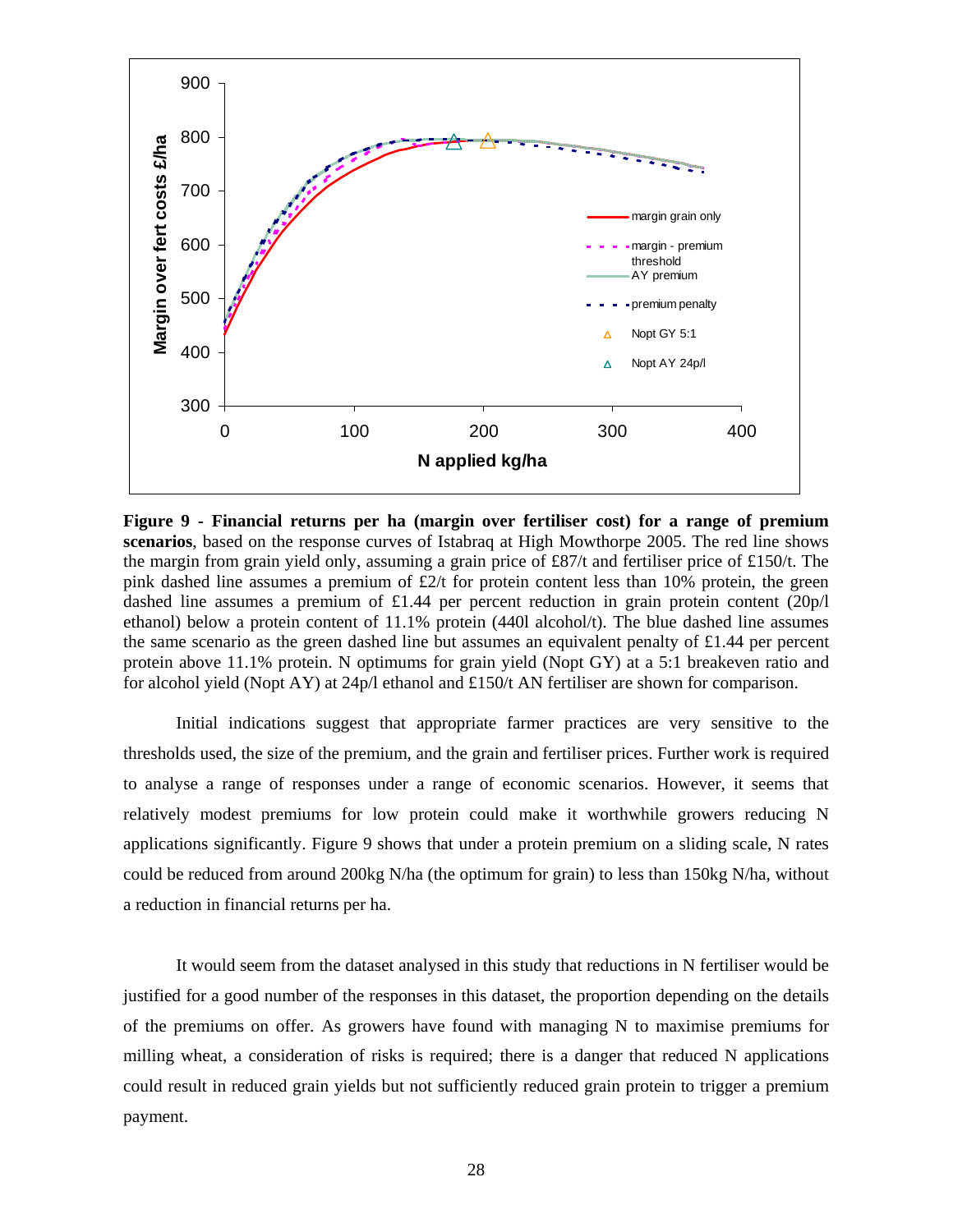Clearly, further work will be required to advise growers on optimising N rates for alcohol yield premiums, whether based on starch, protein or indirect assessment of alcohol yield by NIR, if and when these premiums are offered.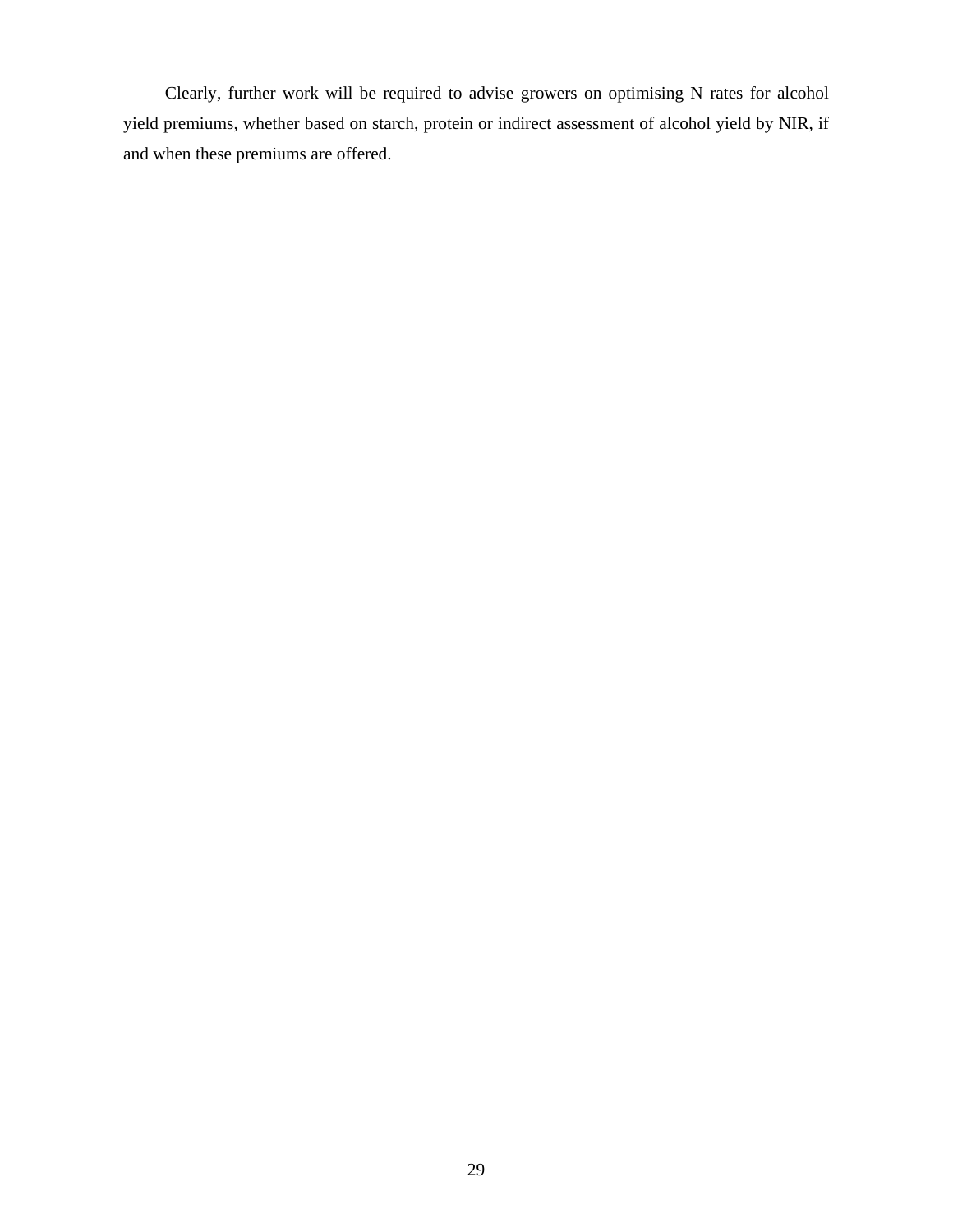## **3.0 Effects of fertiliser N on the GHG and energy balance**

## **3.1 Methods employed**

To investigate the influence of N fertiliser on the GHG emissions and energy cost of crops for biofuels, the total GHG/energy costs per GJ of biofuel and the GHG/energy savings per ha relative to fossil petrol were assessed across N rates using a 'typical' N response from the current dataset. Increasing N fertiliser applications affects the GHG and energy cost of biofuels in a number of ways:

- Costs per ha associated with the manufacture of fertiliser increase,
- Estimated  $N_2O$  emissions from the soil increase,
- With increasing grain protein the alcohol processing yield of the grain decreases,
- Processing efficiency decreases,
- Grain yield per ha is increased so non-fertiliser costs are reduced per unit of grain or biofuel.

Each of these influences was considered in the analysis. Standard figures for GHG and energy costs for wheat production and ethanol processing were taken from previous studies and from the on-going HGCA project "Facilitating carbon accreditation schemes for biofuel production", Mortimer *et al.* (2004) and the HGCA GHG calculator. The response of Istabraq at High Mowthorpe 2005 was used to model the effects of N as this was considered to give a typical N response.

Firstly, default figures for crop inputs and farm diesel were used to calculate crop costs per ha. Costs from manufacturing N fertiliser were calculated from previously used (HGCA GHG Calculator: Woods *et al.* 2005) emission factors for AN  $(6.69 \text{ kg CO}_2 \text{ eq/kg N})$  for rates between 0 to 400 kg N/ha. Soil nitrous oxide  $(N_2O)$  emissions were assumed to have a baseline of 1.8kg  $N_2O/ha$  (relating to crop residues) and to increase with N application by 0.021 kg  $N_2O/kg$  N (De Klein *et al.,* 2006; HGCA Project "Facilitating carbon accreditation schemes for biofuel production" (MD-0607-0003)). N<sub>2</sub>O was assumed to have a global warming potential of 296kg carbon dioxide  $(CO_2)$  eq/kg N<sub>2</sub>O.

To convert costs per ha into costs per tonne of grain, total costs per ha were divided by grain yield at each N rate. Costs per tonne for grain drying, storage and transport were then added to the growing costs per tonne to give the total cost of grain to the ethanol processor.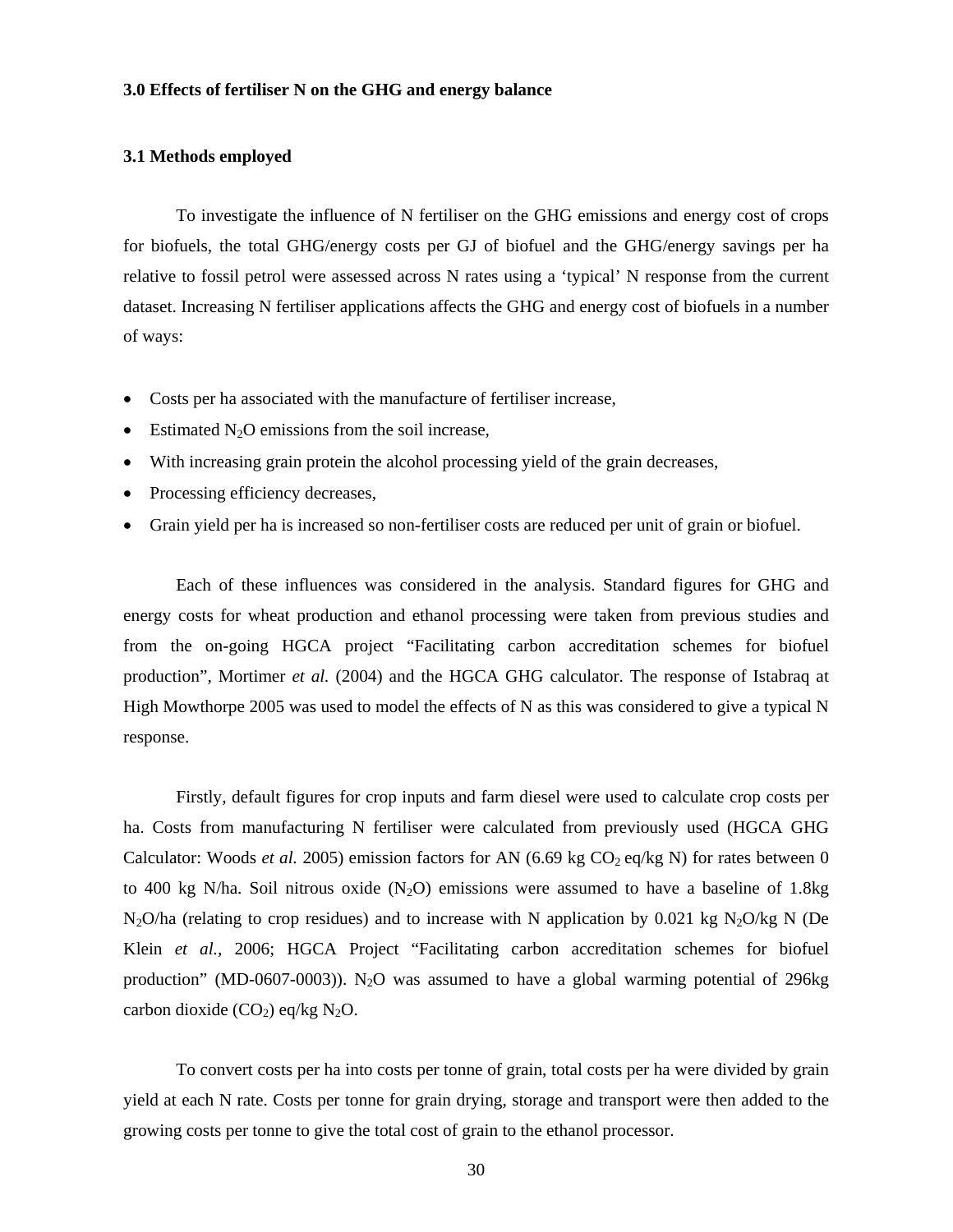Processing is assumed to occur using a combined heat and power (CHP) plant with technology that is thought most likely to be implemented (scenario b22; LowCVP*,* 2004). Primary energy costs were calculated assuming 1.11MJp/MJ of gas and 3.08MJp/MJ of electricity. Previous studies have calculated processing costs of biofuel production on the basis of each unit of ethanol produced. Given that, in reality, the amount of grain going through the plant is the limiting factor, rather than the amount of ethanol produced, and that processing costs per tonne of ethanol will be less where more ethanol is produced per tonne of grain, processing costs were converted to a per tonne of grain basis. The amount of grain required to produce a tonne of ethanol was calculated from the calculated alcohol yield per tonne at the range of N rates. This allowed differing processing costs per tonne of ethanol to be calculated on the basis of changes in alcohol processing yield. This approach allows some of the increased processing efficiency of high alcohol yield grain to be accounted for, but may underestimate the full benefits; grain with high starch contents that give high alcohol yields will result in less residual material in the plant that has to be wetted, heated, cooled and dried, and less water may be required, so energy costs could be reduced further than is estimated here.

From the calculated requirement of grain per tonne of ethanol the full costs of biofuel production from crop production at a range of N rates could now be expressed in terms of costs per kg or MJ of ethanol. However, 'credits' need to account for alternative land-use and for any coproducts. These have each been calculated on a credit per unit of ethanol for each N rate to allow fair comparisons. If the biofuel crop was not grown and the land was in set-aside there would still be some emissions from diesel-use for mowing, and, potentially some  $N_2O$  emissions. In this case N2O emissions from set-aside are assumed to be half the emissions for a crop receiving no applied N. The diesel and  $N_2O$  costs that would accrue from set-aside were calculated as credits per tonne of grain through to per tonne of ethanol. The production of bioethanol gives DDGS as a co-product; these can displace imported protein animal feeds such as soya meal. Grain with high starch giving high alcohol yields will give reduced quantities of DDGS per tonne of grain. In order to account for this, a theoretical relationship between grain protein and DDGS was used, assuming that protein replaces starch and that non-fermentable constituents (i.e. non-starch polysaccharides, ash, lipid, lignin (Smith *et al.* 2006)) make up 16.5% dry matter (Cottrill *et al.,* 2007). Credits were then calculated per tonne of grain and per unit of ethanol for each N rate. The use of CHP for bioethanol processing gives surplus electricity that displaces electricity from the national grid. This credit was calculated per tonne of grain processed and per unit of ethanol at each N rate. No credit was assumed for straw as a co-product of grain production.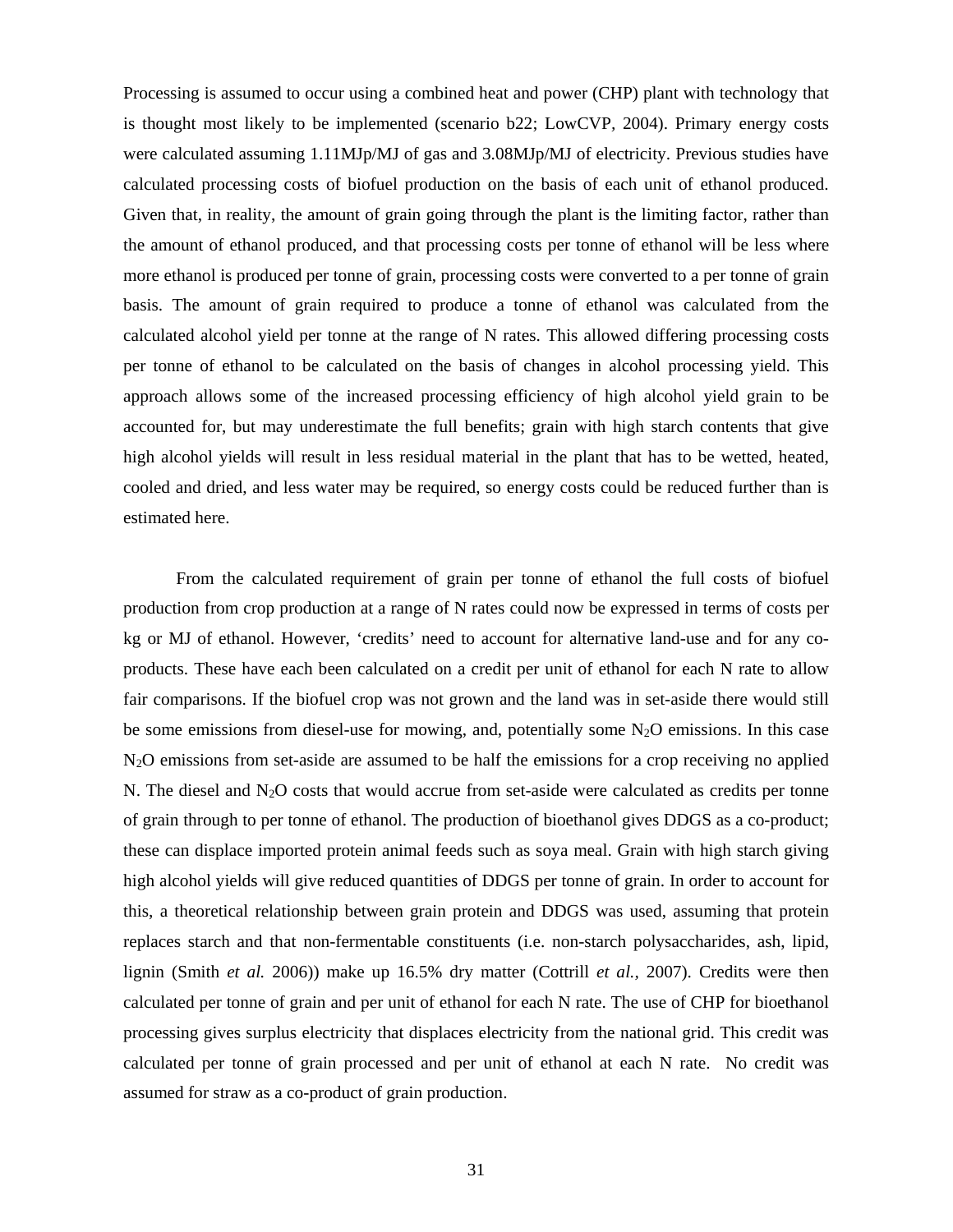Combining the total costs of biofuel production with the credits allows net costs to be calculated per GJ of biofuel across the range of N rates. Savings against petrol per GJ of ethanol can be calculated by subtracting the ethanol costs from the costs for petrol  $(85.8kg CO<sub>2</sub>eq/GJ$  petrol, 1140MJp/GJ petrol). These savings can then be multiplied by the ethanol yield per ha to give total GHG and energy savings per ha across the range of N rates.

## **3.2 Results and discussion**

Using Istabraq at High Mowthorpe 2005 as an illustrative example, the impact of increasing N fertiliser applications on the overall GHG and energy balance of the biofuel, and on the potential savings accruing per ha, can be seen in Figures 10, 11, 12 and 13. Given the developing and uncertain nature of many of the assumptions and data used in these calculations some caution is required in their interpretation (especially for  $N_2O$  emissions and DDGS credits). Results are particularly affected by assumptions about the source of energy and heat for the bioethanol plant.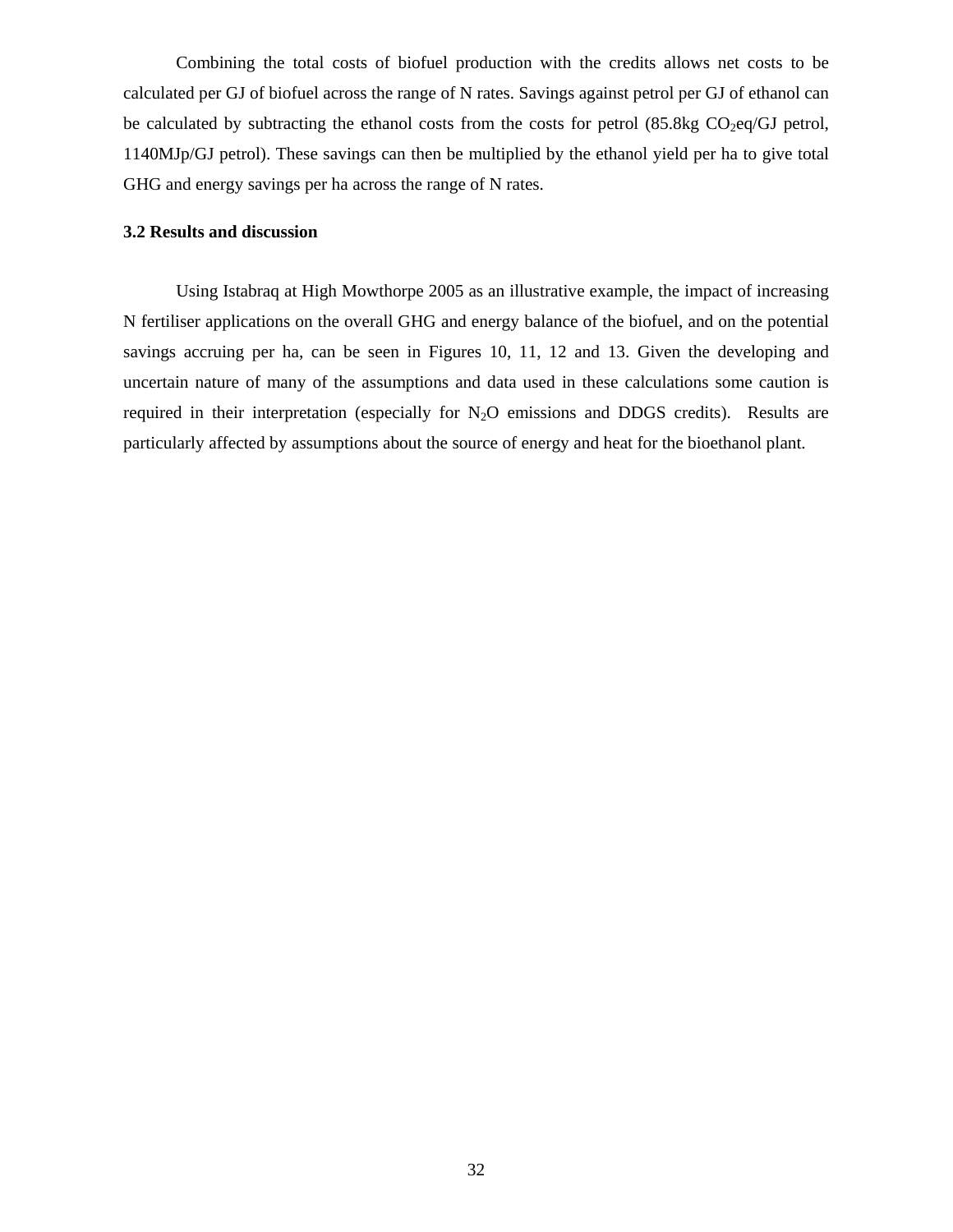

**Figure 10 - The impact of N fertiliser on the GHG emissions in biofuel production.** See text for details. Response based on Istabraq at High Mowthorpe 2005.

Figure 10 shows the cumulative greenhouse gas emissions from each part of the biofuel production system, and how these change as N fertiliser is applied. The graph starts with a negative baseline that accounts for the credits from set-aside, DDGS and electricity export (shown in the lower graph). Overall, it can be seen that around half of the total greenhouse gas (GHG) costs accrue from growing the crop, including grain drying, and the remainder from processing costs. Assuming that a reasonably sophisticated CHP plant is used, the majority of the processing costs are offset by the surplus electricity generated, so in fact, the majority of the GHG costs of the biofuel come from the production of the wheat crop. Initial applications of fertiliser reduce the emissions of other crop inputs as the grain yield increases. Grain drying, transport and processing costs apply to each tonne of grain, regardless of yield per ha, and these costs increase marginally with increasing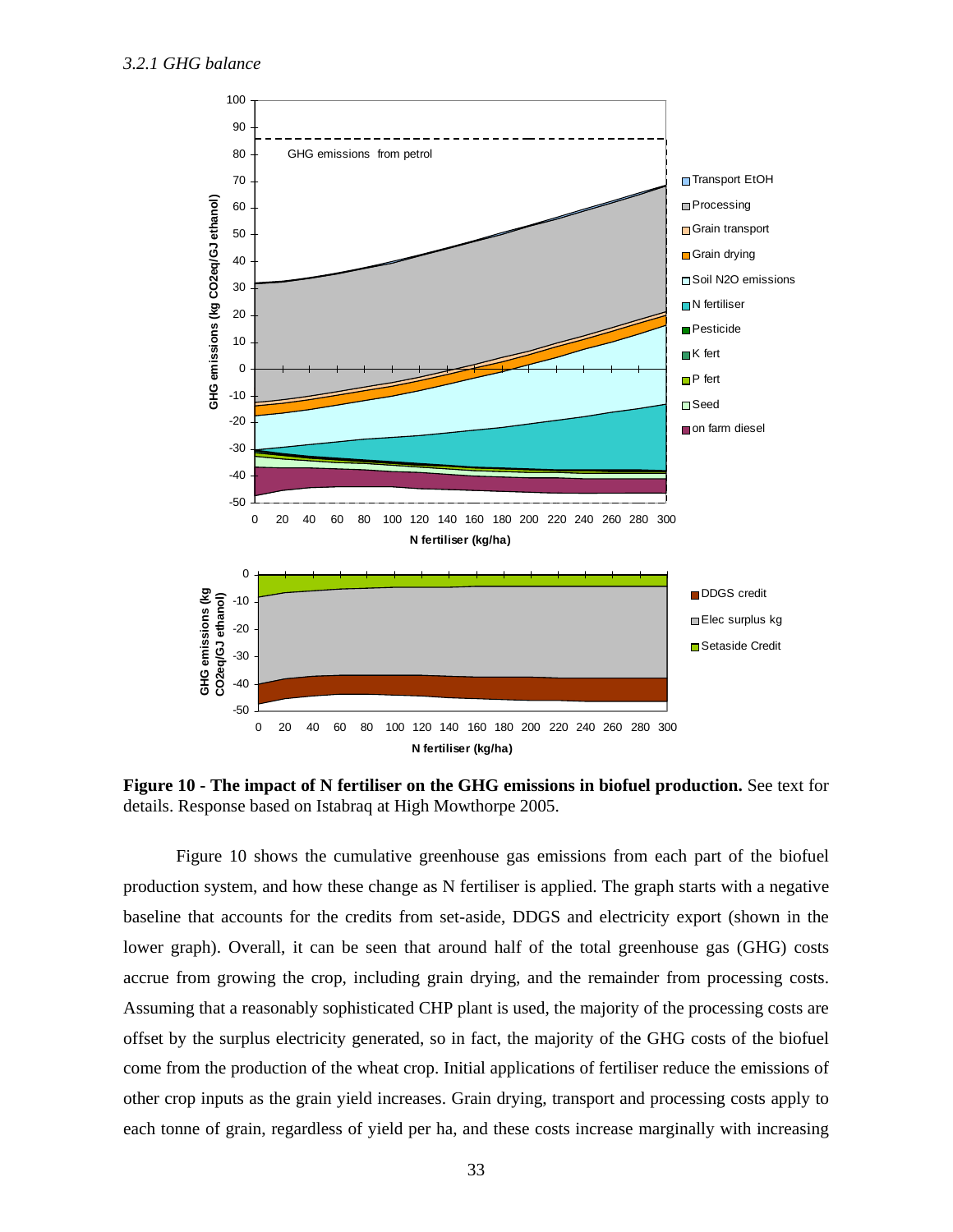N fertiliser as grain protein increases and alcohol processing yield decreases. It can be argued that the full effects of increasing grain protein on processing costs are not accounted for in this analysis as no benefit is included for the reduced heating and drying costs of dealing with a reduced quantity of DDGS (Smith *et al.*, 2006). The overwhelming impact however of increasing fertiliser application is the increase in GHG costs of fertiliser manufacture and in-field  $N_2O$  emissions. For this scenario, net GHG emissions per GJ of biofuel increase from  $32kg$  CO<sub>2</sub>eq/GJ with no N to 68kg  $CO<sub>2</sub>$ eq/GJ when 300kg N are applied. The increased efficiency of grain production with initial N applications means that overall emissions increase slowly with initial increases in N, but they increase rapidly after about 60kg N/ha. If petrol is taken to give emissions of 86kg  $CO_2$ eq/GJ, then GHG savings change from 63% at zero N to 54% with 100kg N applied to 38% with 200kg N applied and 21% with 300kg N applied.

This analysis conceals an important consideration however; the low yields with low N applications would cause more land to be required for production elsewhere. If this resulted in extension of cultivation to new lands it could increase emissions significantly. A likely consequence of using crops for biofuels is that land will become limiting, given that food production will need to continue. In this case, the priority may not be to maximise savings per unit of biofuel but to maximise the savings from each ha of land.

By multiplying the GHG savings per unit of bioethanol at each N rate by the bioethanol yield per ha at each N rate the GHG savings per ha were assessed (Figure 11). This demonstrates that GHG savings per ha increase substantially with initial increases in N fertiliser as bioethanol yields per ha increase. However, the savings per ha peak well below the N rate that maximises bioethanol yield per ha. In this case maximum savings are achieved at around 100kg N/ha. Beyond the maximum, further increases in N fertiliser and the associated GHG emissions result in substantial decreases in the GHG savings per ha.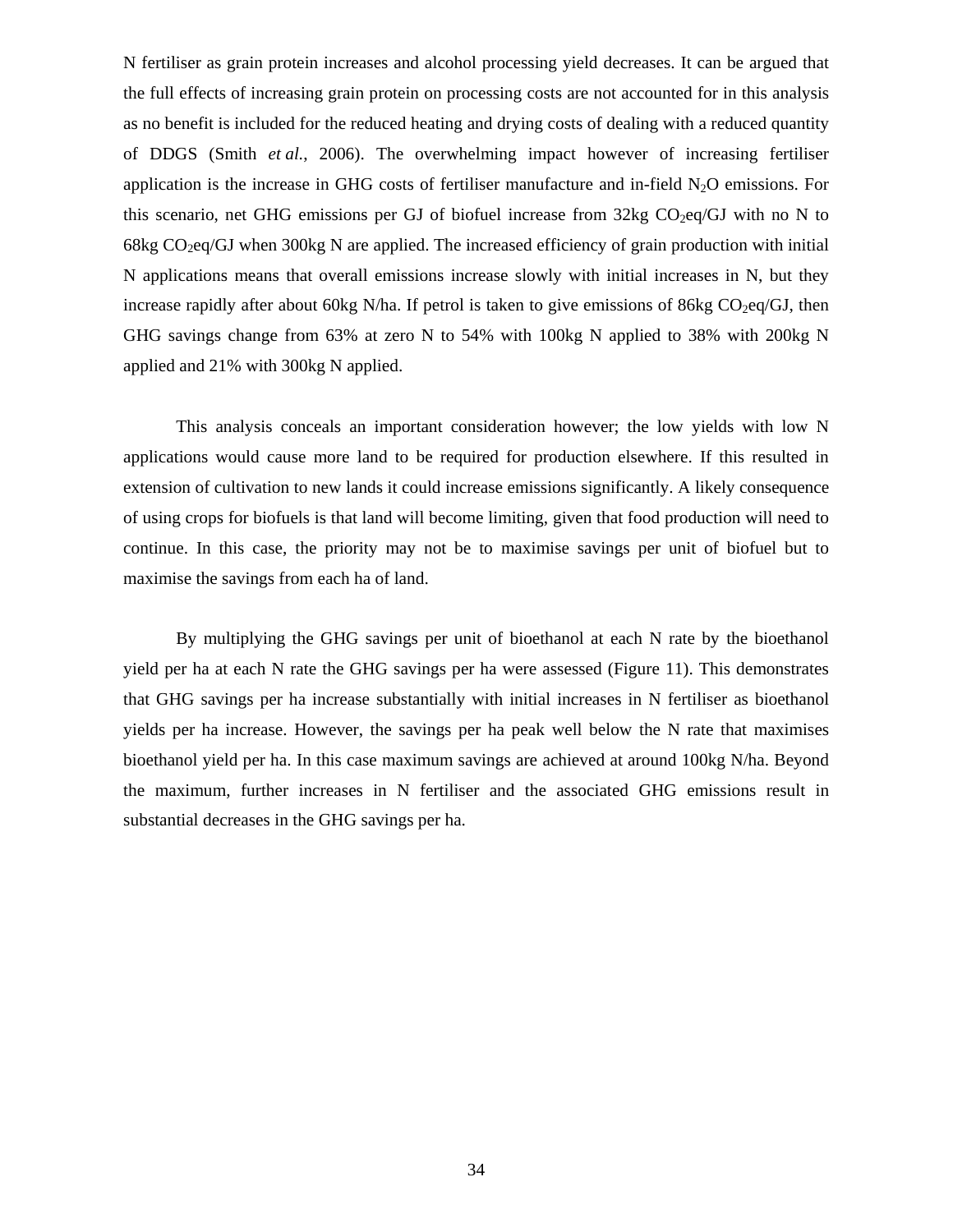

**Figure 11 - The effect of N fertiliser on GHG costs and savings from bioethanol production.** Responses based on Istabraq at High Mowthorpe 2005.

#### *3.2.2 Energy balance*

The responses to N of energy balance of biofuels, and the energy savings per ha are similar to the responses in GHG emissions. However, as fertiliser makes up a smaller proportion of the total energy costs of biofuel production than it does GHG costs (because of the additional  $N_2O$  emissions both in manufacture and in the field), the negative impacts of increasing fertiliser use are reduced. Figure 12 shows that the energy costs per unit of bioethanol actually decrease with initial applications of fertiliser for this scenario, and the subsequent increase in energy costs per unit of biofuel with further increases in N fertiliser is relatively minor, with net primary energy costs of 440MJp/GJ at 300kg N/ha only slightly greater than costs at zero-N of 413MJp/GJ.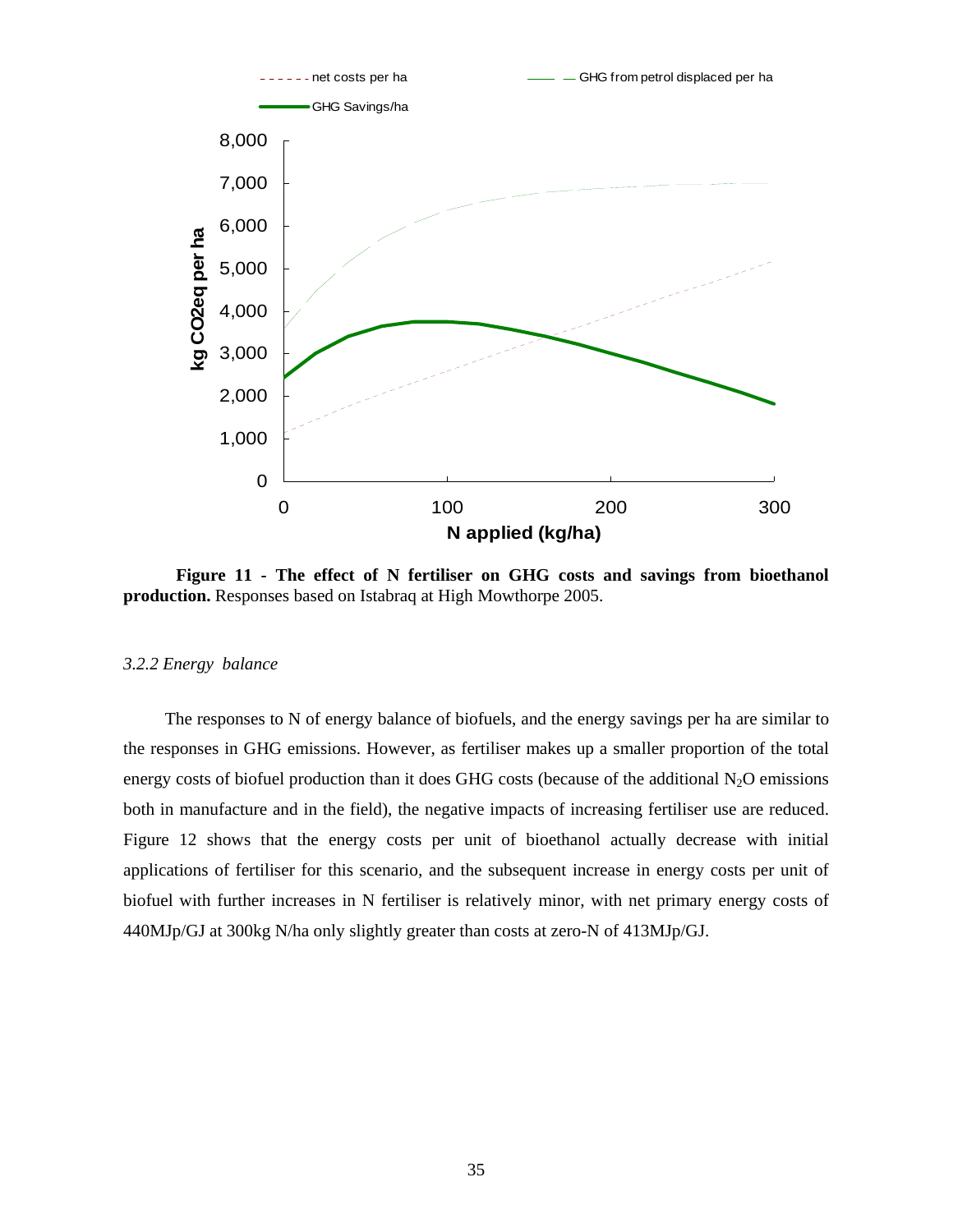

**Figure 12 - The impact of N fertiliser on the energy costs of bioethanol production. See text for** details. Response based on Istabraq at High Mowthorpe 2005.

This more limited impact of fertiliser on the overall energy balance means that when scaling up to the energy savings per ha, fertiliser continues to give an overall benefit in energy savings up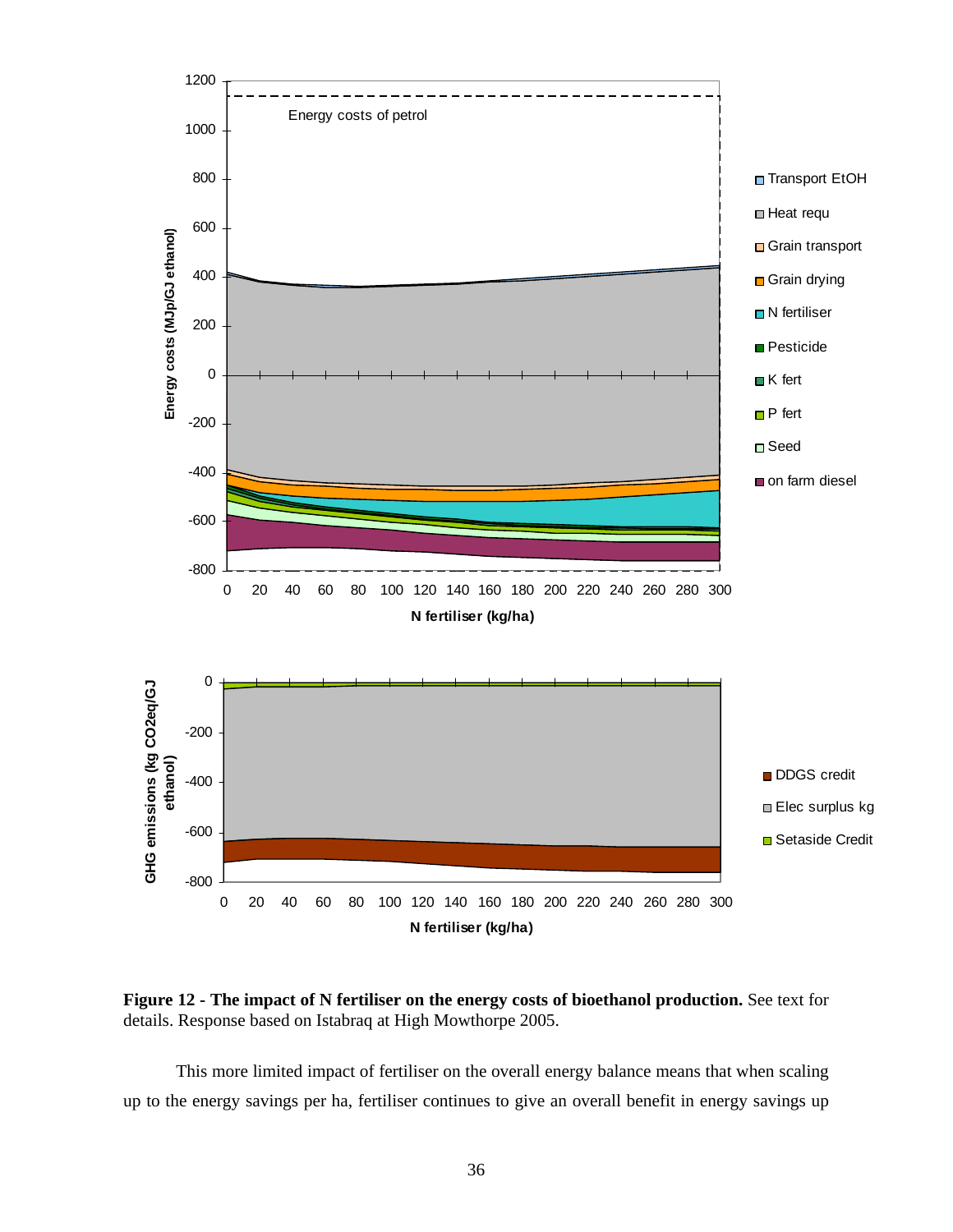until close to the N rate that generally gives optimum grain and alcohol yield per ha (i.e 200kg N/ha).



**Figure 13 - The effect of N fertiliser on primary energy costs and savings from bioethanol production.** Responses based on Istabraq at High Mowthorpe 2005.

A note of caution is needed when considering the detail of the N fertiliser response of GHG emissions and energy costs for crops or for biofuels, particularly with regard to the absolute costs/savings. The parameters, assumptions and approaches used in these calculations are not definitive and may change as methodologies improve. Considerable uncertainty surrounds the GHG costs of growing crops. Many of these issues are being dealt with in the current HGCA project "Facilitating carbon accreditation schemes: feedstock production" however, further work is needed, in particular to consider the effect of N fertilisers on  $N_2O$  emissions and on the neutralisation of lime, and impacts of rotations.

At present only one 'typical' N response has been examined. There is a need to analyse the response of energy and GHG balance over a range of N response datasets, for example with higher and lower N optima. In future work it should be possible to reconcile the GHG implications of N fertiliser with the economics of crop production in order to evaluate possible economic N optima to maximise GHG savings at a given 'carbon' price. Alternatively, the cost to a grower of fertilising to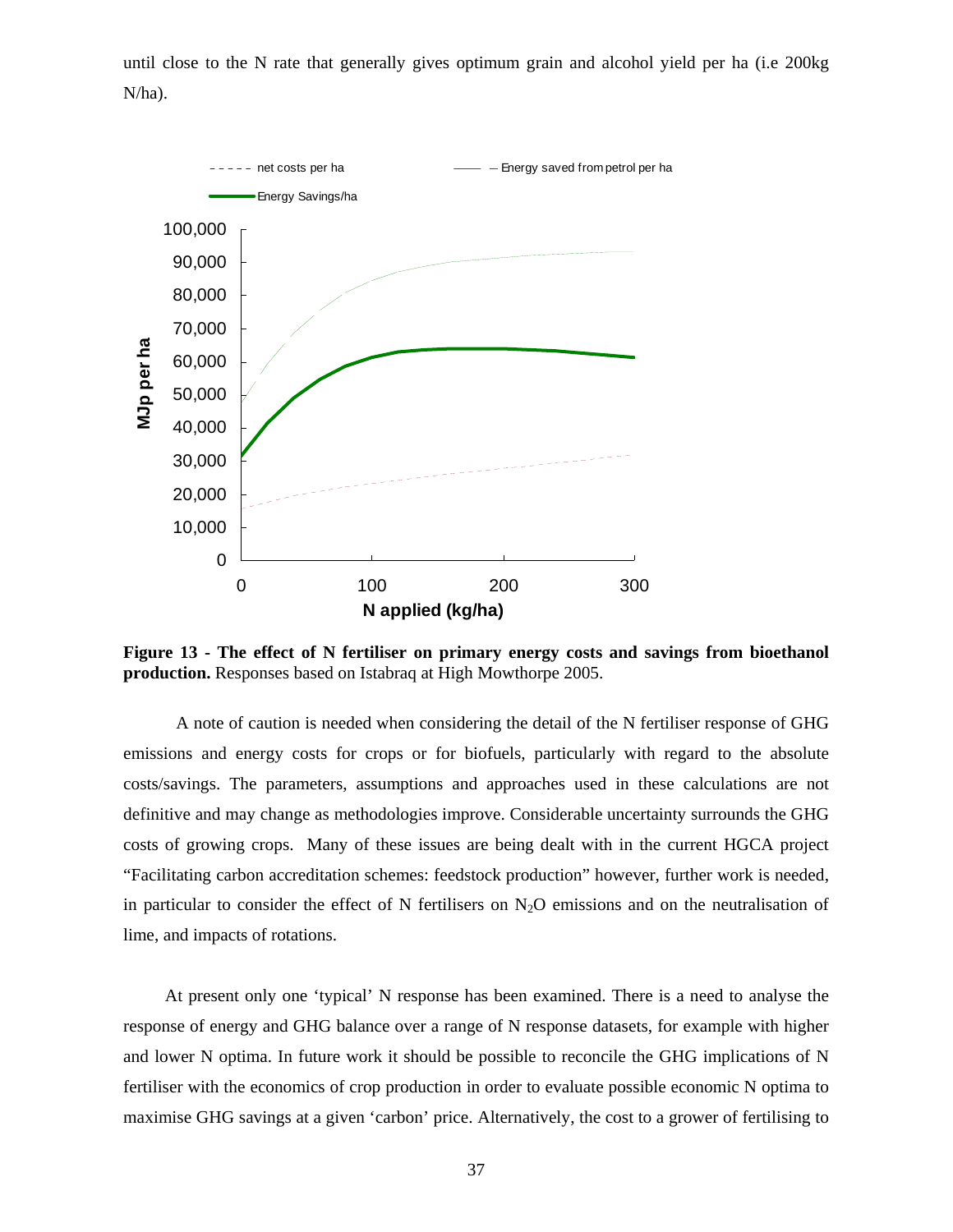maximise GHG savings rather than to optimise grain yield could be assessed. This would be informative in seeing how large any potential premiums would need to be to change grower practice.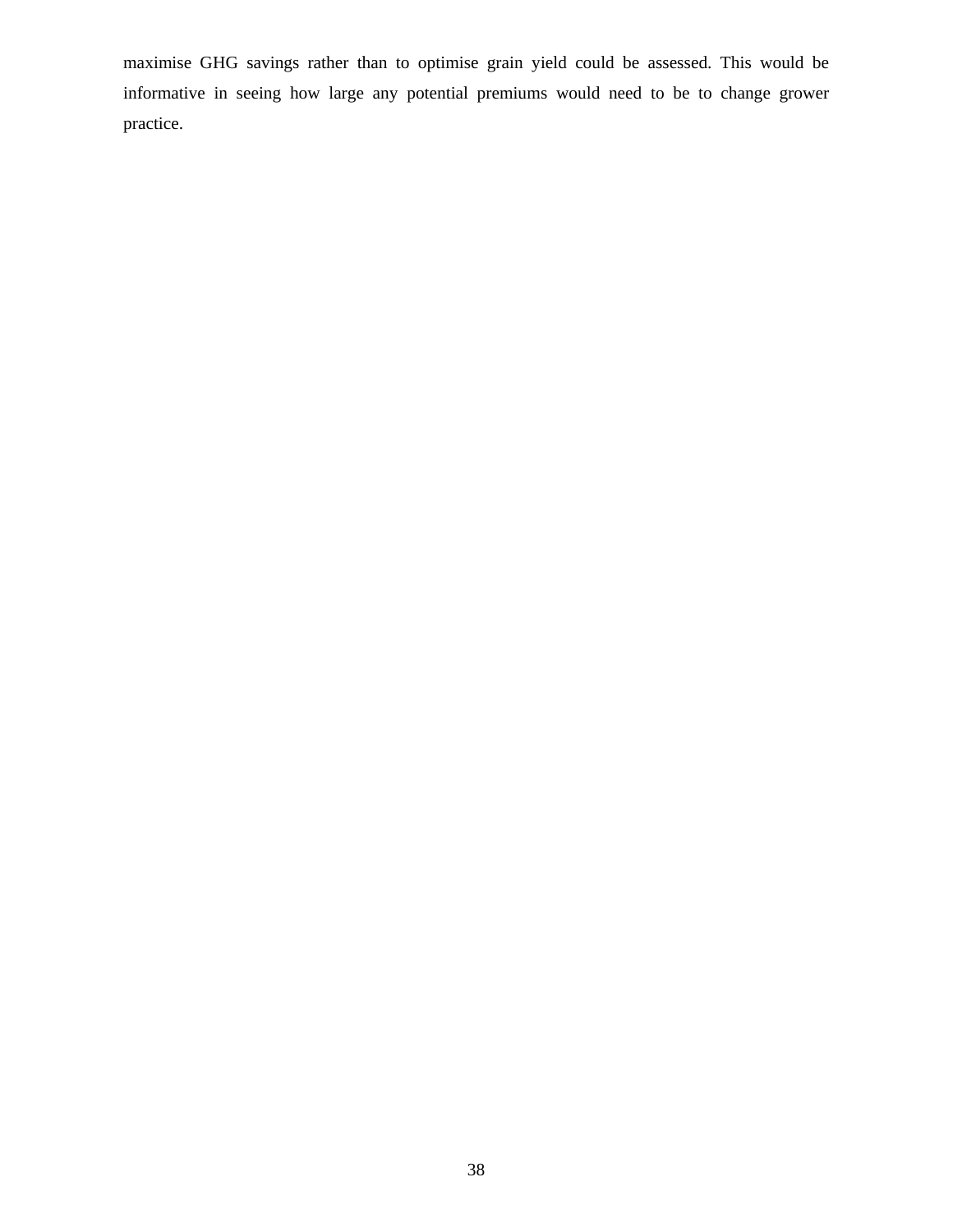#### **4.0 Overall conclusion and recommendations**

Wheat is likely to become a major biofuel crop in the UK over the next few years with several plants in the UK planning to utilise wheat as their primary feedstock. HGCA Research Review No. 61 (Smith *et al.,* 2006) highlighted that both varietal choice and agronomic practices can have a significant influence over the suitability of grains for alcohol production. Fertiliser N is the most important single input into wheat for alcohol production; increasing grain yields and grain protein content at the expense of starch content (and hence alcohol processing yields) and increasing the GHG emissions and energy cost of the resulting biofuel.

This review has considered the joint benefits to grower and processor for optimising N fertiliser use and investigated whether the N management practices for alcohol production need to differ from those for feed wheat production. Analysis of a dataset of 102 individual N responses from different soil types, varieties, locations and years indicated that *maximum* alcohol yields per ha are achieved at N rates around 10% less than those to achieve *maximum* grain yields. Using the assumption that the processor is also growing the grain, the *optimum* N rate for alcohol production compared to that for grain was found to be sensitive to the grain break-even ratio and ethanol price. Despite considerable variation in the relationship between the optimum for grain and the optimum for alcohol between responses from different experiments, no significant effects of soil type, fertiliser type, variety or seasonal variation on this relationship were evident in this study.

Historically there has been no link between the price of grain and the value of ethanol as their prices are fixed by different commodity markets. The initial analysis in this report compares the N optima for alcohol (using a market ethanol price to determine the breakeven ratio) with optima for grain (using standard breakeven ratios). However in the future as bioethanol production increases on a world scale the two prices are likely to become increasingly linked, particularly if demand for grain for both food and fuel uses outstrips supply. In this scenario the price of ethanol will set a maximum value for grain for alcohol production, and conversely, the price of grain will set a minimum price for ethanol. To make fair comparisons of the optima for alcohol and for grain it is recommended that an *equivalent* price for alcohol is used, based on the grain price. Assuming *equivalent* prices for grain and for ethanol, it has been shown that *optimum* N rates for alcohol yield per ha are around 12% less than those for grain yield. It is suggested that the use of equivalent prices provides a useful and simple approach for future studies, as only the breakeven ratio for grain needs to be considered.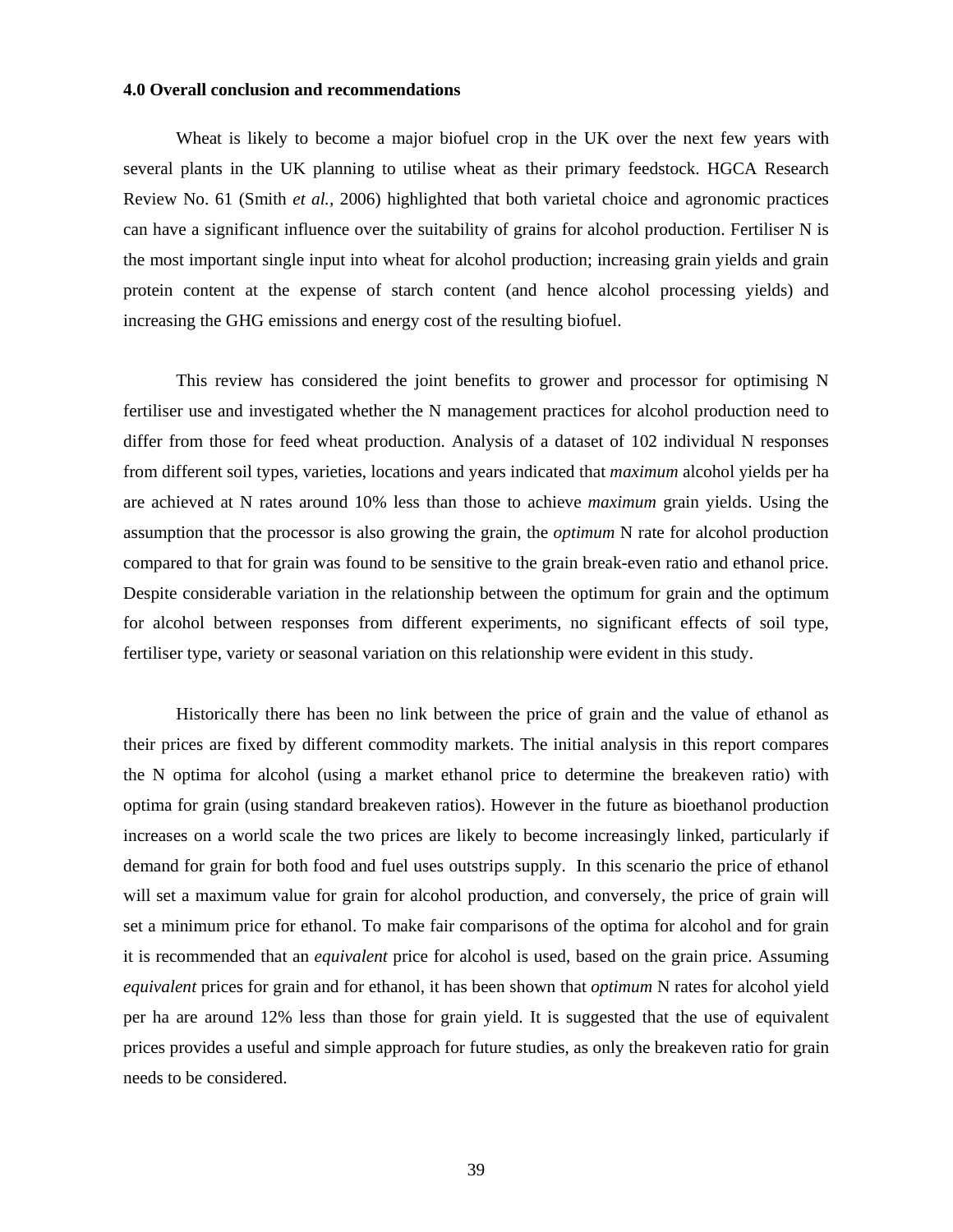Assuming that the processor was also growing the grain, the analysis suggests that, on average, financial returns for the processor would be maximized at N rates 12% less than those that would maximize returns for feed wheat growers. Traditionally for feed markets the financial risk from over fertilising has only been small, as small increases in grain yield would almost cover the cost of over fertilizing, but there has been significant financial risk from under fertilising due to lost yield. For alcohol production, however, there will be decreasing alcohol processing yields per tonne with fertiliser applications above the optimum, it is therefore likely that the financial penalty of over-fertilising will be greater for alcohol production than for feed wheat production. Risk analyses are required to evaluate the financial costs of over- and under-fertilising, and to enable recommendations to be given as to whether it is best overall to aim for the optimum, or either side of the optimum.

In reality, farmers and bioethanol producers are different entities with differing requirements and motivations. In the absence of any incentives (economic or otherwise), farmers will aim to produce optimum grain yields to maximise returns, the quality of the grain for alcohol production being unimportant. The bioethanol processor on the other hand will seek to utilise wheat with a high starch content (hence low protein content) because this not only maximises alcohol yields per tonne of material processed but also reduces the costs associated with processing the co-products. Therefore, the situation analysed above must be considered as theoretical; eventually the market will determine the behaviour of both farmer and producer. Assuming an ethanol price of 40p/l, a change in grain protein of only 1% will be worth £2.80 per tonne to the processor or approximately 2% of the costs of purchasing the grain. Introduction of premiums for low protein (or high starch) grains and, in the future, an advantageous GHG balance, could act as a mechanism to compensate farmers for reduced yields which may be incurred as a result of producing a better quality grain for the bioethanol processor. As such mechanisms are introduced there will be a need to assess the best fertiliser strategies to maximize returns for the grower, considering both the economic optimum N rates and the risks of missing the optimum.

Overall, unless a premium for low protein grain is being offered to growers, it is not possible on economic grounds to recommend that growers reduce N rates from those that would be optimum for feed wheat.

## **4.1 Recommendations for growers**

The primary recommendations for growers arising from this study are summarised below: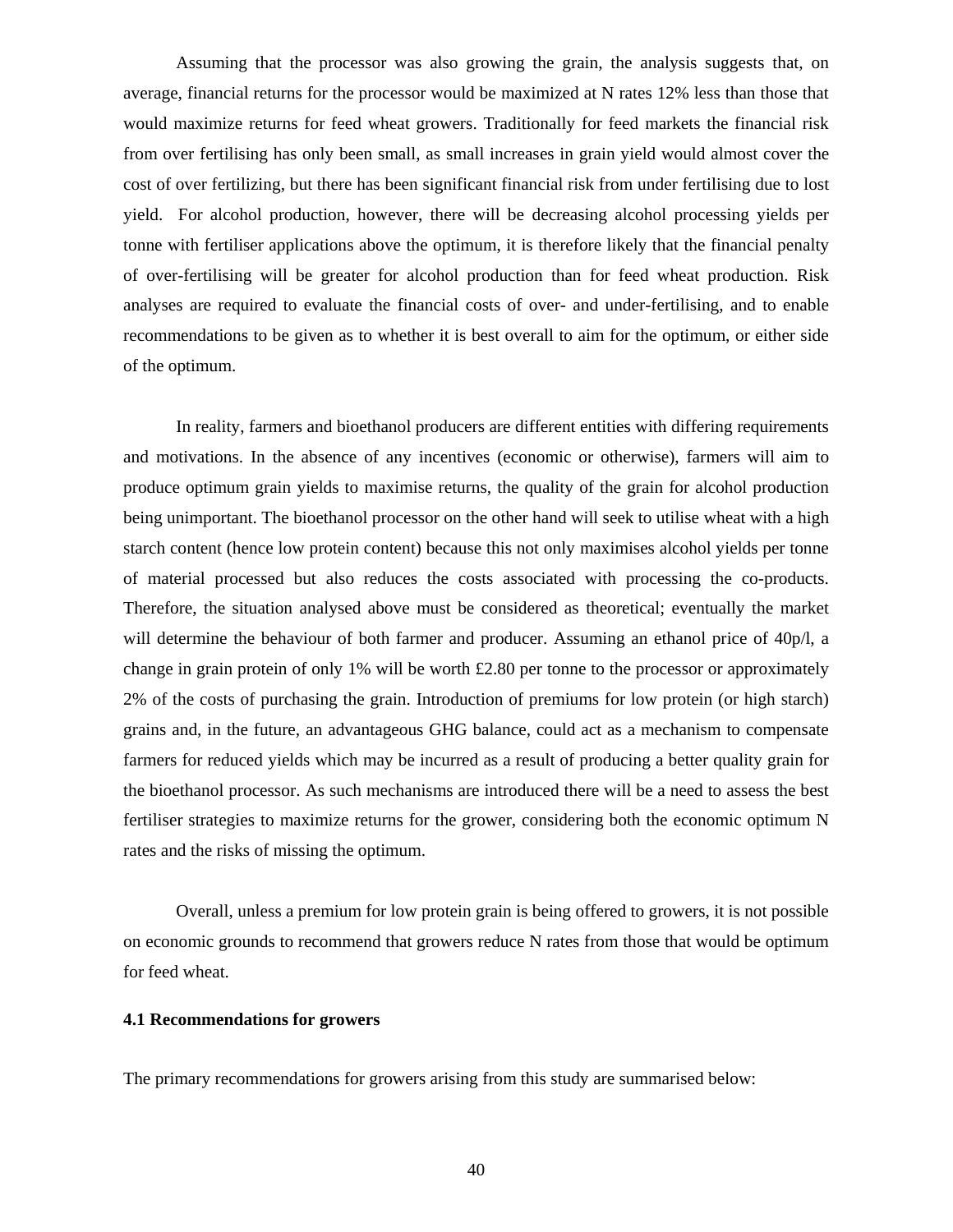- 1. Where sale into the bioethanol market is only a possibility, growers should continue to fertilise wheat crops as for feed wheat, but taking care that the optimum is not being exceeded.
- 2. Where wheat is being grown under contract for bioethanol production, and a premium is being offered for starch (or alcohol processing yield), or for greenhouse gas savings, it is likely to be worth reducing N rates to less than those currently recommended for feed wheat. This will depend strongly on prices and premium mechanisms.
- 3. Where growers' returns will relate directly to the yield of ethanol, wheat crops should be fertilised at a rate about 10% lower than that which would be used for feed wheat.

## **4.2 Further research requirements**

There are a number of areas where further research would be instructive.

- **–** Further study optimising N rates for different premium structures, if and when these come in to place. This should consider the variation between crops, hence the risks of not acquiring the optima being targeted.
- **–** This study has used grain protein content as an indirect measure for alcohol processing yield. This is justified because protein content has been shown to give a more accurate prediction of alcohol processing yield than grain starch content (Smith *et al.* 2006) and it allows the use of historic datasets for which no measured or predicted alcohol yields are available. However, there is considerable scatter in the relationship between alcohol yield and grain protein content (Figure 1), which in part relates to consistent differences between varieties, seasons etc. at the same protein content (Smith *et al.,* 2006). The use of real alcohol measurements (especially using a fuel-alcohol methodology) would allow a more accurate assessment of alcohol yield under different N rates, and could help understand whether there are differences in N requirement for alcohol yield per ha between different varieties (and other environment and management factors). Failing that, it is possible that prediction systems for alcohol processing yield could be useful, for instance the use of NIR, or perhaps using grain protein in combination with adjustments (based on prior knowledge) of the alcohol yield characteristics of the variety.
- **–** Awareness of the GHG and energy costs of a biofuel will become increasingly important with the introduction of carbon assurance standards in 2010/2011. Whilst at first this may be achieved through simple checks on average amounts of energy used and GHGs resulting from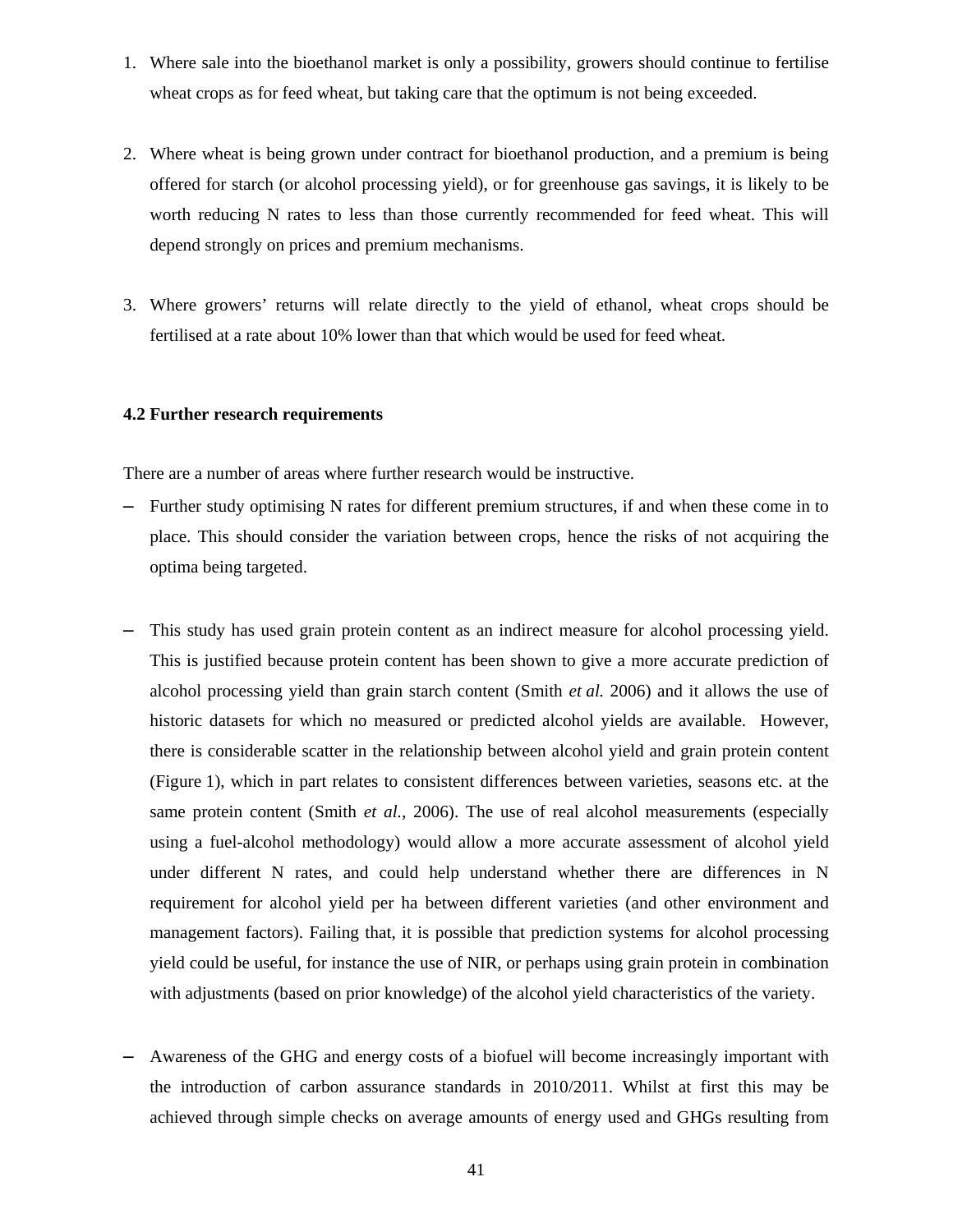the production of a fuel, it is likely that assurance standards will develop to ensure that all biofuels provide a net energy gain and lower GHG emissions than the petrol fuels that they replace. Using a 'typical' N response, the impact of N fertiliser on overall energy and GHG balance was demonstrated in this study. It seems that whilst the consequences of increasing N fertiliser on the *energy* balance of the resulting biofuel are small, N fertiliser has a major effect on the *GHG* balance of biofuels. Whilst initial applications of fertiliser had a limited impact on overall GHG savings per ha, because of the increased efficiency of crop production, increasing N fertiliser applications up to and beyond the optimum for grain yield resulted in substantial reductions in net GHG savings per ha. There is clearly a need for further work to investigate the implications of N fertiliser on GHG costs of cropping and of biofuels more thoroughly. In particular, an economic analysis is required to optimise N fertiliser for GHG savings.

**–** The work presented in this report should be considered as part of a whole approach to investigating the effects of N agronomy on grain quantity, quality and GHG (and energy) balances. The timing of N applications and N fertiliser type are also potentially important. The effect of N timing on the wheat for biofuels markets is currently being investigated in an extension to HGCA research project "optimising fertiliser nitrogen levels for modern cereal crops" entitled "timing nitrogen applications to optimise alcohol production from wheat". Further investigation into the relative effects of using urea as opposed to using AN with regard to GHG and grain quality effects may be worthwhile. There may be merit in taking a holistic approach to growing crops for biofuels, integrating investigations into N forms, N timing and N rate with other agronomic regimes and varieties to ascertain the best strategies for growing grain for alcohol markets. Similar approaches will also be required to optimise N nutrition for oilseed rape crops destined for biodiesel markets and for sugar beet destined for bioethanol markets.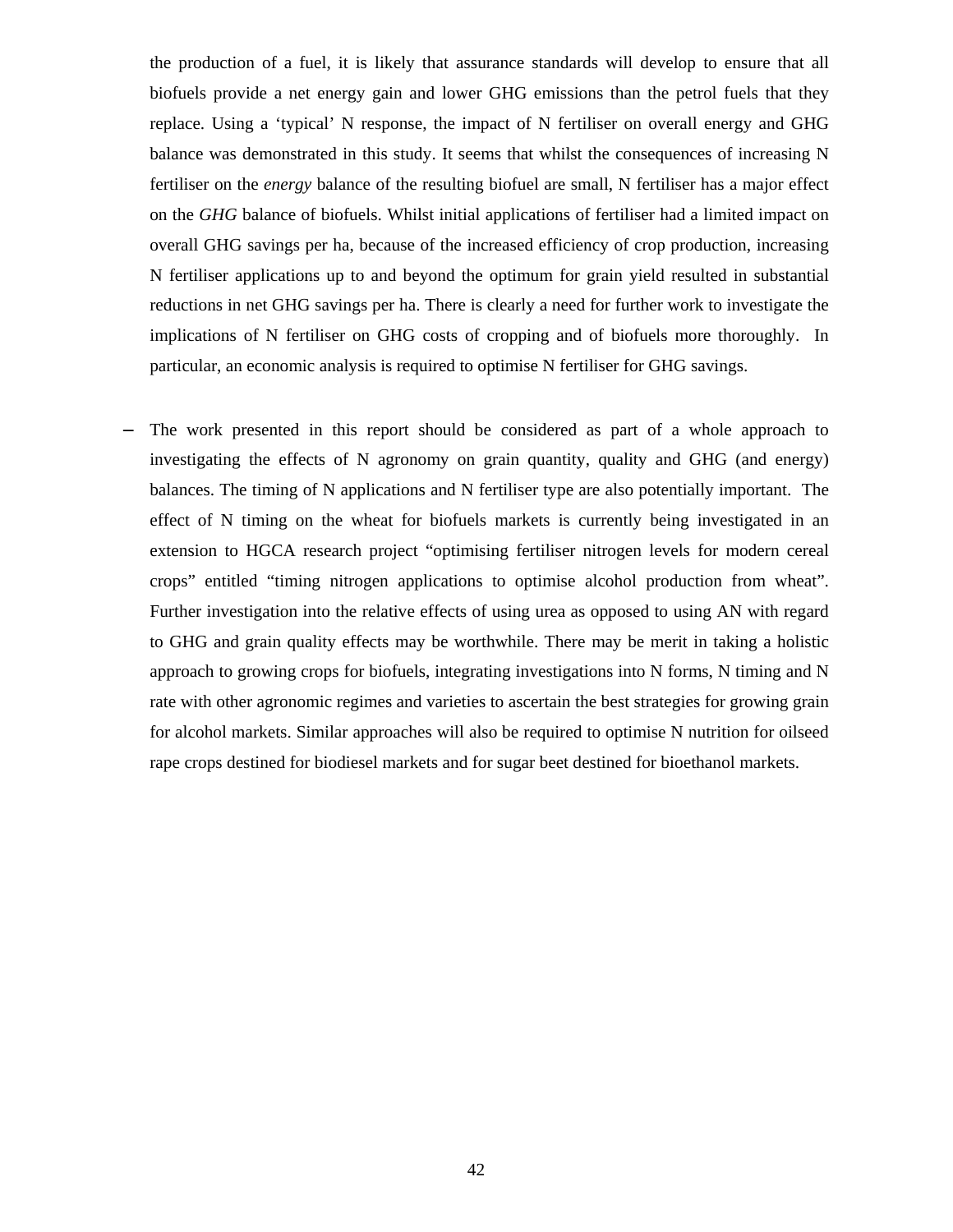## **5.0 References**

- Cottrill, B, Smith, C, Berry, P, Weightman, R, Wiseman, J, White, G, Temple, M (2007). Opportunities and implications of using the co-products from biofuel production as feeds for livestock. Research Review No. 66. HGCA, London.
- Dampney P, Edwards A, Dyer C (2006a) Managing nitrogen applications to new Group 1 and 2 wheat varieties. Project Report No. 400, HGCA, London
- Dampney, P, Dyer, C., Goodlass, G., Chambers, B (2006b). WP1a Crop Responses. Component report for Defra project NT2605 (CSA6579). Defra.
- De Klein, CAM, Novoa, RSA, Ogle, S.M, Smith, KA, Rochette, P, Wirth, TC, McConkey, BG, Mosier, A and Rypdal, K (2006) Chapter 11:  $N<sub>2</sub>O$  Emissions from managed soils, and  $CO<sub>2</sub>$ emissions from lime and urea application. *In* 2006 IPCC Guidelines for National Greenhouse Gas Inventories; Volume 4: Agriculture, Forestry and Other Land Use: International Panel on Climate Change.
- George, BJ (1984) Design and interpretation of nitrogen response experiments. *In* The nitrogen requirement of cereals. Reference book 385, 133-149, MAFF.
- HGCA GHG calculator (available at http://www.hgca.com/document.aspx?fn=load&media\_id=2322&publicationId=2732)
- Kindred, DR, Verhoeven, T, Weightman, R, Swanston, S, Agu, R, Brosnan, J and Sylvester-Bradley, R (2007) Effects of variety and fertiliser nitrogen on alcohol yield, grain yield, starch and protein content, and protein composition of winter wheat. Journal of Cereal Science. *In press*
- Lloyd A, Webb J, Archer JR, Sylvester-Bradley R (1997) Urea as a nitrogen fertilizer for cereals. Journal of Agricultural Science 128: 263-271
- LowCVP (2004) Punter G, Rickeard D, Larive J, Edwards R, Mortimer N, Horne R, Bauen A, Woods J. WTW Evaluation for production of ethanol from wheat. FWG-P-04-024. Low Carbon Vehicle Partnership
- MAFF (2000) Fertiliser recommendations for agricultural and horticultural crops (RB209).
- Mortimer ND, Elsayed M, Horne R (2004) Energy and greenhouse gas emissions for bioethanol production from wheat grain and sugar beet. Report for British Sugar.
- Murray AWA and Nunn PA (1987) A non-linear function to describe the response of % nitrogen in grain to applied nitrogen fertiliser. Aspects of Applied Biology 15, Cereal Quality. 219-225
- Riffkin H, Bringhurst T, McDonald A, Hands E (1990) Quality requirements of wheat for distilling. Aspects of Applied Biology 25: 29-40
- Smith TC, Kindred DR, Brosnan J, Weightman R, Shepherd M, Sylvester-Bradley R (2006) Wheat as a Feedstock Alcohol Production. Research Review No. 61. HGCA, London
- Swanston J, Newton A, Brosnan J, Fotheringham A, Glasgow E (2005) Determining the spirit yield of wheat varieties and variety mixtures. Journal of Cereal Science 42: 127-134